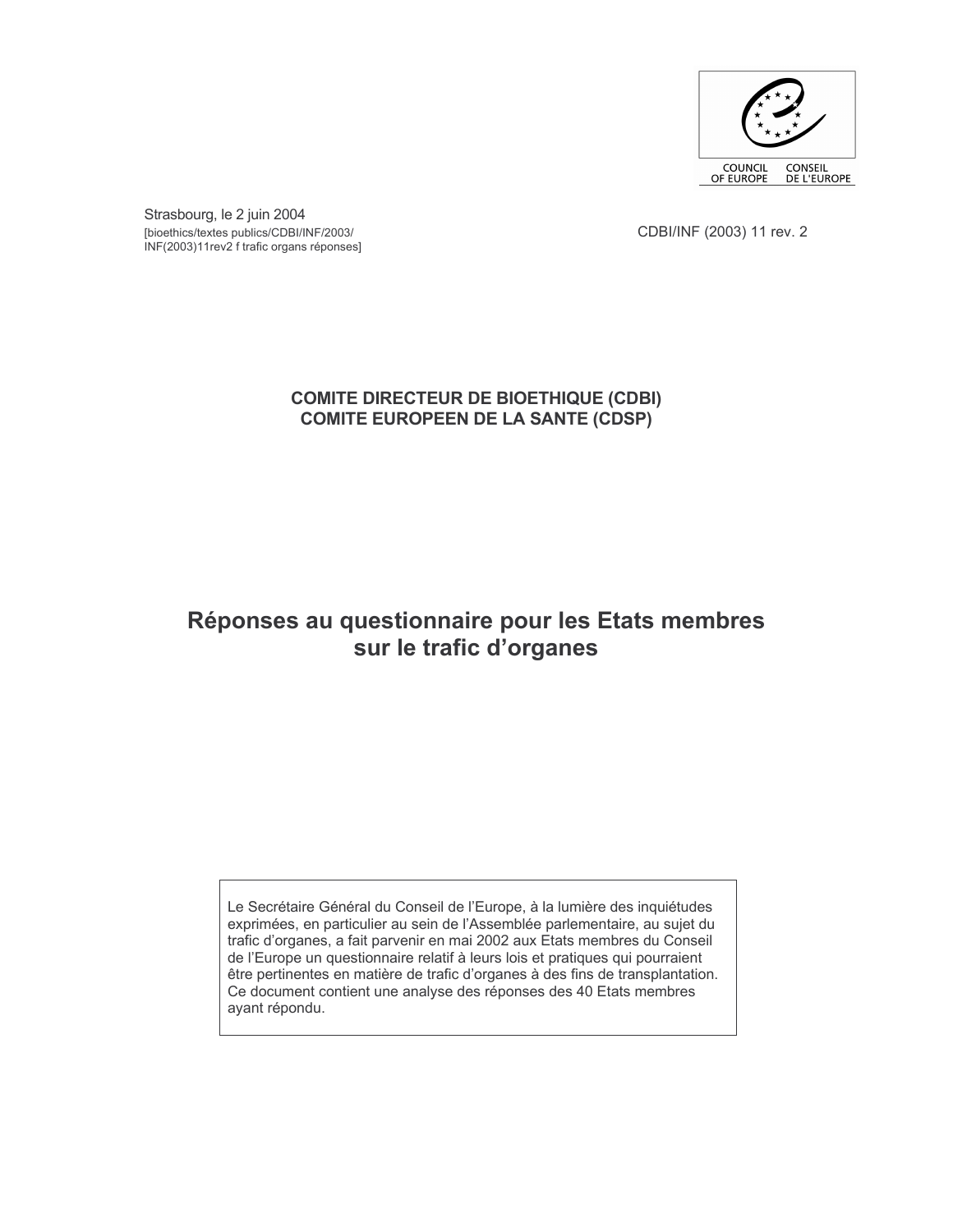## Réponses au questionnaire aux Etats membres sur le trafic d'organes

Index:

- · NS (Non Spécifié) signifie qu'une réponse par 'Oui' ou par 'Non' à la question spécifique n'a pas été donnée bien que des commentaires supplémentaires aient été éventuellement soumis dans une note en bas du tableau).
- · Lorsqu'une question n'a ni été citée ni fait l'objet d'une réponse, la case correspondante n'a pas été cochée.
- \* correspond à une note en bas du tableau.
- Une barre oblique (/) signifie qu'aucune réponse n'était nécessaire, c'est-à-dire qu'une  $\bullet$ réponse n'aurait pas eu de sens.
- « l'ex-R y M » signifie l'ancienne République yougoslave de Macédoine.  $\bullet$
- · F/B/H signifie la Fédération de Bosnie-Herzégovine.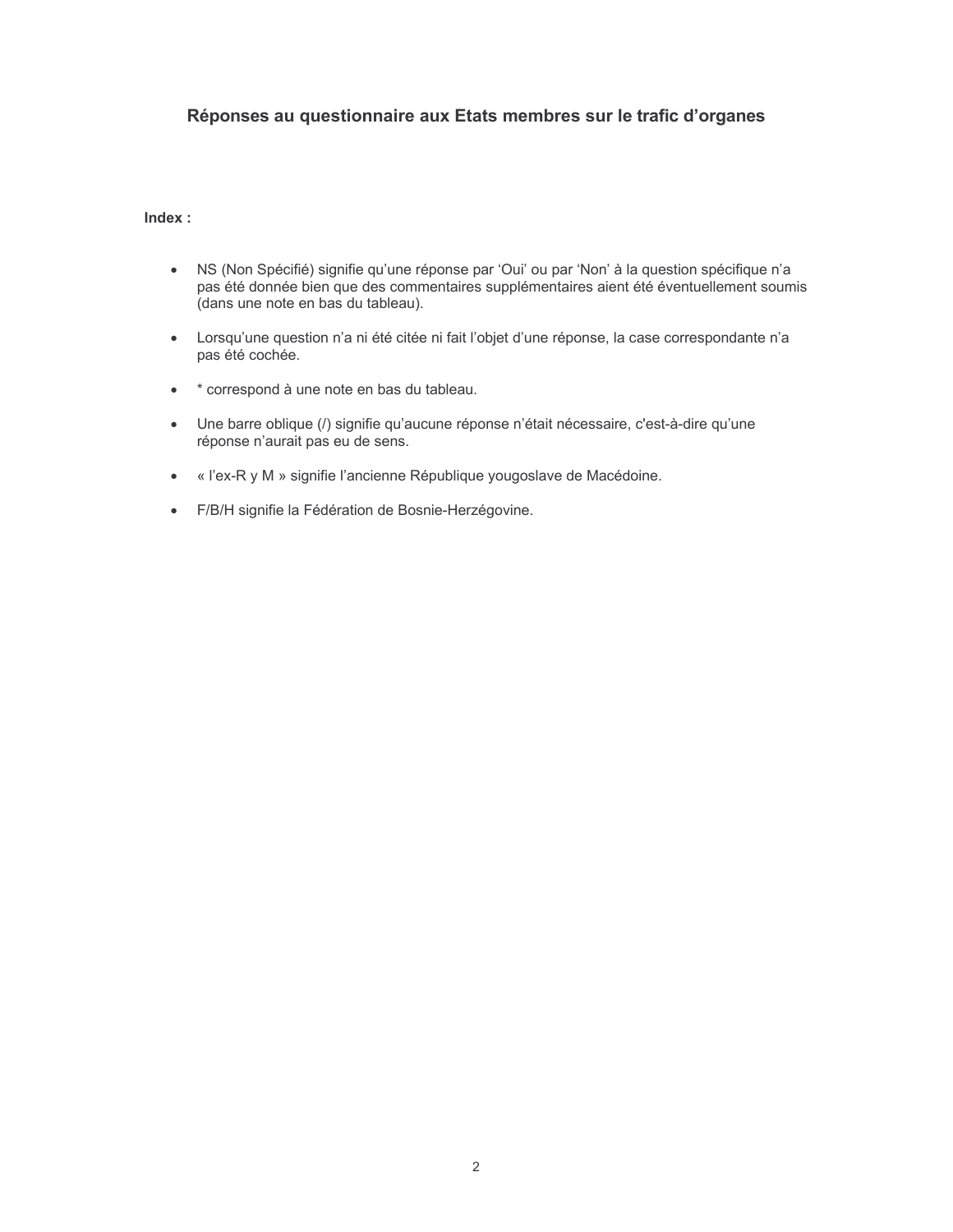Langue des réponses au questionnaire:

| <b>Pays</b>     | anglais    | français   | <b>Pays</b>    | anglais    | français   |
|-----------------|------------|------------|----------------|------------|------------|
| Albanie         | traduction | Oui        | Lettonie       | Oui        | traduction |
| Andorre         |            |            | Liechtenstein  |            |            |
| Arménie         | Oui        | traduction | Lituanie       | Oui        | traduction |
| Autriche        | Oui        | traduction | Luxembourg     | traduction | Oui        |
| Azerbaïdjan     | Oui        | traduction | "I'ex-R y M"   | Oui        | traduction |
| Belgique        | traduction | Oui        | <b>Malte</b>   | Oui        | traduction |
| F/B/H           |            |            | Moldova        |            |            |
| <b>Bulgarie</b> | Oui        | traduction | Pays-Bas       | Oui        | traduction |
| Croatie         | Oui        | traduction | Norvège        | Oui        | traduction |
| Chypre          | Oui        | traduction | Pologne        | traduction | Oui        |
| Rép.<br>Tchèque | Oui        | traduction | Portugal       | traduction | Oui        |
| <b>Danemark</b> | Oui        | traduction | Roumanie       | traduction | Oui        |
| Estonie         | Oui        | traduction | Russie         | Oui        | traduction |
| Finlande        | Oui        | traduction | Saint-Marin    | traduction | Oui        |
| France          | traduction | Oui        | Slovaquie      | Oui        | traduction |
| Géorgie         | Oui        | traduction | Slovénie       | Oui        | traduction |
| Allemagne       | Oui        | traduction | Espagne        | Oui        | traduction |
| Grèce           | Oui        | traduction | Suède          | Oui        | traduction |
| Hongrie         | Oui        | traduction | <b>Suisse</b>  | traduction | Oui        |
| <b>Islande</b>  | Oui        | traduction | Turquie        | <b>Oui</b> | traduction |
| Irlande         | Oui        | traduction | <b>Ukraine</b> | Oui        | traduction |
| Italie          | traduction | Oui        | Royaume-Uni    | Oui        | traduction |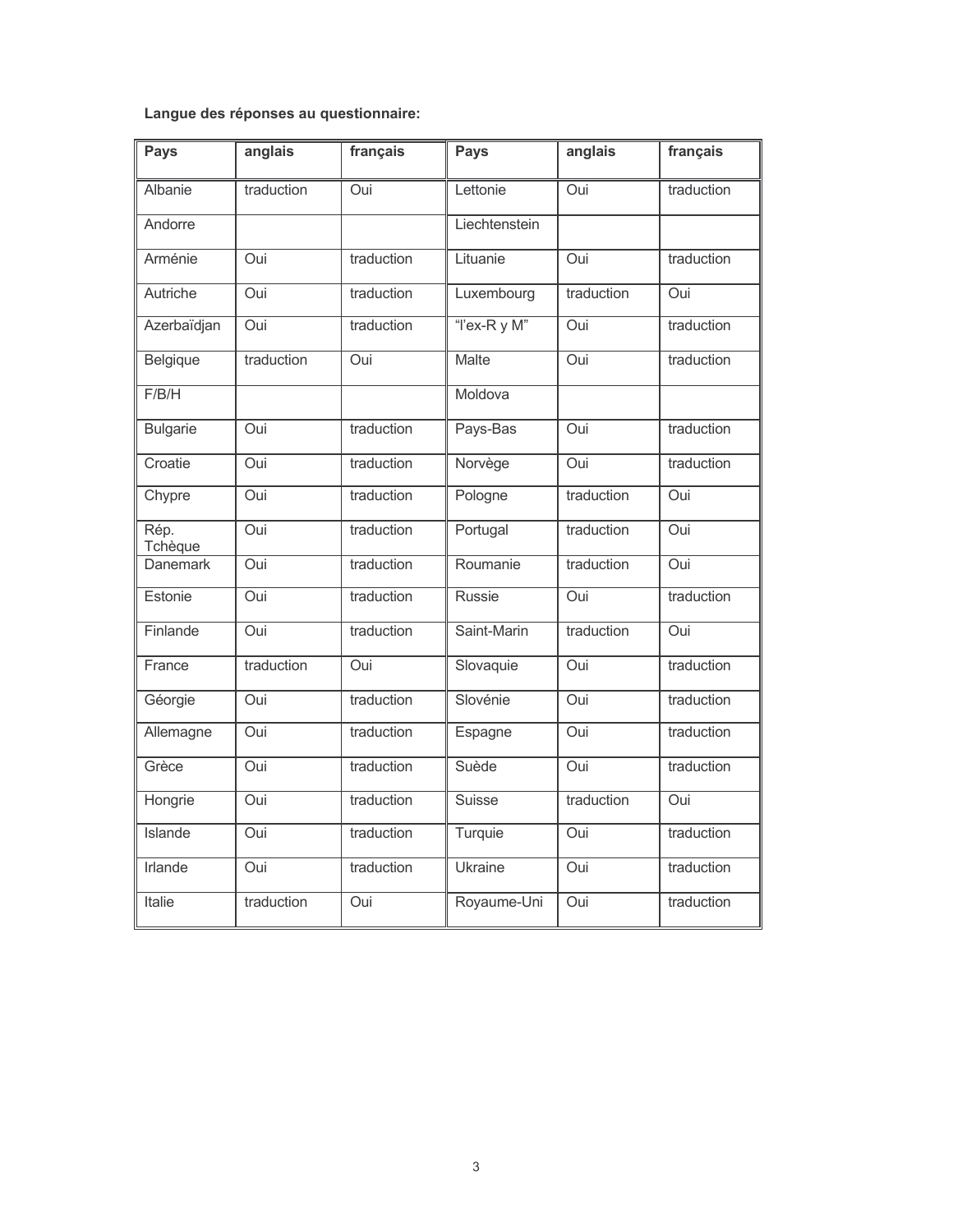#### $\mathbf{L}$ Prévention du trafic d'organes

- Instruments juridiques А.
- Le don d'organes par des donneurs vivants est-il permis dans votre Etat? (o/n)<br>(Réponses. Oui : 38 Non : 1 Non Spécifié : 1)  $1.$

| Pays            | <b>Réponse</b>           | <b>Pays</b>   | <b>Réponse</b>    |
|-----------------|--------------------------|---------------|-------------------|
| Albanie         | $\overline{O}$ ui        | Lettonie      | Oui               |
| Andorre         |                          | Liechtenstein |                   |
| Arménie         | Oui                      | Lituanie      | Oui               |
| Autriche        | Oui                      | Luxembourg    | Oui               |
| Azerbaïdjan     | Oui                      | "l'ex-R y M"  | Oui*              |
| Belgique        | Oui*                     | Malte         | Oui*              |
| F/B/H           |                          | Moldova       |                   |
| <b>Bulgarie</b> | $\overline{Oui^*}$       | Pays-Bas      | Oui               |
| Croatie         | Oui                      | Norvège       | Oui*              |
| Chypre          | $\overline{O}$ ui        | Pologne       | Oui               |
| Rép. Tchèque    | Oui*                     | Portugal      | Oui*              |
| <b>Danemark</b> | $\overline{O}$ ui        | Roumanie      | $\overline{O}$ ui |
| Estonie         | Oui                      | Russie        | Oui*              |
| Finlande        | Oui                      | Saint-Marin   | <b>Non</b>        |
| France          | Oui                      | Slovaquie     | Oui               |
| Géorgie         | Oui                      | Slovénie      | Oui*              |
| Allemagne       | Oui                      | Espagne       | Oui               |
| Grèce           | $\overline{\text{NS}^*}$ | Suède         | Oui               |
| Hongrie         | Oui                      | Suisse        | Oui               |
| <b>Islande</b>  | Oui                      | Turquie       | Oui               |
| Irlande         | Oui                      | Ukraine       | Oui               |
| Italie          | Oui*                     | Royaume-Uni   | Oui               |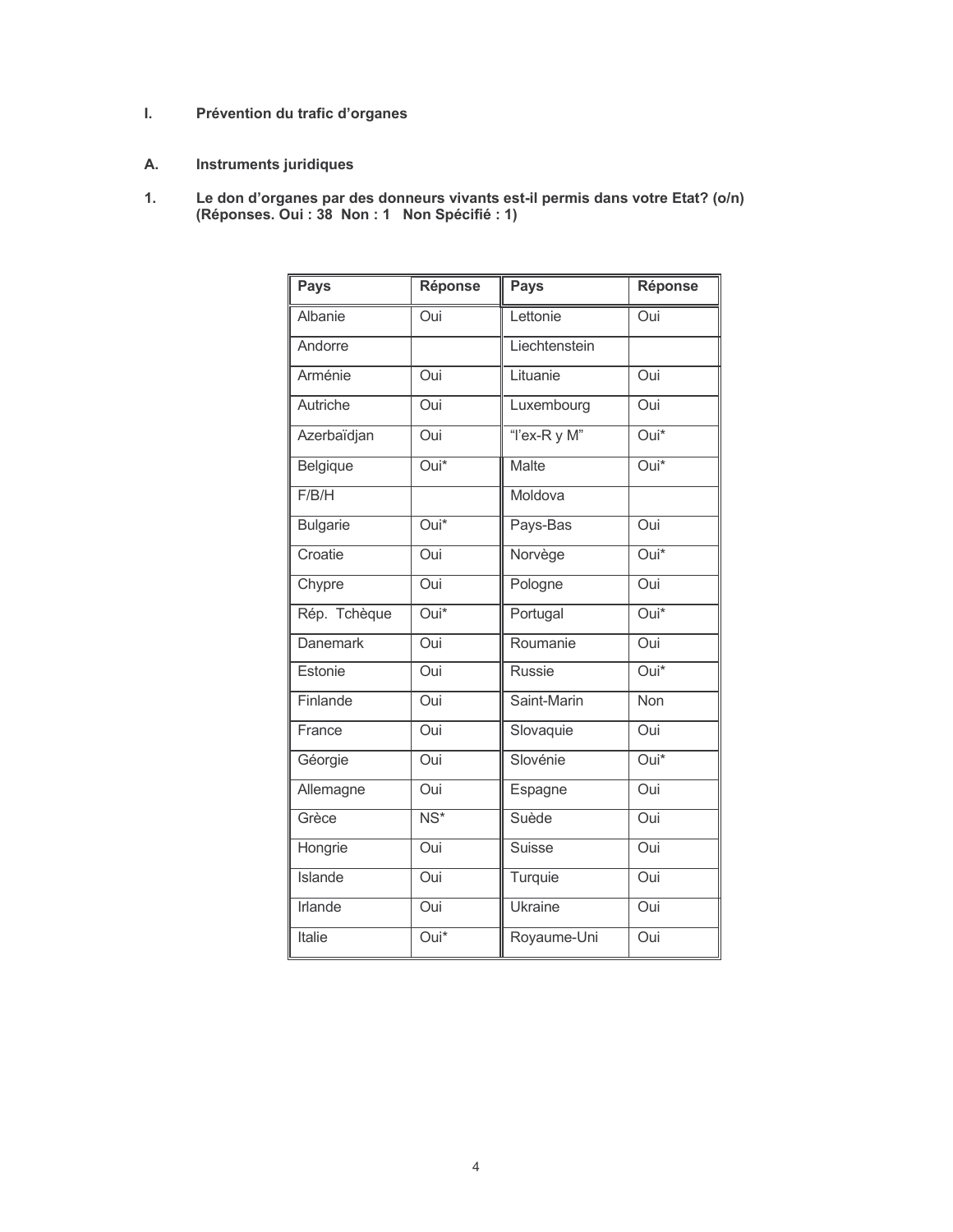## Belgique :

Oui, à certaines conditions.

## **Bulgarie:**

Oui. Cette question est réglementée par la Loi sur la santé nationale (National Health Act), article 33, article 33a, et article 35.

## Rép. Tchèque :

Oui, le don d'organes est permis.

## Grèce:

Les conditions de dons d'organes par les donneurs vivants sont stipulées de manière explicite dans l'article 10 de la loi en vigueur 2737/99 relative à la transplantation. De toute façon, le don d'organes n'est pas permis si les donneurs sont mineurs, sauf pour la transplantation de la moelle osseuse, où le consentement parental est exigé, et dans le cas des organes solides, où le don n'est permis qu'entre les parents de sang du 1er ou 2ème degrés.

## Italie:

Non, avec la seule exception concernant le don de reins.

## L'ancienne République vougoslave de Macédoine :

Oui, s'il ne détruit pas la santé du donneur, si le donneur est prévenu d'un danger éventuel dans l'avenir et si le donneur a donné son consentement volontairement et consigné par écrit.

## Malte:

La seule transplantation d'organe vivant permise est la transplantation du rein.

## Norvège :

Les organes ou autre matériels biologiques peuvent être prélevés d'une personne vivante sous certaines conditions (Loi # 6 du 9 février 1973 relative à la transplantation, autopsie hospitalière et don de cadavres etc.)

## Portugal:

Aux termes de l'article 5, paragraphe 1<sup>er</sup>, de la loi relative au prélèvement et à la transplantation d'organes et de tissus d'origine humaine (Loi n 12/93 du 22.04.93), le don de tissus ou d'organes à des fins thérapeutiques de transplantation est permis, ne pouvant cependant pas être rémunéré. Le commerce de tissus ou d'organes est interdit.

## Russie ·

La transplantation d'organes prélevés sur des donneurs vivants est autorisée en Fédération de Russie, mais seulement en faveur de la famille immédiate. Etant donné qu'en pareil cas la vente est interdite, cette pratique peut être considérée comme un don.

## Saint-Marin:

Les patients sanmarineses qui nécessitent une transplantation d'organe font référence aux centres italiens ou européens.

## Slovénie:

Les instruments juridiques sont :

1. Loi relative au prélèvement et à la transplantation d'organes humains à des fins de traitement médical. (Journal Officiel de la République de Slovénie, Registre de la République de Slovénie, no.  $12/00$ 

 $\mathbf{1}$ Loi relative aux activités dans le domaine de la santé. (Journal Officiel de la République de Slovénie, Registre de la République de Slovénie, no. 9/92, 26/92, 45/94, 37/95, 8/96, 90/99, 98/99, 31/00, 36/00, 45/01)

Règlement relatif aux conditions détaillées requises pour la réalisation du prélèvement et de la  $2.$ transplantation de parties humaines. (Journal Officiel de la République de Slovénie, Registre de la République de Slovénie, no. 21/86)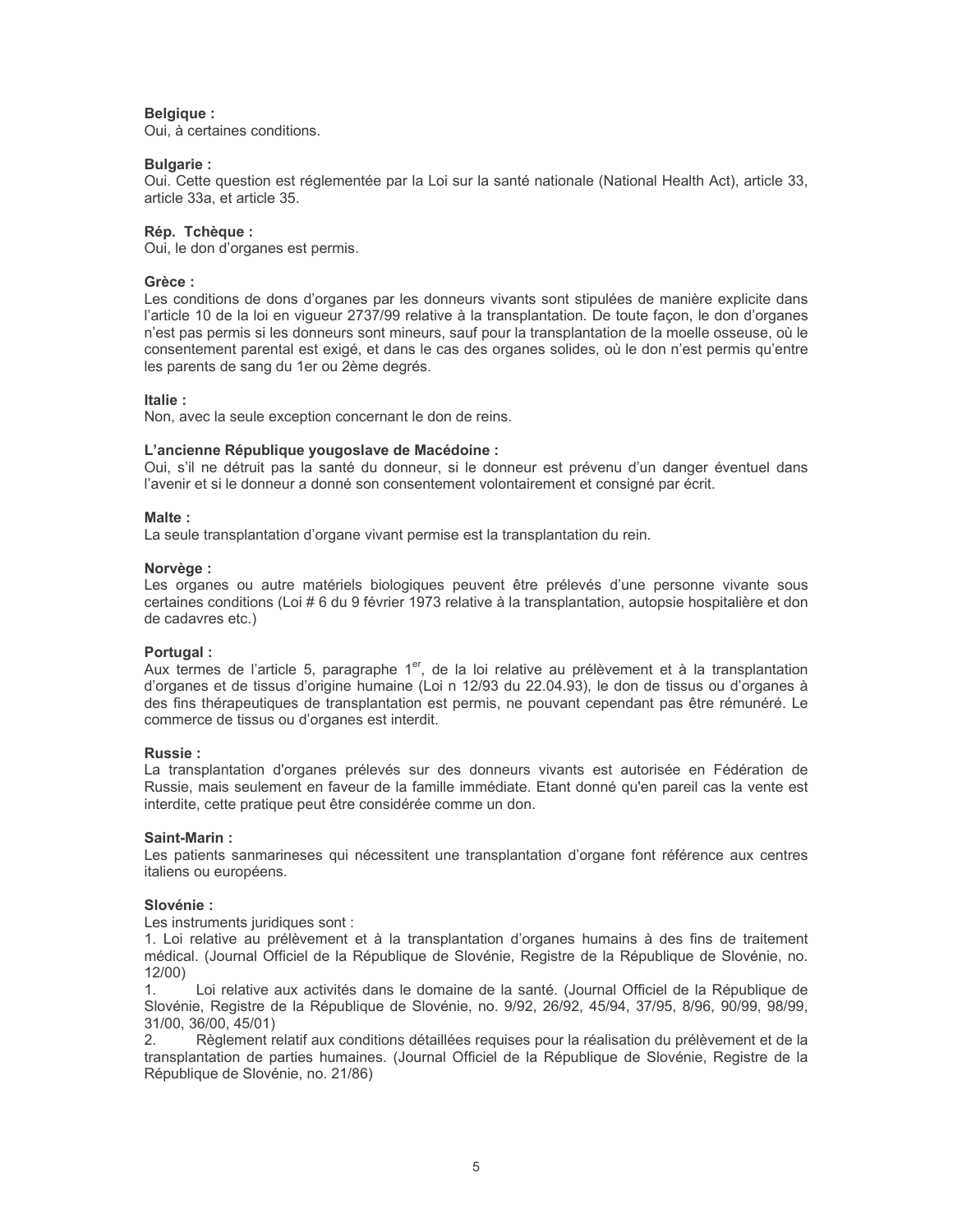Directive relative aux procédures et aux activités dans le domaine du recrutement de  $3.$ donneurs de parties humaines pour la transplantation (Journal Officiel de la République de Slovénie, Registre de la République de Slovénie, no. 53/02)

Règlement relatif à la composition, à la nomination et au fonctionnement de la Commission  $\overline{4}$ nationale d'éthique pour la transplantation. (Journal Officiel de la République de Slovénie, Registre de la République de Slovénie, no. 30/02)

Règlement relatif à la procédure de l'annonce du décès des personnes que l'on considère 5. comme pouvant être des donneurs de parties humaines pour la transplantation (Journal Officiel de la République de Slovénie, Registre de la République de Slovénie, no. 85/01)

Règlement relatif aux normes médicales, à la méthode et à la procédure pour la constatation 6. de la mort cérébrale, ainsi qu'à la composition de la Commission pour la constatation de la mort cérébrale. (Journal Officiel de la République de Slovénie, Registre de la République de Slovénie, no. 70/01)

 $7.$ Code pénal de la République de Slovénie (Journal Officiel de la République de Slovénie, Registre de la République de Slovénie, no. 63/94)

8. Les Conventions et les Protocoles du Conseil de l'Europe - signés et ratifiés.

L'accord relatif à la coopération entre l'Institut de la Transplantation d'organes et des tissus 9. humains de la République de Slovénie (Slovenia-Transplant) et la Fondation internationale Eurotransplant ( $1^{$ <sup>ère</sup> signature – septembre 1999, révision – avril 2002).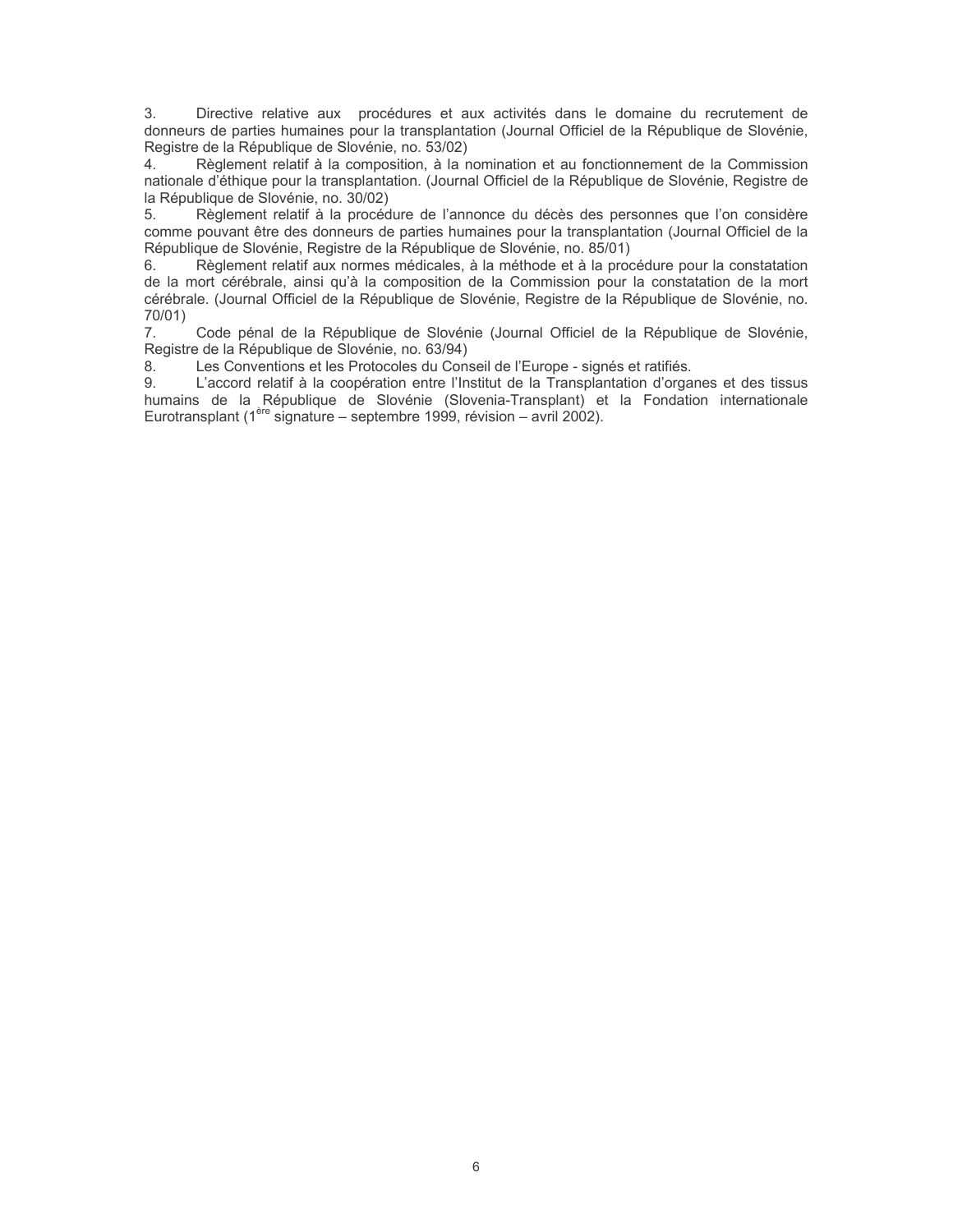Y a-t-il dans votre Etat des dispositions juridiques pour réglementer la greffe d'organes<br>prélevés sur donneurs vivants ? (o/n)<br>(Réponses. Oui : 35 Non : 2 Non Spécifié : 3 )  $2.$ 

| <b>Pays</b>     | <b>Réponse</b>           | <b>Pays</b>    | <b>Réponse</b>           |
|-----------------|--------------------------|----------------|--------------------------|
| Albanie         | Oui                      | Lettonie       | Oui*                     |
| Andorre         |                          | Liechtenstein  |                          |
| Arménie         | Oui                      | Lituanie       | Oui                      |
| Autriche        | Oui*                     | Luxembourg     | Oui                      |
| Azerbaïdjan     | Oui                      | "I'ex-R y M"   | Oui*                     |
| Belgique        | Oui                      | Malte          | $\overline{\text{NS}^*}$ |
| F/B/H           |                          | Moldova        |                          |
| <b>Bulgarie</b> | Oui*                     | Pays-Bas       | Oui*                     |
| Croatie         | $\overline{\text{NS}}$   | Norvège        | Oui*                     |
| Chypre          | Oui                      | Pologne        | Oui*                     |
| Rép. Tchèque    | Oui*                     | Portugal       | Oui*                     |
| <b>Danemark</b> | Oui                      | Roumanie       | Oui*                     |
| Estonie         | Oui                      | <b>Russie</b>  | Oui*                     |
| Finlande        | Oui                      | Saint-Marin    | Non*                     |
| France          | Oui                      | Slovaquie      | Oui                      |
| Géorgie         | Oui                      | Slovénie       | Oui                      |
| Allemagne       | Oui*                     | Espagne        | Oui*                     |
| Grèce           | $\overline{\text{NS}^*}$ | Suède          | Oui                      |
| Hongrie         | Oui                      | Suisse         | Oui*                     |
| Islande         | Oui                      | Turquie        | Oui                      |
| <b>Irlande</b>  | Non                      | <b>Ukraine</b> | Oui                      |
| Italie          | Oui*                     | Royaume-Uni    | Oui*                     |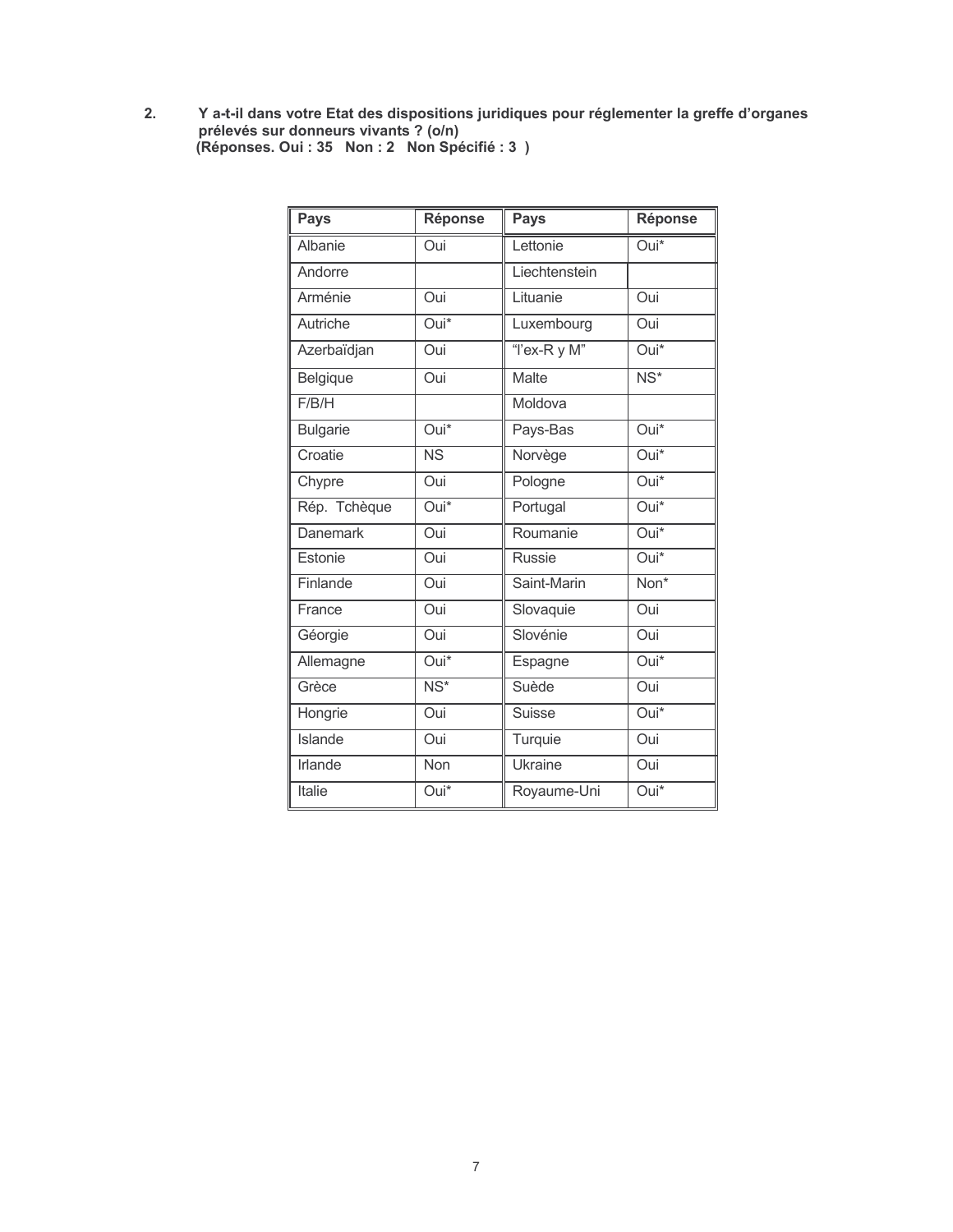## **Autriche:**

Oui, il existe des prévisions légales par déduction, mais il n'y a pas de loi qui régisse directement la transplantation des organes prélevés sur des donneurs vivants.

#### **Bulgarie:**

Oui. La Loi sur la santé nationale, adopté en 1973, contient une disposition juridique qui réglemente la transplantation d'organes prélevés sur des donneurs vivants. La législation bulgare réglemente le principe de la question aux articles 33, 33a de la NHA et en détail à l'article 35. La question est également examinée en détail dans le projet de Loi sur la transplantation d'organes, de tissus et de cellules, qui devrait être adopté par l'Assemblée nationale.

#### Rép. Tchèque :

Le don d'organes prélevés sur un donneur vivant est réglementé par les articles 3-9 (partie 1 du chapitre II de la Loi relative à la transplantation Nr. 285/2002sb. – référencée ci-après comme « LT »).

#### Allemagne:

Oui. La loi sur la transplantation (TPG) de 1997, modifiée en 2001.

#### Grèce:

Tous les cas sont couverts par les dispositions de l'article susmentionné.

ltalie ·

Loi 458 du 26.06.67 sur la transplantation de reins.

#### Lettonie:

Une personne peut, de son vivant et sous certaines conditions, consentir au prélèvement d'un organe ou de tissu pour l'implanter sur une autre personne : le don d'organes d'un donneur vivant est actuellement utilisé essentiellement pour les reins. Le don d'organes à partir d'un donneur vivant se produit généralement entre des personnes ayant des relations personnelles étroites ("Loi sur la protection de l'être humain décédé et l'utilisation des organes et tissus humains" (en viqueur depuis  $01/01/1993$ )).

#### L'ancienne République vougoslave de Macédoine :

Oui, Official Gazette Numéro du 07.06.1995.

#### Malte:

Aucune disposition n'existe actuellement. Cependant, le cadre juridique est en train d'être révisé afin de pouvoir réglementer une telle activité.

#### Pays-Bas:

Oui. Les conditions pour le don d'organe de la part de donneurs vivants sont énoncées explicitement dans les dispositions du point 3 jusqu'à, et comprenant, l'article 8 de la Loi du 24 mai 1996 réglementant le don d'organes (Loi sur le don d'organe).

#### Norvège :

Loi relative à la transplantation, à l'autopsie hospitalière et au don de cadavres etc.

#### Pologne:

Oui. Il s'agit de la Loi sur le prélèvement et la greffe des cellules, de tissus et d'organes du 26 octobre 1995. La loi citée est complétée par des ordonnances d'exécution rendues par le ministre chargé de la Santé.

#### Portugal:

Oui. Aux termes de l'article 6 de la loi mentionnée ci-dessus, les prélèvements sur un donneur vivant ne sont autorisés que s'il s'agit de tissus régénérables. Cependant, le prélèvement sur un donneur vivant de tissus non régénérables ou d'organes, en vue d'un don, est permis lorsqu'il existe entre le donneur et le receveur un lien de parenté. Par ailleurs, les dons de tissus non régénérables par des mineurs ou des personnes n'ayant pas la capacité de consentir sont toujours interdits. De même, le don n'est pas permis lorsque, avec une forte probabilité, cela entraîne une diminution grave et permanente de l'intégrité physique et de la santé du donneur.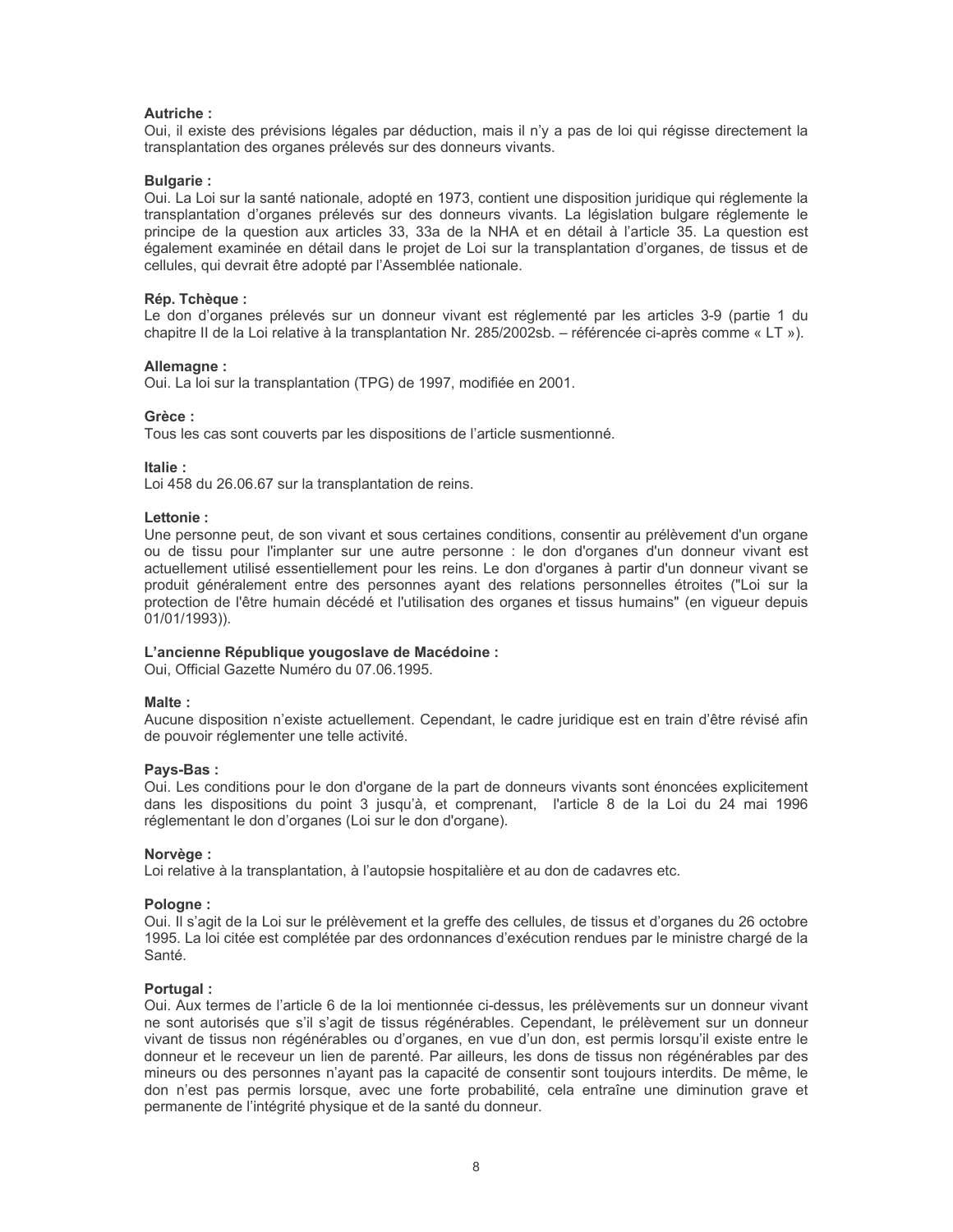Conformément à l'article 7, dans tous les cas, le médecin doit informer, de manière loyale, adéquate et intelligible, le donneur et le receveur des risques éventuels, des conséquences du don et du traitement et de ses effets secondaires, ainsi que du suivi médical auquel il faudra se soumettre.

#### **Roumanie:**

La loi no. 8 du 13 janvier 1998.

#### **Russie:**

La greffe d'organes prélevés sur des donneurs vivants est régie par la loi de la Fédération de Russie N° 1 du 22 décembre 1992, modifiée en l'an 2000 (ci-après, la "loi"), relative à la transplantation d'organes et/ou de tissus d'origine humaine ainsi que par la législation fondamentale de la Fédération de Russie du 22 juillet 1993 relative à la santé publique (ci-après, la "législation fondamentale").

En outre, certaines questions relatives au prélèvement d'organes et de tissus d'origine humaine sont régies par les dispositions de la loi fédérale N° 5142-1 du 9 juin 1993 relative aux dons de sang et de produits sanguins ainsi que par la loi fédérale N° 8-03 du 12 janvier 1996 relative aux obsèques et aux pompes funèbres.

Le Code pénal de la Fédération de Russie, qui est entré en vigueur le 1<sup>er</sup> janvier 1997, a été le premier instrument législatif russe à ériger en infractions pénales des actes relatifs au prélèvement, à la transplantation et au trafic d'organes ou de tissus d'origine humaine.

L'article 21 de la Constitution de la Fédération de Russie contient des dispositions qui régissent les relations personnelles non patrimoniales qui ne cessent pas après le décès d'une personne. Selon cet article, la notion de dignité personnelle protégée par l'Etat suppose que l'on respecte non seulement la personnalité du défunt mais aussi sa dépouille.

#### Saint-Marin:

Les patients sammarineses qui nécessitent une transplantation d'organe font référence aux centres italiens ou européens.

#### Espagne:

Décret Royal numéro 2070, du 20 décembre 1999 visant la régularisation des activités de prélèvement et d'utilisation clinique d'organes humains, ainsi que la coordination territoriale de transplantation et de don d'organes et de tissus.

#### Suisse:

Oui, dans quelques cantons (AG, BL, FR, GE, NE, SO, TI, VS). En ce moment, une nouvelle loi fédérale est en cours d'élaboration qui réglementera la greffe d'organes prélevés sur des donneurs vivants.

## Royaume-Uni:

Loi de 1989 relative à la greffe des organes humains.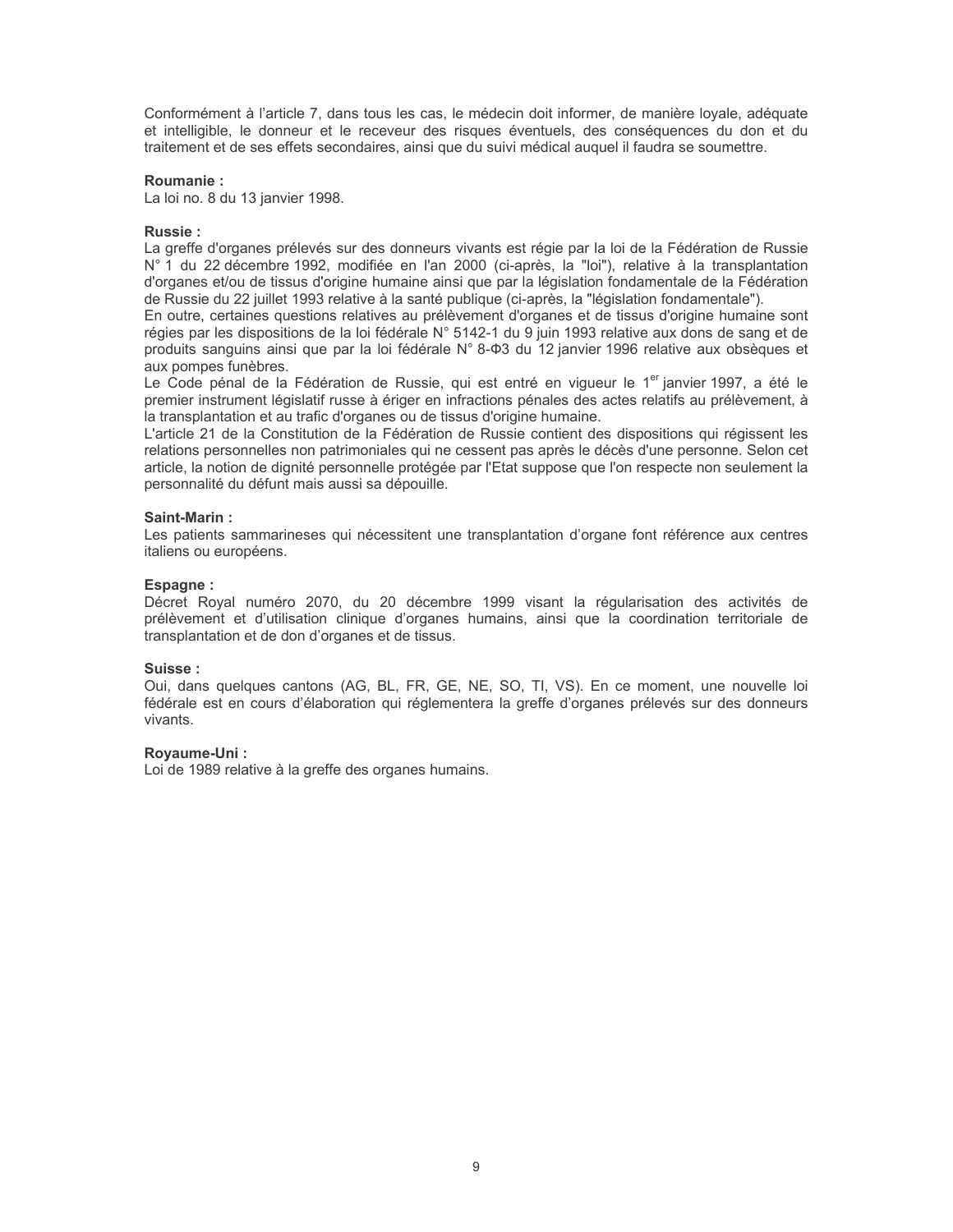Le prélèvement sur un donneur vivant est-il soumis à autorisation ? (o/n)<br>(Réponses. Oui : 29 Non : 4 Non Spécifié : 7 )  $3.$ 

Si oui,

- a. quelle est la forme de cette autorisation ?<br>b. quels sont les critères ?
- 

| Pays            | <b>Réponse</b>         | <b>Pays</b>    | Réponse                  |
|-----------------|------------------------|----------------|--------------------------|
| Albanie         | Non                    | Lettonie       | Oui*                     |
| Andorre         |                        | Liechtenstein  |                          |
| Arménie         | $\overline{Oui^*}$     | Lituanie       | $\overline{Oui^*}$       |
| Autriche        | Oui*                   | Luxembourg     | $\overline{\text{NS}^*}$ |
| Azerbaïdjan     | Oui                    | "I'ex-R y M"   | $\overline{Oui^*}$       |
| Belgique        | $\overline{Oui^*}$     | <b>Malte</b>   | $\overline{Oui^*}$       |
| F/B/H           |                        | Moldova        |                          |
| <b>Bulgarie</b> | $Oui*$                 | Pays-Bas       | $Oui*$                   |
| Croatie         | $\overline{\text{NS}}$ | Norvège        | $\overline{\text{NS}^*}$ |
| Chypre          | Non                    | Pologne        | $\overline{\text{NS}^*}$ |
| Rép. Tchèque    | Oui*                   | Portugal       | Oui*                     |
| <b>Danemark</b> | $\overline{Oui^*}$     | Roumanie       | $\overline{Oui^*}$       |
| Estonie         | $\overline{Oui^*}$     | <b>Russie</b>  | $\overline{Oui^*}$       |
| Finlande        | Oui*                   | Saint-Marin    | $\overline{\text{NS}^*}$ |
| France          | $\overline{Oui^*}$     | Slovaquie      | Oui*                     |
| Géorgie         | Oui*                   | Slovénie       | Oui*                     |
| Allemagne       | Non*                   | Espagne        | Oui*                     |
| Grèce           | $NS*$                  | Suède          | $\overline{\text{NS}^*}$ |
| Hongrie         | Oui*                   | Suisse         | Non                      |
| <b>Islande</b>  | Oui*                   | Turquie        | Oui*                     |
| Irlande         | Oui*                   | <b>Ukraine</b> | $Oui*$                   |
| Italie          | Oui*                   | Royaume-Uni    | Oui*                     |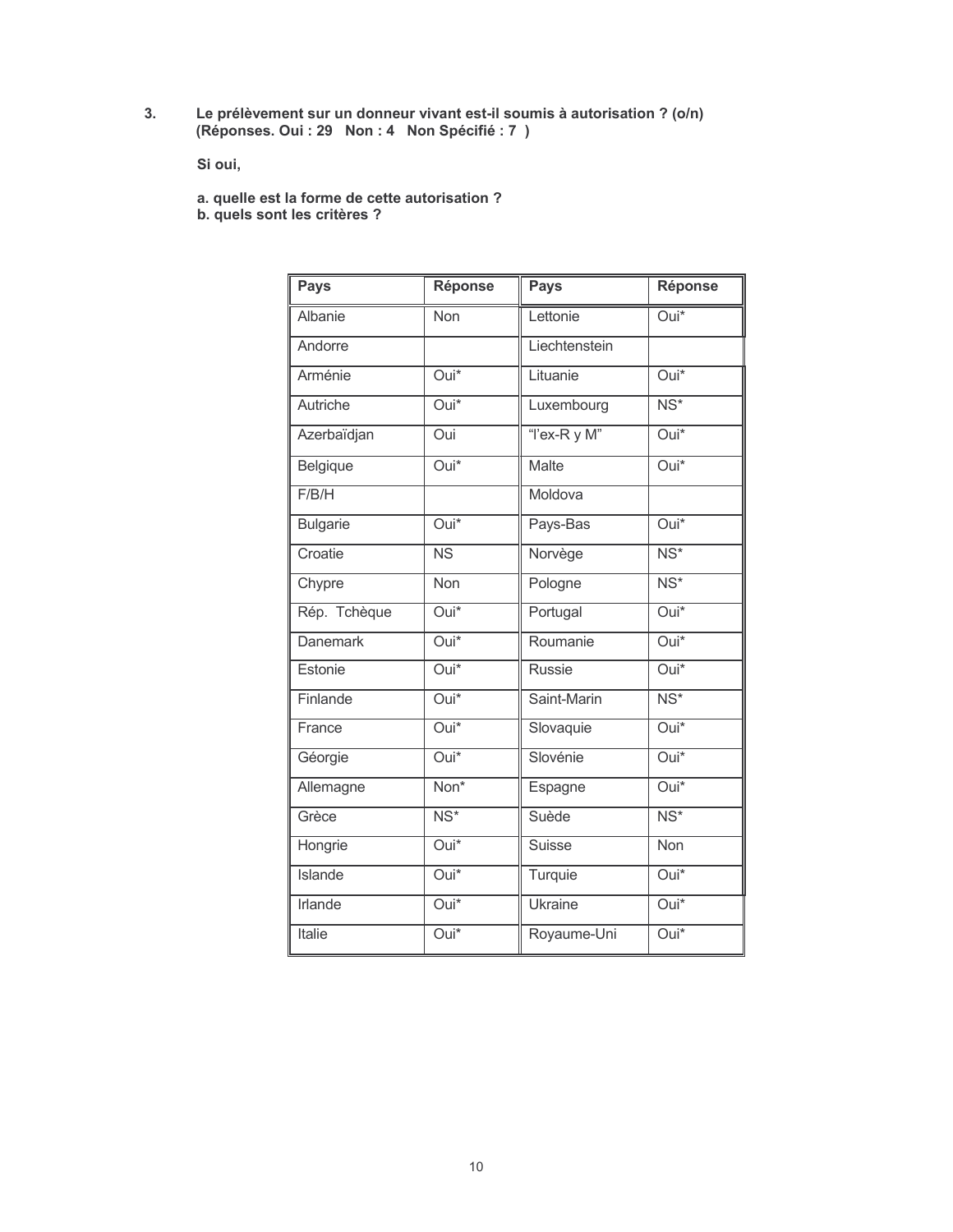## Arménie :

a. Le donneur doit remplir un formulaire de consentement spécial.

**b.** Il ne doit pas y avoir de pressions physiques, psychologiques ou d'obligation, ni de compensations matérielles ou financières.

## Autriche:

a. Le consentement du donneur est donné par écrit. L'autorisation est donnée par le comité d'éthique du centre de transplantation concerné.

b. La présentation d'une information claire par le médecin est une condition préalable pour le consentement valable du donneur. L'autorisation du comité d'éthique ne peut être accordée que si les personnes sont proches ou s'ils ont des relations étroites.

## **Belgique:**

a. Autorisation légale : chapitre II de la loi du 13 juin 1986 sur le prélèvement et a transplantation d'organes (M.B. du 14.02.1987 ; erratum M.B. du 26.02.1987 ; modifié par la loi du 17 février 1987 -M.B.: 14 avril 1987)

## **b.** Critères :

- âge du donneur;
- consentement préalable du donneur, donné par écrit devant témoin majeur et signé ;
- régénération ou pas des organes concernés.

## **Bulgarie:**

a. La forme de l'autorisation est celui d'un consentement en pleine connaissance de cause par écrit. L'article 35 demande l'obtention d'un « consentement par écrit en pleine connaissance de cause. après avoir expliqué dans un langage accessible au donneur vivant les risques présumés ».

**b.** Les critères sont les suivants :

- Le donneur doit avoir atteint l'âge légal (pour la Bulgarie : l'âge de 18 ans) ;

- Le donneur doit être en bonne santé du point de vue physique et mental ;

Cela devrait être confirmé par une commission comprenant trois experts médicaux, dont un psychiatre : les deux autres ne doivent pas être membres de l'équipe effectuant la transplantation.

- L'organe prélevé et celui qui sera sauvegardé devront avoir des fonctions entièrement intactes.

- La compatibilité biologique entre le donneur et le receveur doit être établie.

## Rép. Tchèaue:

Le prélèvement est soumis à l'autorisation pour certains groupes précis de receveurs, notamment pour les personnes n'ayant pas de relations proches avec le donneur. Voir l'article 3 § 2 al. b) 2. et l'article 5  $\S$  5 al. a) de LT.

a. L'autorisation écrite d'un Comité éthique pertinent.

b. Les critères fondamentaux sont précisés dans l'article 3 §1 al. a)-d) de LT

## Danemark:

Le prélèvement d'organes et de tissus humains ne peut être effectué que par les médecins des hôpitaux et des institutions. Ils doivent également obtenir l'approbation du Conseil national de la santé.

## Estonie:

a. Le donneur donne son consentement éclairé, expresse et spécifiquement consigné par écrit.

Le consentement du représentant légal du donneur et la permission d'un juge de tribunal administratif pour une transplantation sont exigés en cas de prélèvement d'organes sur des personnes n'ayant pas de capacité juridique et des personnes ayant une capacité juridique réduite.

**b.** L'organe peut être prélevé sur le donneur si les conditions suivantes sont accomplies :

 $1)$ le consentement éclairé est obtenu du donneur ;

 $(2)$ les examens médicaux sur le donneur assurent que le risque pour la vie et la santé du donneur impliqué par le prélèvement n'est pas plus élevée que le risque inhérent à d'autres opérations chirurgicales de même degré de complexité.

 $3)$ La finalité du prélèvement d'organe est l'implantation de ce dernier à des fins thérapeutiques dans le descendant, époux, conjoint, parent, grands-parents du donneur ou de leurs descendants :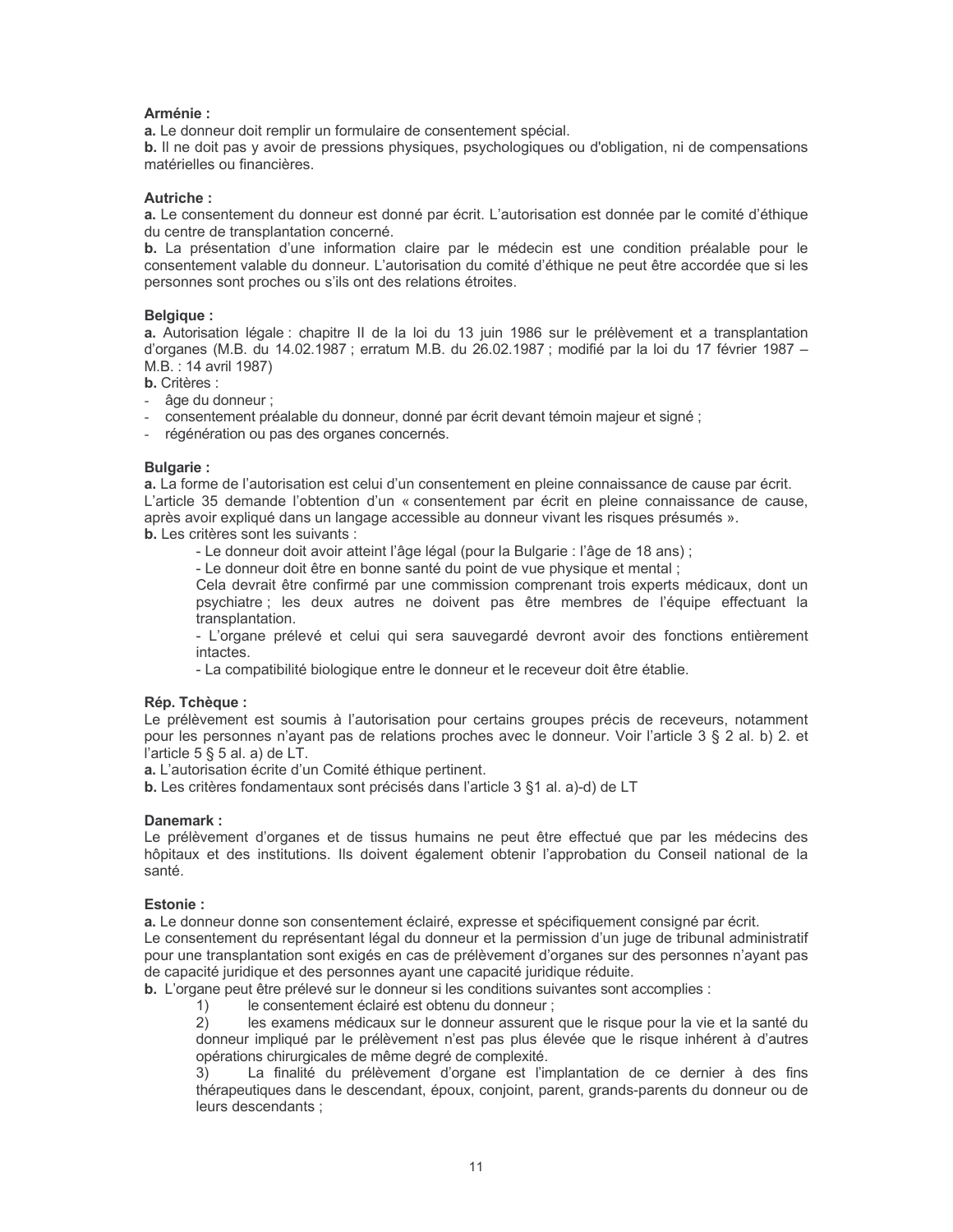Un organe approprié provenant d'un donneur décédé n'est pas disponible pour 4) l'implantation.

## Finlande:

a. l'autorisation de l'Agence nationale des affaires médico-légales.

b. voir la Loi sur l'utilisation médicale d'organes et de tissus d'origine humaine, Chapitre 2.

## France ·

Oui en ce qui concerne les établissements de santé autorisés à prélever

1) Etat actuel de la législation française :

- Non pour les prélèvements d'organes sur donneur vivant majeur (mais le consentement est exprimé devant un magistrat qui ne peut le recueillir que si ce consentement est libre et éclairé.

- Oui pour les prélèvements de moelle osseuse (assimilée en l'état actuel du droit français à un organe) sur donneur mineur

a. Des comités d'experts sont chargés d'autoriser les prélèvements de moelle osseuse sur mineur.

b. Les comités se prononcent dans le respect des grands principes éthiques (consentement gratuité) et apprécient la justification médicale de l'opération, les risques que celle-ci est susceptible d'entraîner ainsi que ses conséquences prévisibles sur les plans physique et psychologique.

## 2°) Réforme en cours :

a. Les prélèvements d'organe effectués sur les pères, mères, fils, fille, frère, sœur ou conjoint pourront être soumis à l'autorisation d'un comité ad hoc si le magistrat chargé de recueillir le consentement l'estime nécessaire.

Les prélèvements d'organe effectués sur les grands-parents, oncles, tantes, cousins germains, conjoint du père ou de la mère du receveur et personne vivant avec le receveur depuis plus de deux ans. seront soumis à l'autorisation d'un comité ad hoc.

b. Ils sont identiques aux critères actuels.

## Géorgie :

a. L'autorisation est normalement donnée par le comité établi par le Ministère du travail, de la santé et des affaires sociales.

b. Les critères suivants sont définis par la loi pour l'autorisation du prélèvement d'organes sur un donneur vivant:

le donneur sera compétent (ayant la capacité de consentir); i.

(La transplantation de moelle osseuse est permise quand le donneur est mineur (au-dessus de 7 ans) et quand la moelle osseuse est transplantée sur un parent du premier ou du second degré dont la santé est en danger et pour lequel aucune autre option thérapeutique n'existe).

ii. le donneur et le receveur seront des parents génétiques ou des conjoints;

iii. le donneur consentira par écrit au don d'organe;

les méthodes modernes d'investigation (médicale) confirment que les conséquences iv. immédiates ou futures, directes ou indirectes de l'opération ne représentent pas de risques significatifs pour la vie du donneur et n'entraîneraient pas une détérioration significative de sa santé:

les études appropriées confirment que le donneur se conforme aux critères médicaux  $\vee$ établis:

vi. l'opération pour le prélèvement d'organe doit être effectuée par le médecin possédant la formation appropriée et dans l'établissement ayant l'agrément approprié.

## Allemagne:

Non. Néanmoins le prélèvement ne peut être effectué que si la Commission, responsable aux termes de la loi de l'Etat fédéral en question, a présenté un avis (éclairé) d'experts sur la question de savoir s'il existe des raisons de croire que le consentement au don d'organe n'a pas été donné volontairement ou si l'organe devait être utilisé pour un trafic illégal. La Commission doit comprendre un médecin, qui ne doit être ni impliqué dans la transplantation des organes, ni obligé de se conformer aux instructions d'un médecin impliqué dans de telles activités, une personne qualifiée pour exercer les fonctions de juge et une personne experte dans les questions psychologiques (art. 8 (3) TPG). Le vote de la Commission n'a pas de caractère contraignant.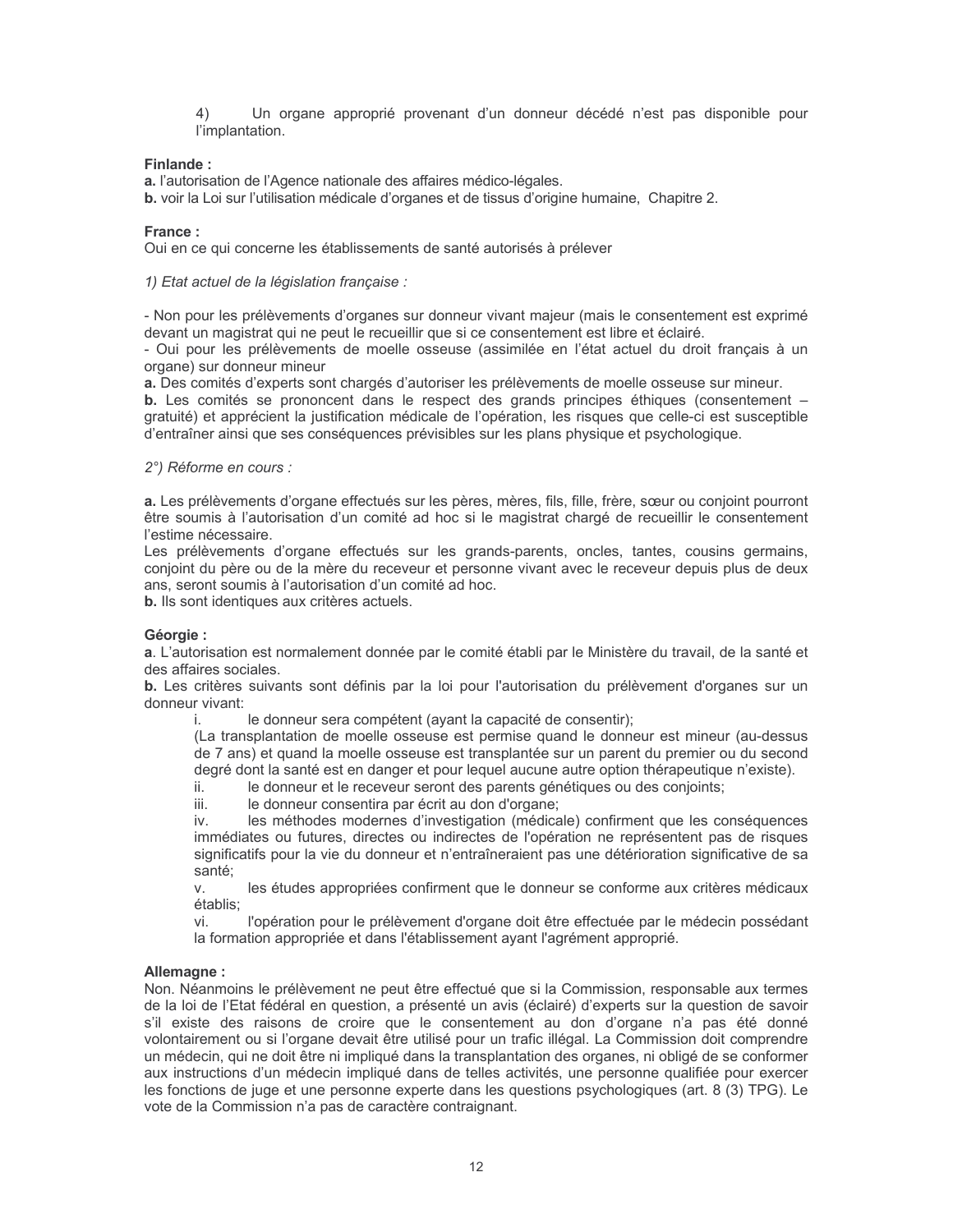## Grèce:

Certainement, le prélèvement du donneur vivant exige l'autorisation sous la forme d'une affirmation qui est signée et acceptée par le donneur ainsi que par le receveur, et dans laquelle le degré de parenté est également mentionné.

## Hongrie:

a. Le consentement du donneur à un don d'organe devra être établi dans un contrat public. Un tel contrat public doit contenir, en plus des conditions générales du consentement, la déclaration du donneur indiquant que le don a eu lieu sans force, contrainte, coercition ou dol et qu'il consent à l'autopsie après sa mort.

Le consentement du donneur à un don de tissu sera établi dans un contrat privé ayant une pleine force juridique.

Le consentement du receveur à la greffe doit être consigné par écrit.

b. Le prélèvement de greffons sur un donneur vivant à des fins de transplantation en faveurs d'une autre personne sera limité aux organes ou aux tissus suivants:

a) un organe faisant partie d'une paire, dont le prélèvement ne résultera pas en une incapacité grave et permanente,

b) une partie d'organe (un segment d'organe), dont le prélèvement ne modifiera pas de façon particulière les fonctions physiologiques,

c) les tissus régénérables.

## Islande:

a. Le donneur donne son consentement oralement ou par écrit. Auparavant, il doit être informé minutieusement par le médecin de la procédure et de ses conséquences. Le donneur a droit de consulter pour avis un médecin autre que celui du receveur.

b. Le donneur doit avoir au moins 18 ans.

## Irlande ·

a. Consentement du donneur ou du représentant mais pas d'autorisation formelle.

## Italie:

a. Autorisation octroyée par arrêt de la part de l'Autorité judiciaire compétente sur place (Pretore)

b. L'Autorité judiciaire compétente vérifie la présence des conditions prévues par la loi 458 : existence des liens parentaux prévus entre donneur et receveur, expression d'une volonté libre et spontanée au don, connaissance des conséquences médicales du don ; acquisition de l'avis technique de l'équipe médicale chargée de la transplantation.

## l ettonie ·

L'autorisation est exigée en vertu des articles 19 et 20 de la Convention sur les Droits de l'Homme et la Biomédecine, ainsi qu'en vertu de l'article 13 de la Loi relative à la protection des personnes décédées et à l'utilisation de tissus et d'organes humains pour la médecine. Le consentement écrit du donneur est exigé (le critère est le risque minimum pour la santé du donneur et celui-ci doit être informé du but de l'intervention, des causes et du risque de l'intervention).

La Loi relative à la protection des personnes décédées et à l'utilisation des tissus et des organes humains pour la médecine délèque au Comité des Ministres de pouvoir élaborer les réglementations (en préparation) concernant les institutions qui sont autorisées à conserver et à utiliser les dons de tissus et d'organes.

## Lituanie:

Le prélèvement sur un donneur vivant est permis seulement en tant que thérapie impérativement nécessaire et en l'absence d'autre alternative. Le consentement peut être obtenu d'une personne âgée de plus de 18 ans et ayant la capacité de consentir. Les tissus régénérables et les organes ne peuvent être prélevés d'un mineur qu'avec le consentement des parents ou des tuteurs légaux, ainsi qu'avec l'autorisation de l'office municipal de préservation des droits de l'enfant. Le consentement du mineur âgé de plus de 14 ans doit être demandé. La santé du donneur doit être vérifiée préalablement au prélèvement, le donneur doit également être informé de toutes les éventualités et des résultats du don.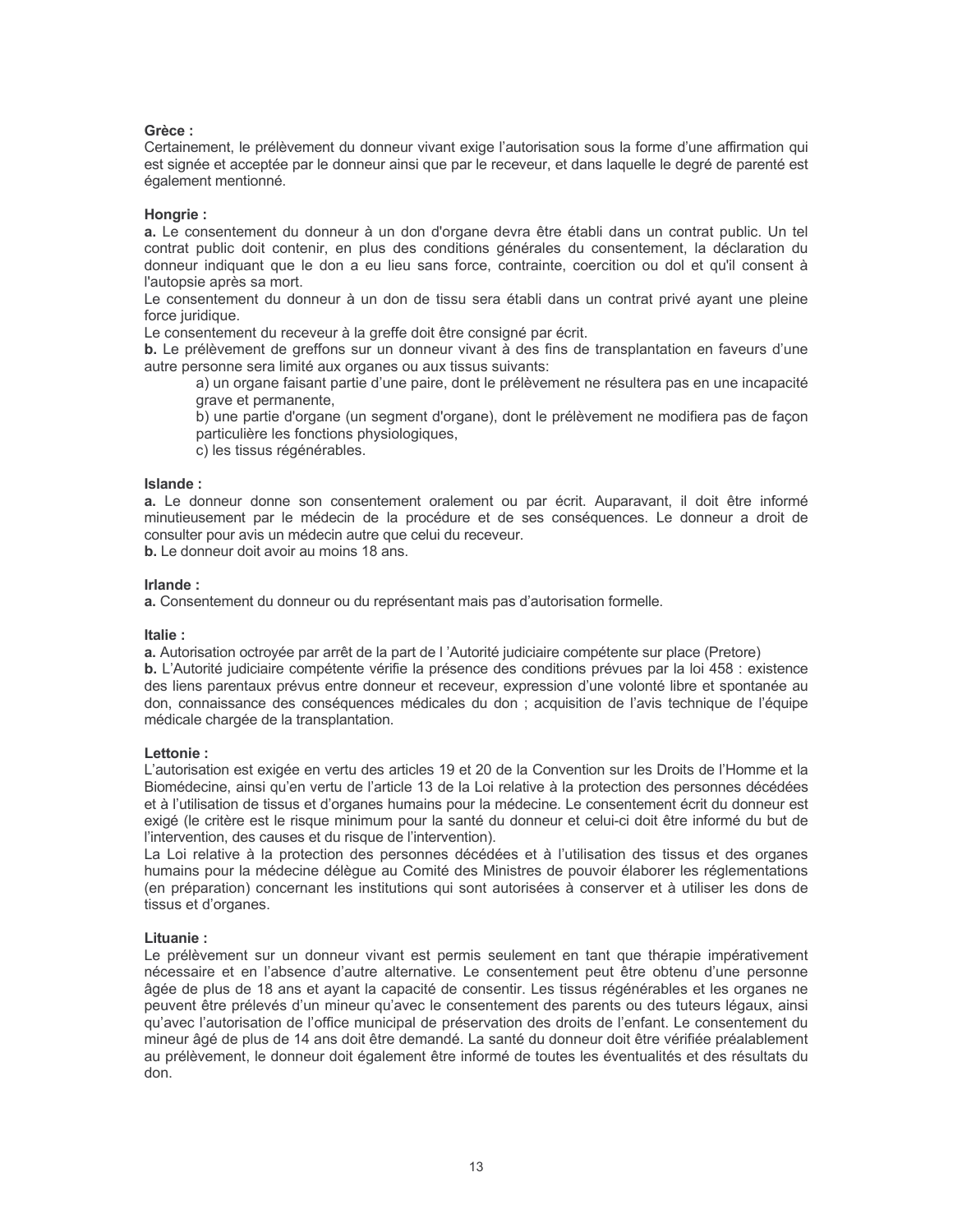## Luxembourg:

Seulement pour les donneurs mineurs d'âge.

a.b. Accord du mineur, capable de discernement, des parents disposant de l'autorité parentale (dissentiment vaut refus), d'un comité de trois experts nommés par le Ministre de la Santé.

#### L'ancienne République yougoslave de Macédoine :

a. Le prélèvement sur un donneur vivant requiert une autorisation sous la forme d'un consentement par écrit qui est accepté par le donneur et le receveur.

b. Le donneur doit être informé d'un danger éventuel pour sa santé dans l'avenir. Ce n'est valable que si le donneur est en bon état de santé physique et mentale. Si le donneur est un enfant ou a une maladie mentale, l'autorisation pour le prélèvement doit être donné par un parent ou par le tuteur.

#### Malte:

a. Autorisation : le Comité des services rénaux en consultation avec le Comité de Bioéthique.

b. Les critères pour les transplantations de donneurs vivants sont : les relations de premier degré, ou entre époux. Toutes les demandes sont alors contrôlées après enquête par le Comité des services rénaux.

## Pays-Bas:

a. Le consentement éclairé basé sur des informations approfondies sur le procédé et ses éventuelles conséquences est toujours exigé (sous la forme d'un rapport écrit qui est au moins daté et signé de la main même du donneur; un tel consentement sera révocable à tout moment avant que le prélèvement de l'organe soit effectué).

**b.** Un adulte qui est capable d'évaluer raisonnablement ses intérêts en la matière peut consentir au prélèvement d'un organe particulier pendant sa vie pour implantation dans un autre individu spécifique. S'il est raisonnable de supposer que le prélèvement de l'organe pendant la vie du donneur aura des conséquences permanentes pour la santé du donneur, l'organe ne sera prélevé que si la vie de l'éventuel receveur est en danger et si aucune autre option de traitement appropriée comparable n'existe.

Le prélèvement d'un organe sur un adulte vivant qui ne peut pas être considéré capable d'évaluer raisonnablement ses intérêts en la matière ne sera permis que si a) l'organe en question est régénérable, b) son prélèvement n'aura aucune conséquence permanente pour la santé du donneur, c) le receveur est un parent de sang du premier ou du deuxième degré dont la vie est en danger et pour qui aucune autre option de traitement appropriée comparable n'existe et d) le donneur a un intérêt important dans la survie du receveur. Le prélèvement d'un organe n'est permis qu'avec le consentement du représentant légal du donneur ou, en l'absence de ce dernier, de son époux ou conjoint ou, en l'absence de tous lesdits individus, du parent ou d'un enfant adulte du donneur, et avec le consentement d'un tribunal.

Le prélèvement d'un organe sur un mineur vivant, âgé de douze ans ou plus, n'est permis que si a) l'organe en question est régénérable, b) son prélèvement n'aura aucune conséquence permanente pour la santé du donneur et c) le receveur est un parent de sang du premier ou du deuxième degré dont la vie est en danger et pour qui aucune autre option de traitement appropriée comparable n'existe. Le prélèvement d'un organe dans de telles circonstances n'est permis qu'avec le consentement du donneur et des parents du donneur, si les parents ont la responsabilité légale pour le donneur, ou, autrement, du gardien juridique du donneur, et avec le consentement du tribunal pour enfants.

Le prélèvement d'un organe d'un mineur vivant âgé de moins de douze ans, ou d'un mineur vivant âgé de douze ans ou plus qui ne peut pas être considéré capable d'évaluer raisonnablement ses intérêts en la matière n'est permis que si a) l'organe en question est régénérable, b) son prélèvement n'aura aucune conséquence permanente pour la santé du donneur, c) le receveur est un parent de sang du premier ou du deuxième degré dont la vie est en danger et pour qui aucune autre option de traitement appropriée comparable n'existe et d) le donneur a un intérêt important dans la survie du receveur. Le prélèvement d'un organe dans de telles circonstances n'est permis qu'avec le consentement des parents du donneur, si les parents ont la responsabilité légale pour le donneur, ou, autrement, du gardien juridique du donneur, et avec le consentement du tribunal pour enfants.

## Norvège :

Le consentement par écrit est exigé pour le prélèvement sur un donneur vivant qui a atteint 18 ans. Lorsque des circonstances particulières le demandent, les personnes âgées de moins de 18 ans peuvent également donner leur consentement avec l'approbation de leur tuteur légal et de la personne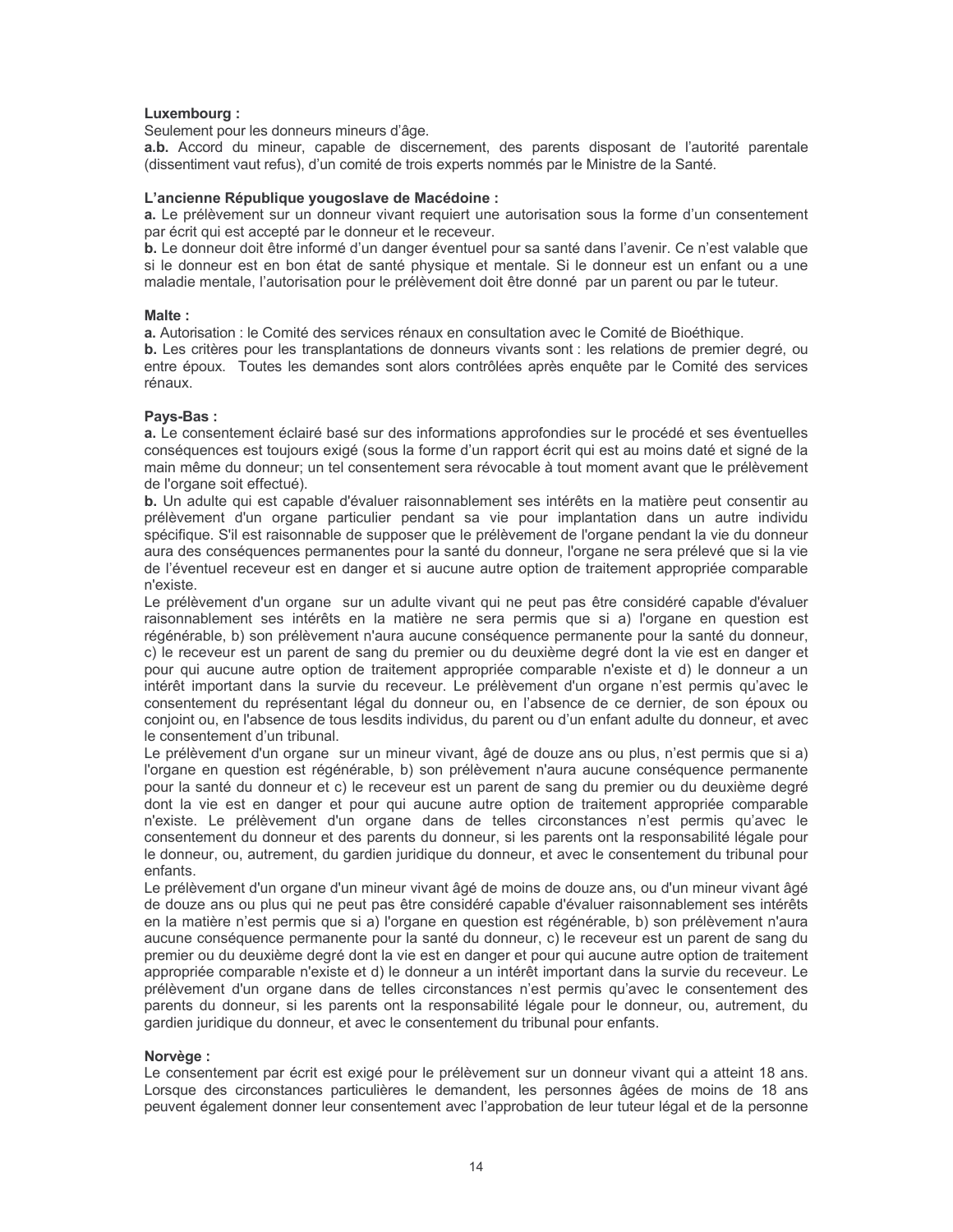qui a la garde parentale et qui est responsable de la garde de mineur. Dans ces cas, l'opération doit être approuvée par l'Officier médical du comté.

#### Pologne:

Le prélèvement d'organes en vue de transplantation en faveur d'un proche, c'est à dire : cousin en ligne directe, personne adoptée, frère, sœur ou conjoint ne nécessite pas d'une autorisation spéciale (des conditions strictes sur le consentement sont en revanche imposées). S'agissant d'un prélèvement en faveur d'autres personnes proches du donneur (non citées plus haut) l'autorisation du tribunal de district du lieu du domicile du candidat donneur est requise. Cette règle n'est pas applicable pour les prélèvements de moelle osseuse ou autres cellules et tissus régénérables.

A titre exceptionnel et dans les conditions strictes définies par la loi, le prélèvement de moelle osseuse ou d'autres cellules ou tissus régénérables peut être effectué sur un donneur mineur. Dans ce cas, la décision du tribunal des affaires familiales et des tutelles du lieu du domicile du candidat-donneur est requise indépendamment de l'autorisation de son représentant légal et de son propre consentement s'il a atteint l'âge de 13 ans.

a. Dans les cas où l'autorisation du juge est requise, elle prend la forme d'une décision judiciaire. S'agissant de l'autorisation de représentant légal - elle requiert une forme écrite.

**b.** Critères :

- le prélèvement d'organes sur un donneur vivant ne peut être effectué que dans l'intérêt thérapeutique du receveur.

- il ne peut être effectué qu'en faveur d'un receveur ayant avec le donneur des relations de famille étroites mentionnées plus haut, sauf en ce qui concerne la moelle osseuse ou d'autres cellules ou tissus régénérables.

- la pertinence et l'intérêt du prélèvement de l'organe, des tissus ou des cellules d'un donneur concret à un receveur concret doivent être établis par le médecin s'apprêtant à l'effectuer.

- le prélèvement doit être précédé par des interventions médicales pratiquées en vue d'évaluer si le risque encouru n'excède pas le risque admissible pour ce genre d'intervention et si la santé du donneur n'est pas mise sérieusement en danger,

- le candidat donneur doit être informé d'une manière détaillée sur la nature de l'intervention, le risque inhérent, les conséquences normales et probables pour sa santé future, par un médecin ne participant pas directement à la procédure de la greffe,

- si le candidat donneur est une femme enceinte, l'évaluation du risque doit comporter également les conséquences pour l'enfant à naître,

- le candidat donneur doit avoir pleine jouissance des droits et exprimer devant le médecin, librement et par écrit, son consentement au prélèvement d'un organe, de tissus ou de cellules en vue de les greffer à un receveur déterminé (dans le cas du prélèvement de la moelle osseuse ou d'autres tissus ou cellules régénérables - l'obligation d'indiquer dans le contenu du consentement un receveur concret ne s'applique pas),

- le candidat donneur doit être informé également des conséquences pour le receveur pouvant résulter du retrait de son consentement au prélèvement, qui sont liées à la dernière phase de préparation du receveur à la greffe.

- le candidat receveur doit être informé sur le risque inhérent au prélèvement et de ses conséquences possibles pour la santé du donneur, et doit librement consentir à la réception de l'organe, des tissus ou des cellules du donneur déterminé (dans le cas du prélèvement de moelle osseuse ou d'autres tissus ou cellules régénérables, l'obligation d'indiquer dans le contenu du consentement un donneur concret ne s'applique pas).

- dans le cas de danger imminent pour la vie qui ne peut être contourné par d'autres moyens que par la greffe de moelle osseuse, le prélèvement de la moelle osseuse peut être effectué sur un mineur en faveur de ses ascendants, descendants, frères et sœurs, à condition qu'il n'en résulte pas un risque prévisible pour la santé du donneur. Dans ce cas le consentement de son représentant légal est requis, en plus du consentement du mineur de 13 ans révolus. L'autorisation du tribunal est également exigée. Le tribunal statue sur une demande formulée par les représentants légaux du candidat donneur, après avoir entendu le mineur concerné et examiné l'opinion d'un expert – psychologue. La demande peut être déposée par le mineur lui-même à condition qu'il ait atteint l'âge de 16 ans. La demande doit être accompagnée d'une opinion médicale attestant que le prélèvement envisagé ne présente pas un risque prévisible pour la santé du donneur mineur.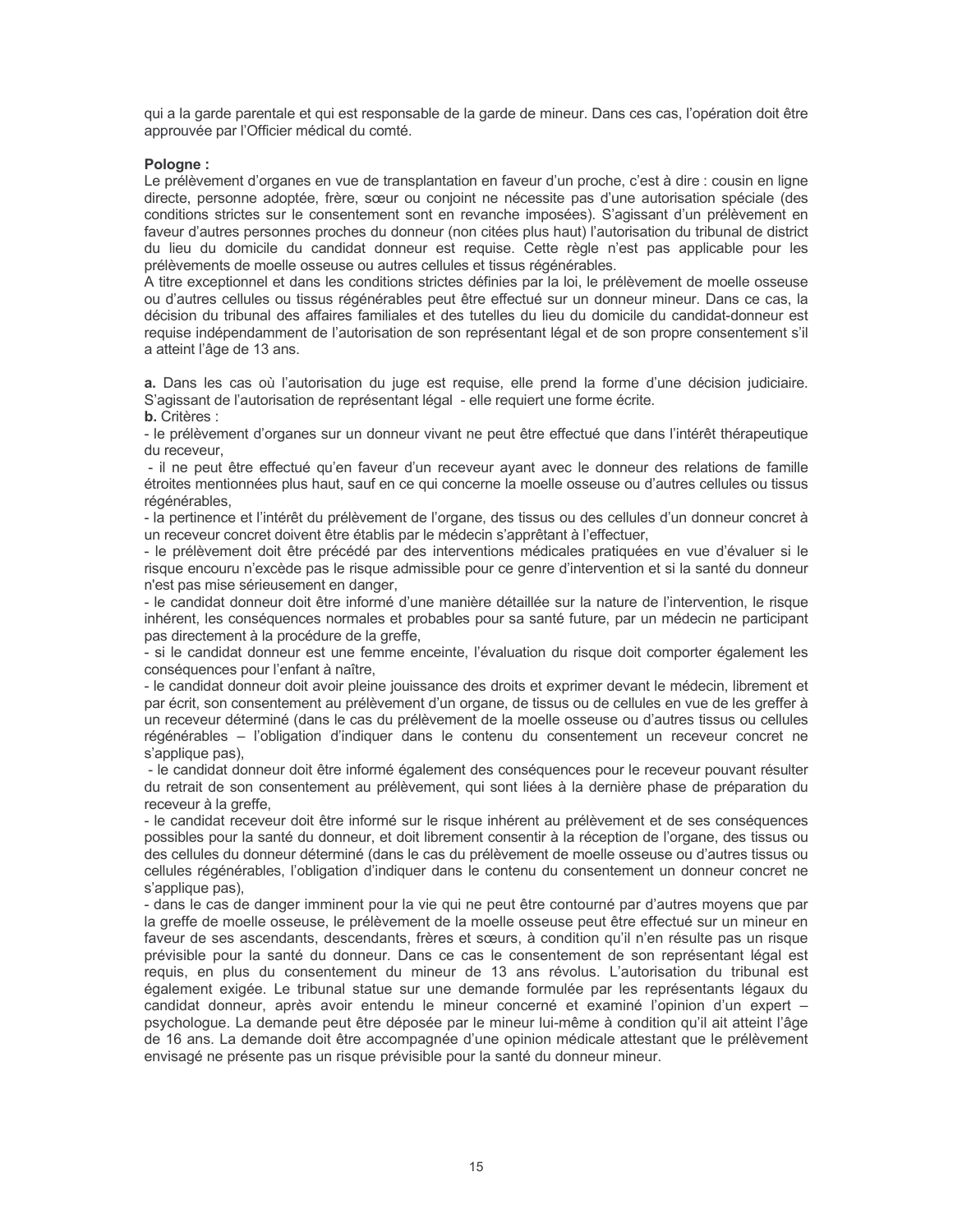## Portugal:

Aux termes de l'article 8, paragraphe 1<sup>er</sup>, de la loi sus-mentionnée, le donneur (et le receveur) doit donner son consentement libre, éclairé et sans équivoque et le donneur peut identifier le receveur.

Conformément à ce même article, le consentement est donné devant le médecin désigné par le « director clinico » de l'établissement où le prélèvement est effectué, lequel ne doit pas faire partie de l'équipe médicale chargée de la transplantation. S'il s'agit de donneurs mineurs, le consentement doit être donné par les parents dès lors qu'ils ne sont pas privés de l'exercice de l'autorité parentale ou, en cas de privation des parents de l'exercice de l'autorité parentale, par le tribunal. Le don de tissus ou d'organes par des mineurs ayant la capacité de discernement et pouvant manifester leur volonté est également soumis au consentement de ceux-ci. Le prélèvement sur des majeurs n'ayant pas la capacité de consentir en raison d'anomalie psychique ne peut être effectué que sur autorisation judiciaire. Le consentement du donneur ou de son représentant légal est librement révocable.

## Roumanie:

Oui. Le prélèvement sur un donneur vivant est autorisé par la Loi no. 8/1998, qui stipule :

Art.5 Le prélèvement de tissus et d'organes peut être effectué sur des personnes majeures en vie. ayant pleine capacité mentale uniquement si la vie du donneur n'est pas mise en danger et avec son libre consentement écrit.

Le contrôle préalable, clinique et de laboratoire, du donneur est obligatoire.

Le donneur a le droit de changer d'avis avant le prélèvement.

Art.7 Le prélèvement de moelle osseuse peut se faire sur un mineur aussi, seulement pour le bénéfice d'un frère ou d'une sœur.

Le prélèvement de moelle osseuse sur un mineur peut se faire uniquement avec le consentement de chacun des titulaires de l'autorité parentale ou du représentant légal du mineur. Le consentement s'exprime devant le président du tribunal de la région ou, selon le cas, de la municipalité de Bucarest, sous la juridiction duquel se trouve le domicile du mineur, ou devant un magistrat, après une enquête obligatoire par l'autorité tutélaire compétente.

Le refus du mineur empêche tout prélèvement.

## **Russie:**

а. Conformément à l'article 1<sup>er</sup> de la loi, le prélèvement d'organes et/ou de tissus sur un donneur vivant n'est autorisé que si un collège de médecins spécialistes considère que cela n'occasionnera pas un préjudice important pour la santé du donneur. Le donneur doit donner par écrit son consentement libre et éclairé au prélèvement de ses organes et/ou de ses tissus.

Le donneur doit être un parent biologique du receveur et il doit être âgé d'au moins 18 ans  $h_{-}$ (père, mère, frères, sœurs).

## Saint-Marin:

Non applicable.

## Slovaquie :

a. Article 45 (Loi 277/1994 relative aux soins médicaux)

Le prélèvement et la greffe des tissus et des organes.

(1) Le prélèvement et la transplantation des tissus et des organes (« les organes » dans le texte) peuvent être effectués par les Instituts des services médicaux et par les instituts de recherche agréés par le Ministère de la Santé à condition que les stipulations prévues par cette loi soient remplies.

b. Article 46 (Loi 277/1994 relative aux soins médicaux)

Le prélèvement et la transplantation d'organes sur des donneurs vivants.

(1) Les organes peuvent être prélevés du corps du donneur vivant pour être transplantés dans le corps d'une autre personne à des fins de traitement à condition que le donneur ait une capacité légale complète et qu'il/elle ait donné(e) son consentement par écrit préalablement à la transplantation. Le donneur peut retirer son consentement à tout moment avant la transplantation.

(2) Les organes ne peuvent être prélevés sur des donneurs vivants qu'après l'examen du Groupe de consultation des experts qui examine la probabilité du succès du prélèvement d'organe et de sa transplantation ainsi que la supériorité des bénéfices du receveur par rapport aux pertes du donneur. Aucun prélèvement, même si le donneur a donné son consentement par écrit, ne peut pas être permis si un risque sévère pour la santé du donneur est attendu. Aucun prélèvement de donneurs détenus en prison ne peut être permis.

(3) Les organes de donneur vivant ne peuvent être prélevés que dans un institut de services médicaux d'état agréé par le Ministère de la Santé. Un tel institut de services médicaux a une obligation d'obtenir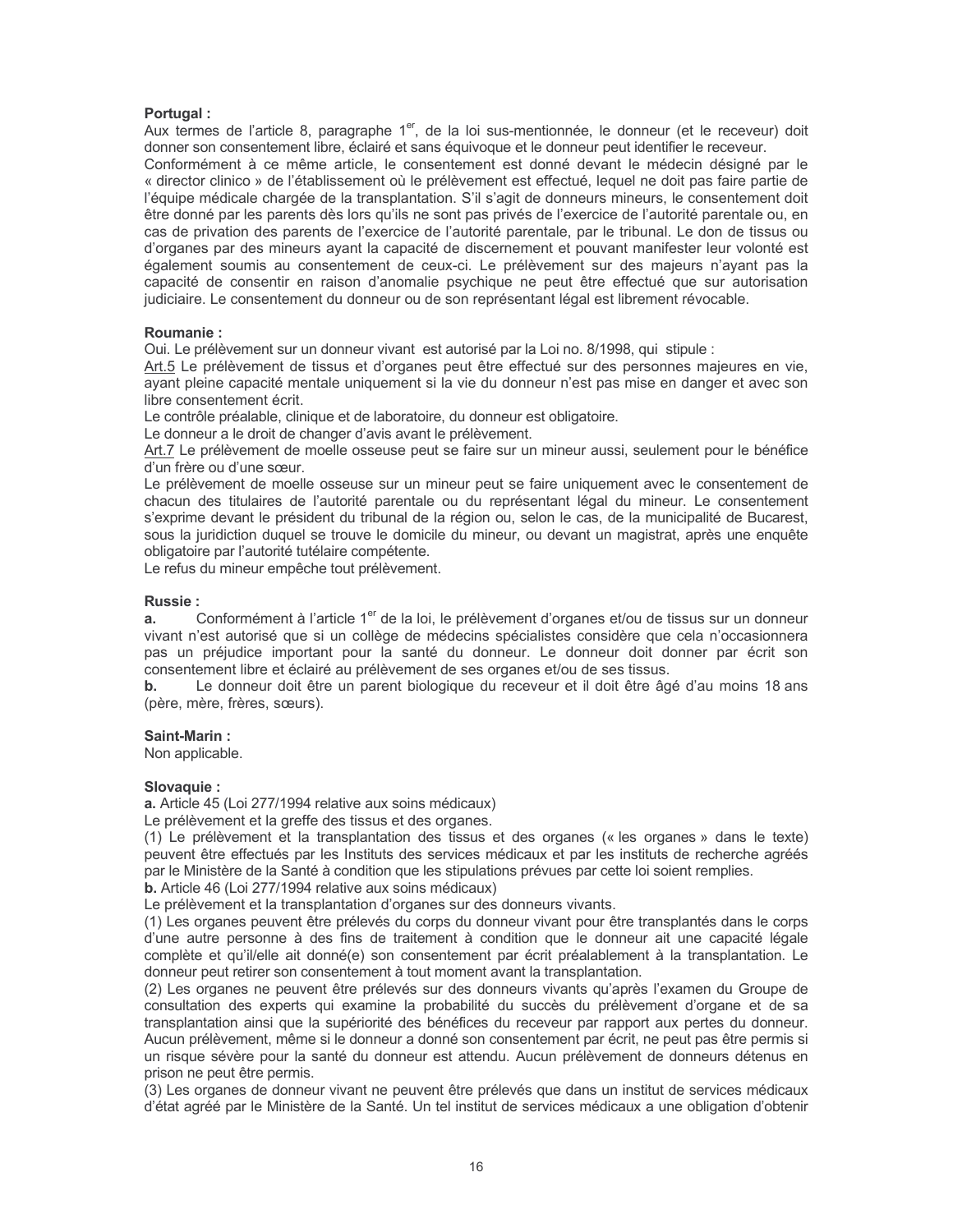séparément une assurance couvrant la responsabilité des tierces personnes concernant le donneur dont l'organe est prélevé.

(4) Le donneur vivant doit être informé des risques potentiels pour sa santé.

(5) Tous les organes transplantés des corps de donneurs vivants vers d'autres corps ou leur prélèvement pour d'autres raisons (Article 45 (3)) dans le but d'obtenir un profit sont interdits.

## Slovénie:

a. La Commission nationale d'éthique pour la transplantation octroie une autorisation écrite.

b. Les critères médicaux, le risque pour les donneurs.

#### Espagne:

Le chapitre III explique les conditions et les obligations requises pour le don et le prélèvement :

Article 9. Les donneurs d'organes vivants. Les conditions et obligations.

1. Afin d'effectuer une transplantation ultérieure sur un receveur, les prélèvements d'organes sur des donneurs vivants peuvent être réalisés si les conditions et les obligations suivantes sont accomplies:

a) Les donneurs doivent avoir l'âge légal, être en bonne santé mentale et physique.

b) Le don d'organe ne concerne qu'un organe ou une partie d'organe, le prélèvement doit être compatible avec la vie, et la fonction de cet organe doit être reprise par le reste du corps d'une façon correcte et en toute sécurité.

c) Les donneurs doivent être informés auparavant des conséquences de leur décision, le consentement doit être éclairé, libre, conscient et désintéressé.

d) Il n'existe pas de possibilité d'effectuer un prélèvement d'organes sur des malades mentaux ou sur des personnes qui n'ont pas la capacité de consentir pour d'autres raisons. En aucun cas, le prélèvement ne peut être effectué sur des mineurs, même dans l'hypothèse du consentement de leurs familles ou de leurs représentants légaux.

e) L'organe doit être destiné à un receveur précis à des fins d'amélioration de sa santé et de ses conditions de vie.

2. Le prélèvement d'organes sur des donneurs vivants ne peut être effectué que s'il y a une probabilité de réussite de l'opération et s'il existe une assurance du consentement libre du donneur, comme cela est stipulé au point 1c) de cet article. Un rapport écrit du comité d'éthique de l'hôpital est exigé.

En aucune circonstance, les organes des donneurs vivants ne peuvent être utilisés si un conditionnement économique, social, psychologique ou autre est soupçonné.

3. La santé physique et mentale des donneurs doit être établie par un médecin n'appartenant pas à l'équipe de transplantation. Ce médecin doit informer le donneur des risques somatiques et psychologiques, des conséquences pour sa vie privée, familiale ou professionnelle, ainsi que des bénéfices pour la personne qui reçoit la greffe.

Ces modalités doivent être attestées par le certificat médical relatif à la santé, toute information donnée, les réponses et les raisons exprimées librement, ainsi que tout indice de coercition extérieure.

Le certificat doit mentionner le nom du médecin en charge de la transplantation, ainsi que la liste des noms de tous les professionnels qui collaborent à cette tâche.

4. Afin de procéder au prélèvement de l'organe sur un donneur vivant, la personne concernée doit présenter son consentement écrit à un juge de l'Office des registres municipaux, qui a pris connaissance de l'opinion de l'équipe qui va effectuer le prélèvement, et en présence du médecin mentionné au point 3 de cette section, du médecin en charge de la transplantation et de la personne qui autorise l'opération, en conformité avec le document d'autorisation donné par l'hôpital.

Le document dans lequel le donneur donne son consentement doit être signé par le receveur, par le médecin qui effectue le prélèvement, et par le reste de l'équipe de transplantation. Chacune des personnes mentionnées peut s'opposer à l'opération si un doute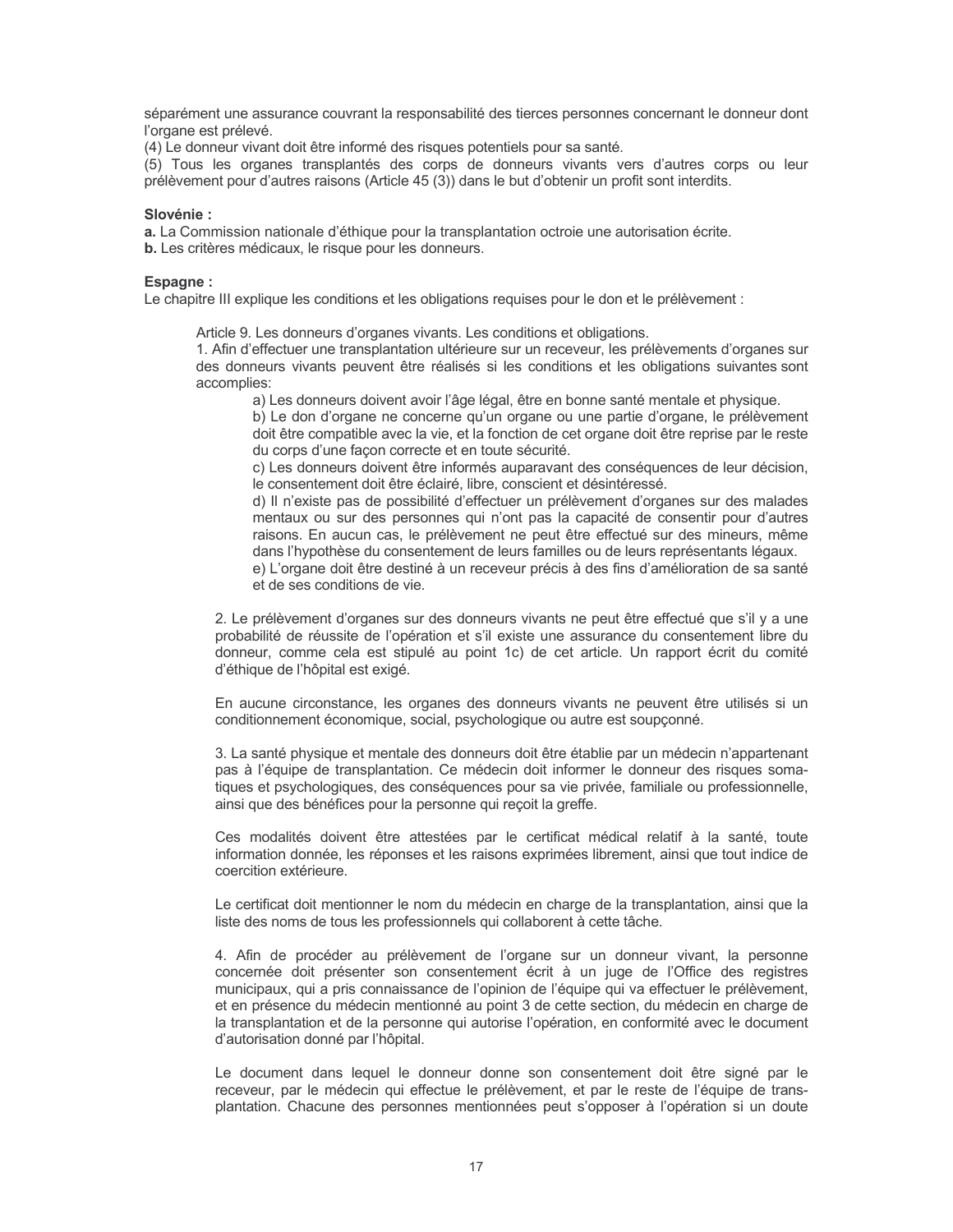existe. Par exemple, si le consentement du donneur n'a pas été éclairé, libre, conscient et désintéressé. La copie de ce document doit être donnée au receveur.

En aucune circonstance le prélèvement ne peut être effectué sans la signature exigée pour ce document.

5. Au moins 24 heures doivent se dérouler entre la signature du document relatif à la greffe et le prélèvement, le donneur peut retirer son consentement à tout moment avant l'opération, même sans motiver sa décision. En aucun cas le retrait n'implique une indemnisation.

6. Les prélèvements des organes des donneurs vivants ne peuvent être effectués que dans les hôpitaux agréés par les autorités de santé des communautés autonomes. Les conditions et obligations des hôpitaux sont stipulées à l'article 11 de ce Décret Royal.

7. En dépit de l'article 8, des soins médicaux doivent être dispensés aux donneurs.

#### Suède:

En vertu de la Loi relative à la Transplantation, le matériel biologique destiné à la transplantation ne peut provenir d'une personne vivante si cette action représente un risque sérieux pour la vie ou la santé du donneur.

Le matériel biologique pour la transplantation peut provenir d'une personne vivante à la condition qu'il ou elle y consente. Si l'organe ou matériel à prélever est non régénérable ou si l'action peut, par ailleurs, impliquer un dommage ou une importunité considérable pour le donneur, le consentement doit être écrit.

#### Turquie:

a. Il est interdit de prélever des tissus et des organes sur des personnes qui n'ont pas atteint 18 ans et qui ne sont pas majeures. Afin de pouvoir prélever des tissus et des organes de personnes majeures qui ont atteint 18 ans, un protocole écrit et signé par le donneur doit être approuvé par le médecin. Ce protocole doit être donné préalablement par le donneur d'une façon claire, consciente et libre en présence de deux personnes ou donné oralement puis signé en présence de deux témoins.

b. Le médecin chargé du prélèvement d'organes et de tissus doit :

- donner au donneur d'une manière pratique et détaillée une information sur les dangers éventuels inhérents au prélèvement de tissus et d'organes et sur les conséquences médicales, psychologiques, familiales et sociales ;
- informer le donneur des bénéfices que le prélèvement peut produire pour le receveur.
- refuser le prélèvement de tissus et d'organes de personnes voulant donner leurs organes et tissus, mais n'étant pas capable de prendre une décision du point de vue mentale ;
- se renseigner, dans le cas où le donneur est marié, si l'époux du donneur a des informations sur la décision du donneur et constater par écrit qu'il ou elle est informé(e) ;
- refuser le prélèvement de tissus et d'organes qui sont donnés avec l'intention d'obtenir une rétribution ou tout autre avantage ou avec une notion qui n'est pas conforme à des fins humanitaires:
- ne pas indiquer les noms du donneur et du receveur, sauf s'ils ont des relations de sang, conjugales ou personnelles.

Le prélèvement de tissus et d'organes est totalement interdit si celui-ci implique des dangers pour le donneur ou dans sa mort.

Préalablement au prélèvement, à la vaccination et à la transplantation de tissus et d'organes, les examens et les analyses médicaux nécessaires sont obligatoire. Leurs résultats doivent être notés dans un rapport sur les risques afin de réduire les risques éventuels pour la vie et la santé du donneur et du receveur.

Il est nécessaire que le prélèvement, la conservation, la vaccination et la transplantation des tissus et des organes soient effectués par des établissements de santé ayant les spécialistes, les appareils et l'équipement nécessaires.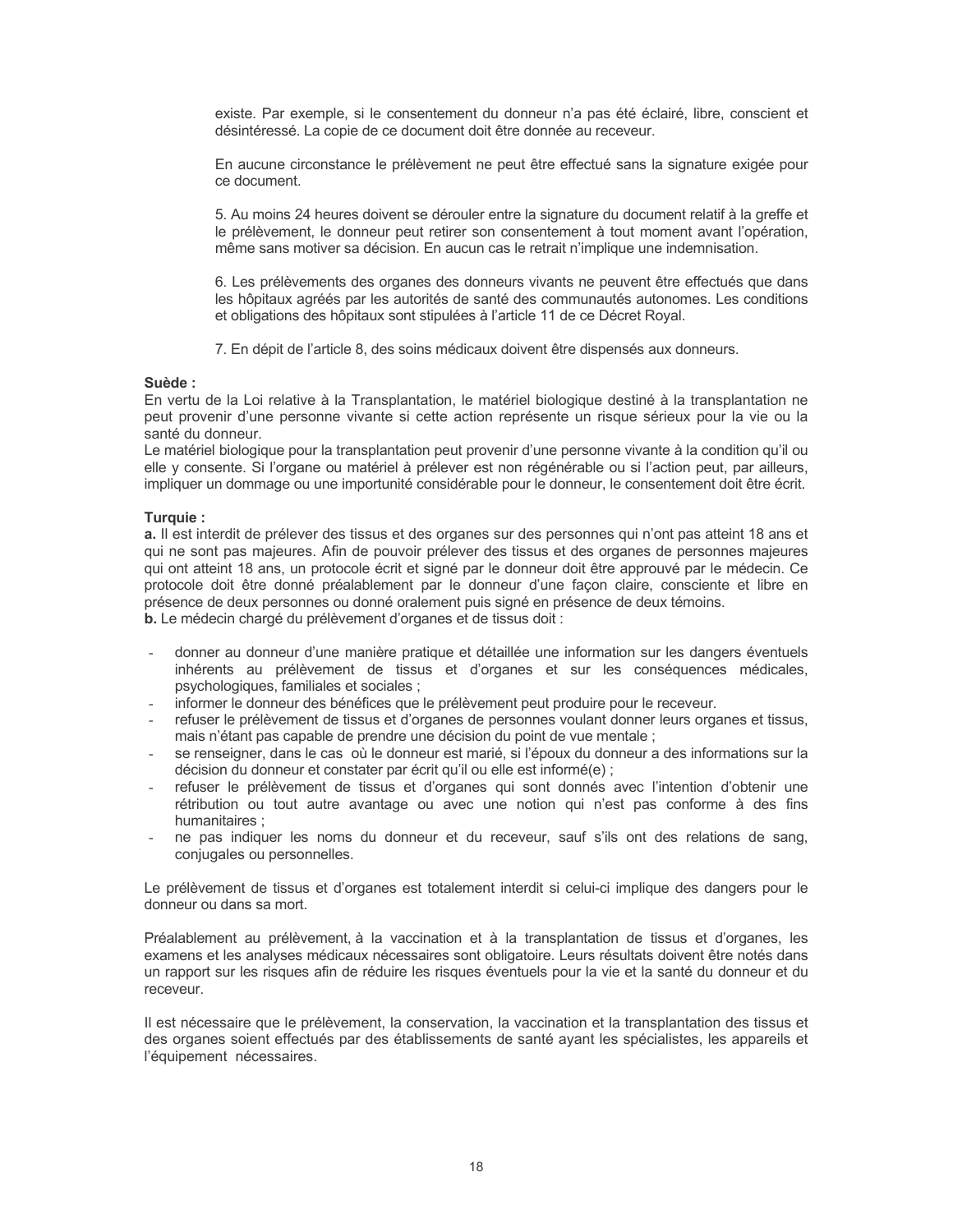#### Ukraine:

a. Une autorisation sous la forme écrite d'une déclaration du donneur qui contienne son consentement pour le prélèvement de transplant humain et qui l'informe des conséquences possibles, signée consciemment et sans contrainte après la description par le médecin soignant de l'information objective relative aux complications possibles pour la santé du donneur.

b. Le donneur vivant ne peut être qu'une personne capable et adulte. Comme un transplant humain, il n'est possible de prélever du donneur vivant qu'un organe d'un pair, une partie d'organe ou une partie de tout autre matériel anatomique. Le prélèvement du transplant humain du donneur vivant est permis par la décision du conseil des médecins d'établissement médicale approprié rendue sur la base de l'inspection médicale complète et scientifique et à la condition que le dommage à la santé du donneur soit moindre que le dommage pour la vie du receveur.

Il n'est pas permis d'effectuer le prélèvement sur les donneurs vivants qui sont détenus dans les établissements pénitentiaires, souffrent de graves troubles psychiques, ont des maladies mortelles pour le receveur ou dommageables pour sa santé, et qui ont donné auparavant un organe ou une partie d'organe à des fins de transplantation.

#### Royaume-Uni:

La Loi de 1989 relative à la greffe d'organes humains prévoit dans l'article 2 une disposition spéciale concernant les receveurs non apparentés génétiquement.

a. L'autorisation préalable est nécessaire de l'Autorité de contrôle des transplantations entre personnes vivantes non apparentées (ULTRA).

b. Une relation proche entre le donneur potentiel et le receveur prévu doit être prouvée.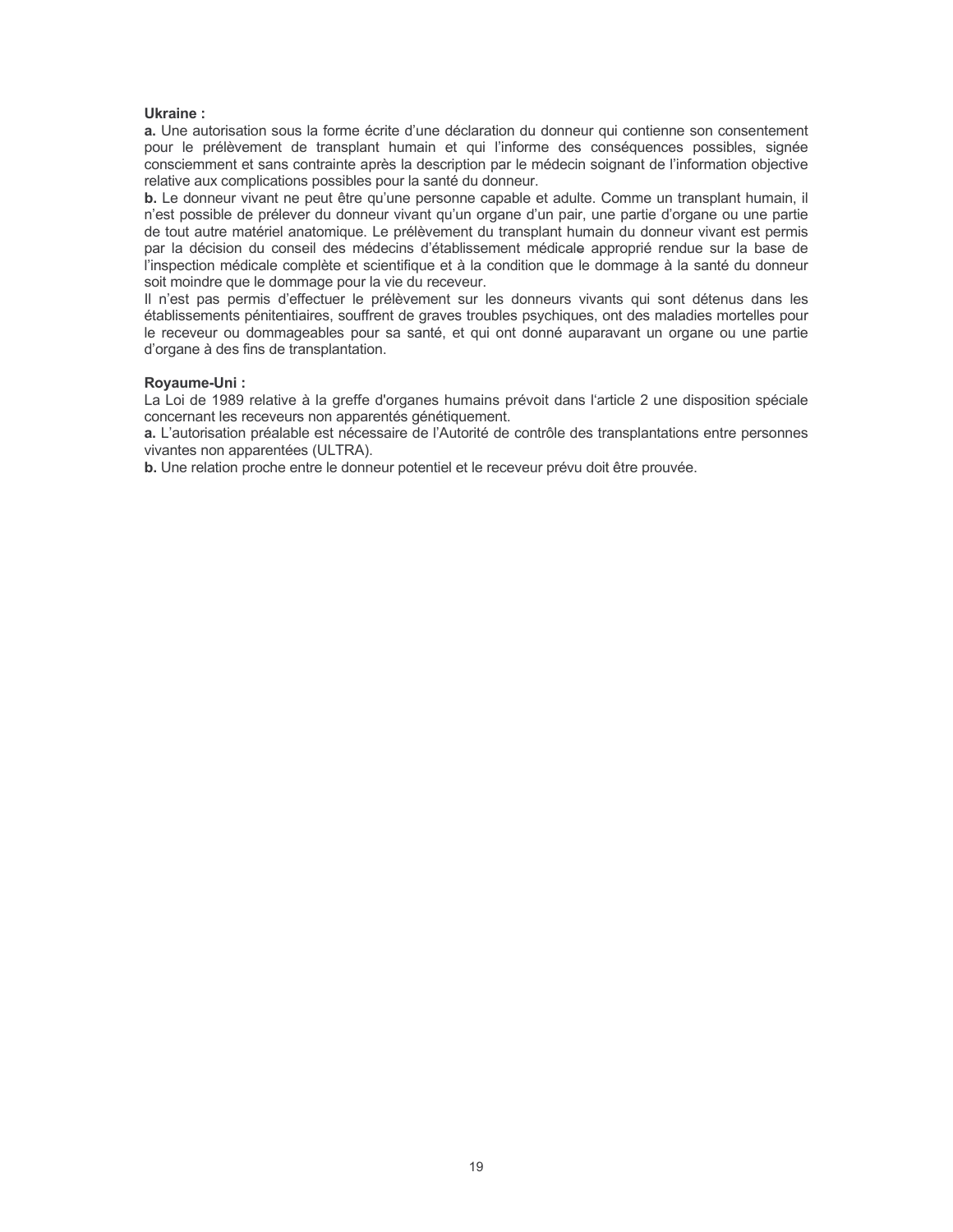#### $\overline{4}$ . Quel est le type de relations devant exister entre le donneur vivant d'un organe et le receveur?

## Albanie:

Habituellement ils sont membres de la même famille.

## Arménie:

Ils peuvent être de la même famille ou non.

#### **Autriche:**

Une relation ne doit pas nécessairement exister.

#### Azerbaïdian:

Des relations impartiales.

#### **Belgique:**

Article 4,§1<sup>er</sup> de la loi : le donneur ni ses proches ne pourront faire valoir aucun droit vis-à-vis du receveur.

#### **Bulgarie:**

Seule une personne qui a une apparenté linéaire ou collatérale [avec le receveur] jusqu'au quatrième degré de consanguinité (soit un époux ou un parent adoptif) peut être un donneur vivant.

#### Chypre:

- (a) relation de sang
- (b) relation parmi la belle-famille
- (c) relation émotionnelle (avec contrôle très minutieux)

#### Rép. Tchèque :

Il existe deux groupes principaux : les personnes ayant des relations proches avec le donneur en vertu du Code civil tchèque (ascendants, descendants, frères et sœurs, un époux ou épouse) et les autres.

#### Danemark:

Les donneurs vivants ne sont acceptés que si un lien de parenté existe.

#### Estonie:

Le receveur doit être un descendant, époux, conjoint, parent ou grands-parents du donneur ou de leurs descendants.

#### Finlande:

Les adultes : le parent proche ou d'autres personnes proches. Les mineurs/les donneurs n'ayant pas la capacité : frère/sœur. Voir l'attachement 1.

#### France:

1°) Etat actuel de la législation française

Pour les donneurs majeurs, le prélèvement n'est permis que sur le père, la mère, la sœur, le frère ou le conjoint du receveur.

Pour les donneurs mineurs, le seul prélèvement possible est celui de moelle osseuse (assimilée en l'état actuel du droit français à un organe) au profit d'un frère ou d'une sœur.

#### 2°) Réforme en cours

En plus du père, de la mère, de la sœur, du frère ou du conjoint du receveur, le prélèvement sera possible sur les grands-parents, oncles, tantes, cousins germains, conjoint du père ou de la mère du receveur et personne vivant avec le receveur depuis plus de deux ans.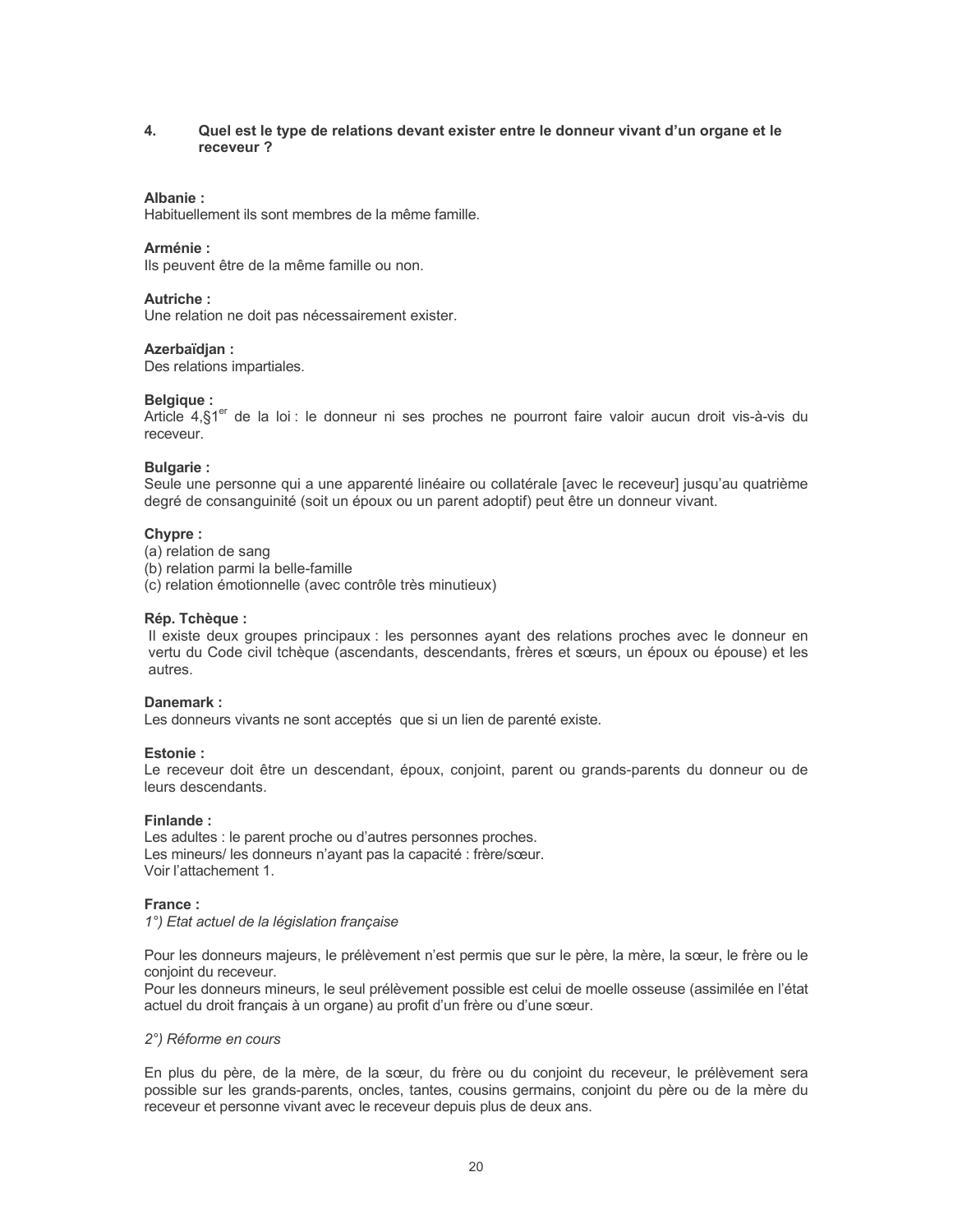La moelle osseuse ne sera plus assimilée à un organe. Son prélèvement sur mineur reste soumis à autorisation d'un comité d'experts et sera possible, en l'absence de toute autre solution thérapeutique, au profit de la fratrie, des cousins germains et des oncles et tantes.

## Géorgie :

Le donneur vivant d'un organe et le receveur seront des parents génétiques ou des conjoints.

## Allemagne:

Le prélèvement des organes non régénérables n'est admis que pour le transfert à des parents du premier ou du second degré, aux conjoints, aux partenaires enregistrés, aux fiancés ou à d'autres personnes avec lesquelles le donneur a des relations personnelles particulièrement étroites (art. 8 (1) deuxième phrase TPG).

## Grèce ·

Il est indiqué au paragraphe 1.

## Hongrie:

Le don d'organe d'une personne ayant la capacité légale ne sera permise que si le donneur est:

- a) un parent en ligne directe du receveur,
- b) un frère ou une sœur d'un parent en ligne directe du receveur,
- c) un frère ou une sœur du receveur.

## Islande:

Non défini.

Irlande: Lieu génétique.

## Italie:

La loi italienne permet le don entre parents et fils et entre frères.

## Lettonie:

Selon les articles 19 et 20 de la Convention sur les Droits de l'Homme et la Biomédecine.

## Lituanie:

Le donneur doit être une personne proche génétiquement ou conjugalement.

## Luxembourg:

a) Pour les donneurs majeurs il n'existe pas de critère légal, sans préjudice bien entendu des critères médicaux à observer par l'équipe de transplantation.

b) Pour les donneurs mineurs, le receveur doit être un frère ou une sœur du donneur. En conformité avec la convention d'Oviedo un projet de loi en cours abroge du reste le prélèvement d'organes (en fait le rein) sur un donneur mineur vivant, pour ne permettre plus que le don de tissus régénérables.

## L'ancienne République vougoslave de Macédoine :

Aucune relation spécifique n'est requise.

## Malte:

Voir 3h

## Pays-Bas:

En cas de don par un adulte vivant qui est capable d'évaluer raisonnablement ses intérêts en la matière, le prélèvement d'un organe particulier ne peut être effectué que pour implantation dans un autre individu spécifique, mais une relation spéciale entre le donneur et cet individu n'est pas exigée. Pour le don d'un organe par un mineur vivant âgé de douze ans ou plus il est exigé que le receveur soit un parent de sang du premier ou du deuxième degré dont la vie est en danger et pour qui aucune autre option de traitement appropriée comparable n'existe.

Pour le don d'un organe de la part, soit d'un adulte vivant qui ne peut pas être considéré capable d'évaluer raisonnablement ses intérêts en la matière, soit d'un mineur vivant de moins de douze ans, soit d'un mineur vivant âgé de douze ans ou plus qui ne peut pas être considéré capable d'évaluer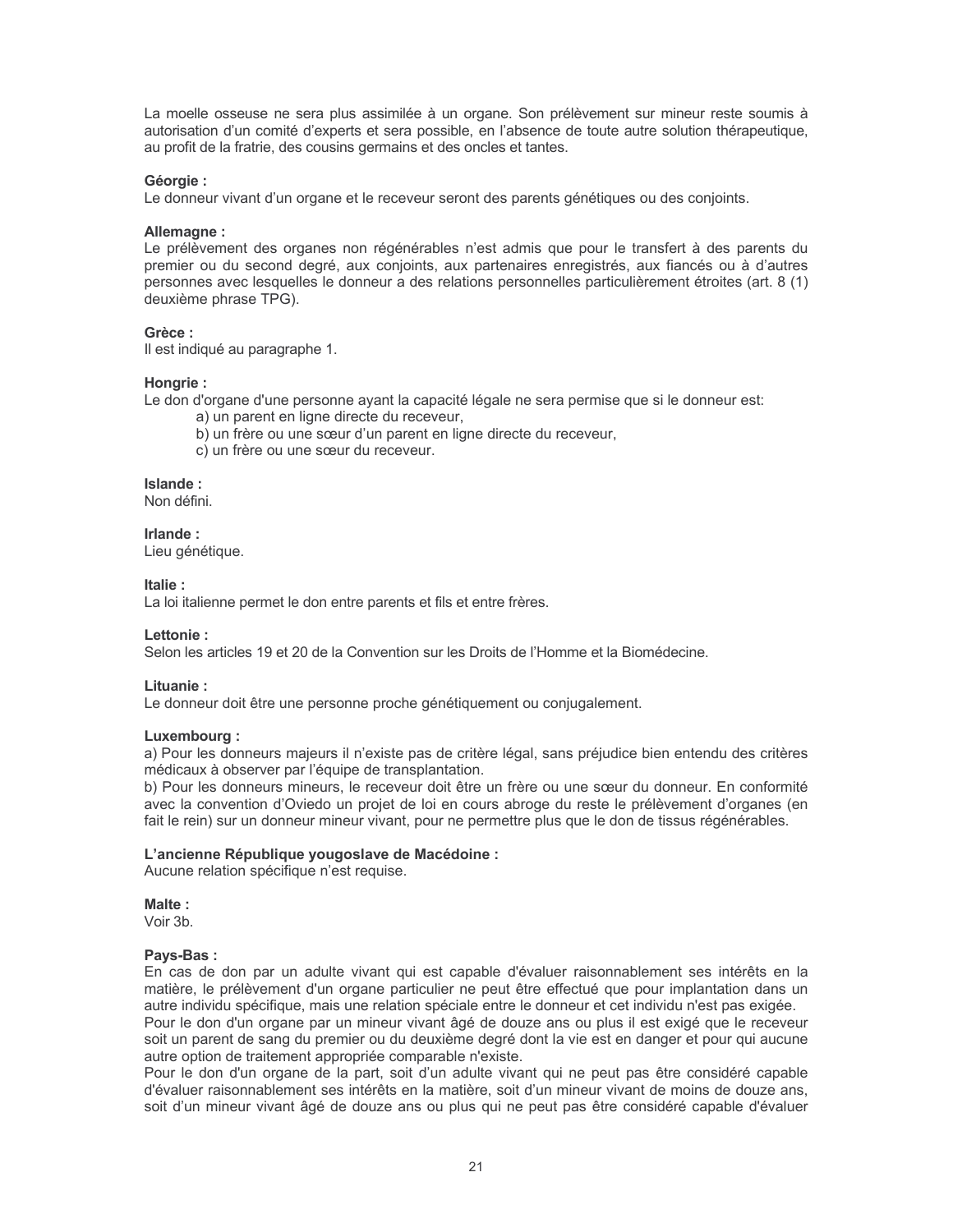raisonnablement ses intérêts en la matière, il est exigé que le receveur soit un parent de sang du premier ou du deuxième degré dont la vie est en danger et pour qui aucune autre option de traitement appropriée comparable n'existe, et que le donneur ait un intérêt important dans la survie du receveur.

#### Norvège :

Tous types de relations, à la fois génétiques ou non génétiques.

#### Pologne:

S'agissant d'organes, de tissus et de cellules non régénérables les relations familiales étroites doivent lier le donneur et le receveur (ascendants et descendants en ligne directe, personnes adoptées uniquement en qualité de receveurs, frères, sœurs, conjoints) - sans autorisation du juge, pour d'autres personnes considérées comme proches - l'autorisation du juge est requise. S'agissant de la moelle osseuse ou d'autres cellules ou tissus régénérables l'autorisation judiciaire n'est pas requise sauf dans le cas de donneurs mineurs - cette fois-ci il s'agit de la décision du tribunal des affaires familiales et des tutelles. Le prélèvement sur mineur ne peut s'opérer qu'en faveur de ses descendants, ascendants, frères et sœurs.

#### Portugal:

Liens de parenté jusqu'au 3<sup>ème</sup> degré, comme prévu à l'article 6, n 2, de la Loi n 12/93.

#### Roumanie:

Le don d'organes et tissus se fait d'un donneur vivant uniquement après son consentement ; le donneur vivant et le receveur peuvent être apparentés ou pas.

#### Russie:

Sauf en cas de greffe de moelle osseuse, le prélèvement d'organes sur un donneur vivant n'est autorisé que si celui-ci a un lien génétique avec le receveur. Le prélèvement, à des fins de transplantation, d'organes et/ou de tissus sur des personnes subordonnées au receveur ou ayant un autre lien de dépendance à son égard n'est pas autorisé.

#### Saint-Marin:

Non applicable.

#### Slovaquie :

Aucune relation n'est spécifiée par la loi. Les personnes ayant un lien de parenté (de sang) sont préférées.

#### Slovénie :

Selon l'article de la loi (Journal officiel 12/00) des relations génétiques, familiales, émotionnelles doivent exister.

#### Espagne:

Aucune relation spécifique n'est établie.

#### Suède:

Le matériel biologique non-régénérable de donneur vivant ne peut être pris pour une transplantation que s'il y a un lien de parenté ou un lien particulièrement étroit entre le donneur et le receveur. Cependant, dans des cas exceptionnels, une telle action peut être effectuée sur une personne autre que celles susmentionnées

#### Suisse ·

Les lois cantonales n'exigent pas qu'il y ait un lien de parenté ou un lien émotionnel particulièrement étroit entre le donneur et le receveur.

#### Turquie:

Dans les dispositions de la loi en viqueur, il n'existe pas de conditions concernant la relation entre le donneur et le receveur telles que des relations particulières. Cependant, étant donné que le prélèvement, l'achat ou la vente d'organes et de tissus, dans le but d'obtenir une rétribution ou tout autre avantage, est totalement interdit, il est reconnu en pratique, que les relations de sang ou conjugales sont prises en considération afin de prévenir contre le prélèvement d'organes et de tissus qui sont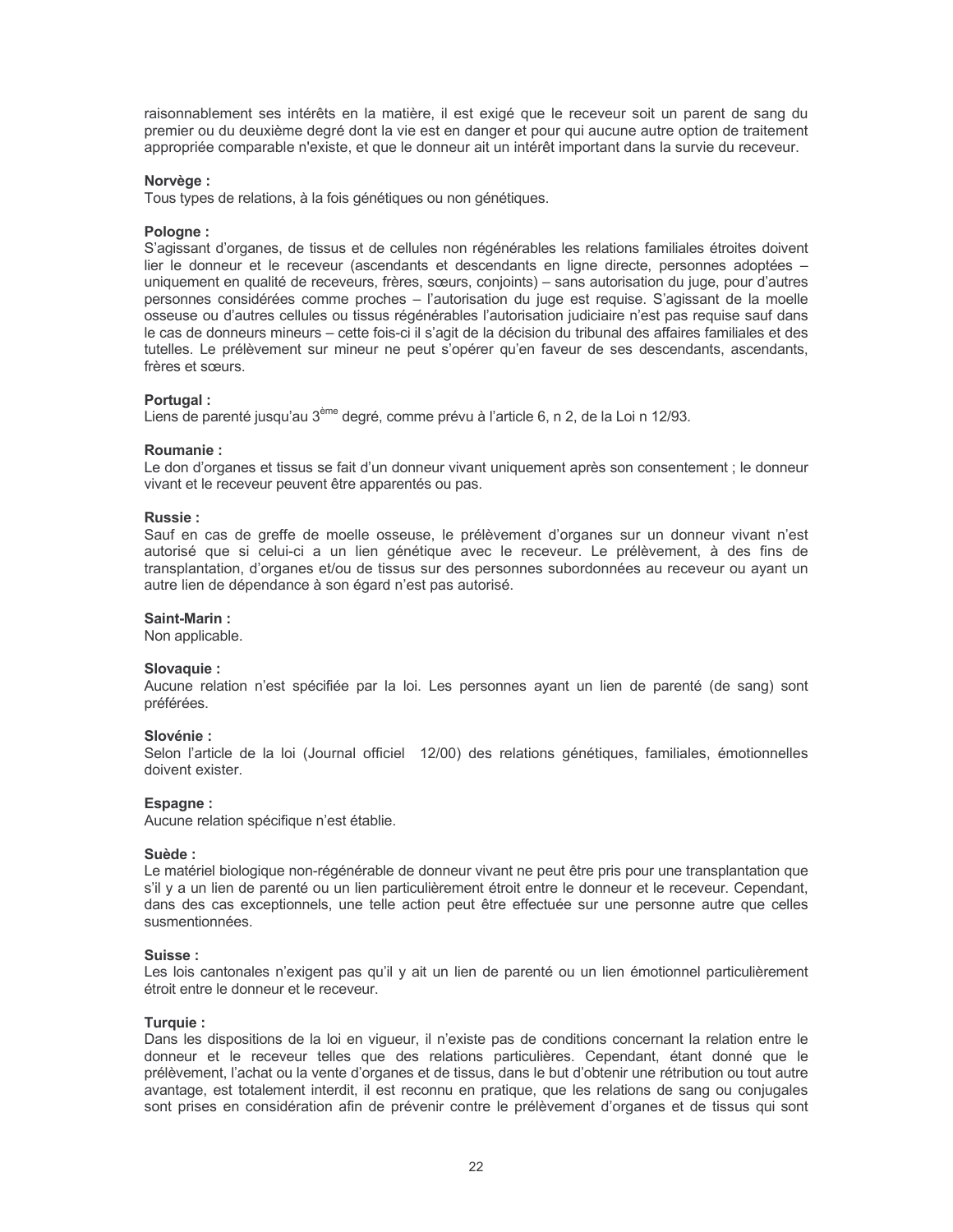donnés en échange d'une rétribution ou tout autre avantage ou avec une notion qui n'est pas conforme à des fins humanitaires.

## **Ukraine:**

Selon le paragraphe 4 de l'article 12 de la Loi de l'Ukraine « Concernant les transplantations d'organes et d'autres matériels physiologiques humains », le prélèvement des transplants humains (comprenant du matériel physiologique qui peut être régénéré) du donneur vivant est admis dans les cas où le receveur et le donneur sont liés par un mariage ou s'ils sont les parents proches (père, mère, fils, fille, grand-père, grand-mère, petit-fils, petite fille, frère, sœur, oncle, tante, neveu, nièce).

## Royaume-Uni:

Génétique ou proche.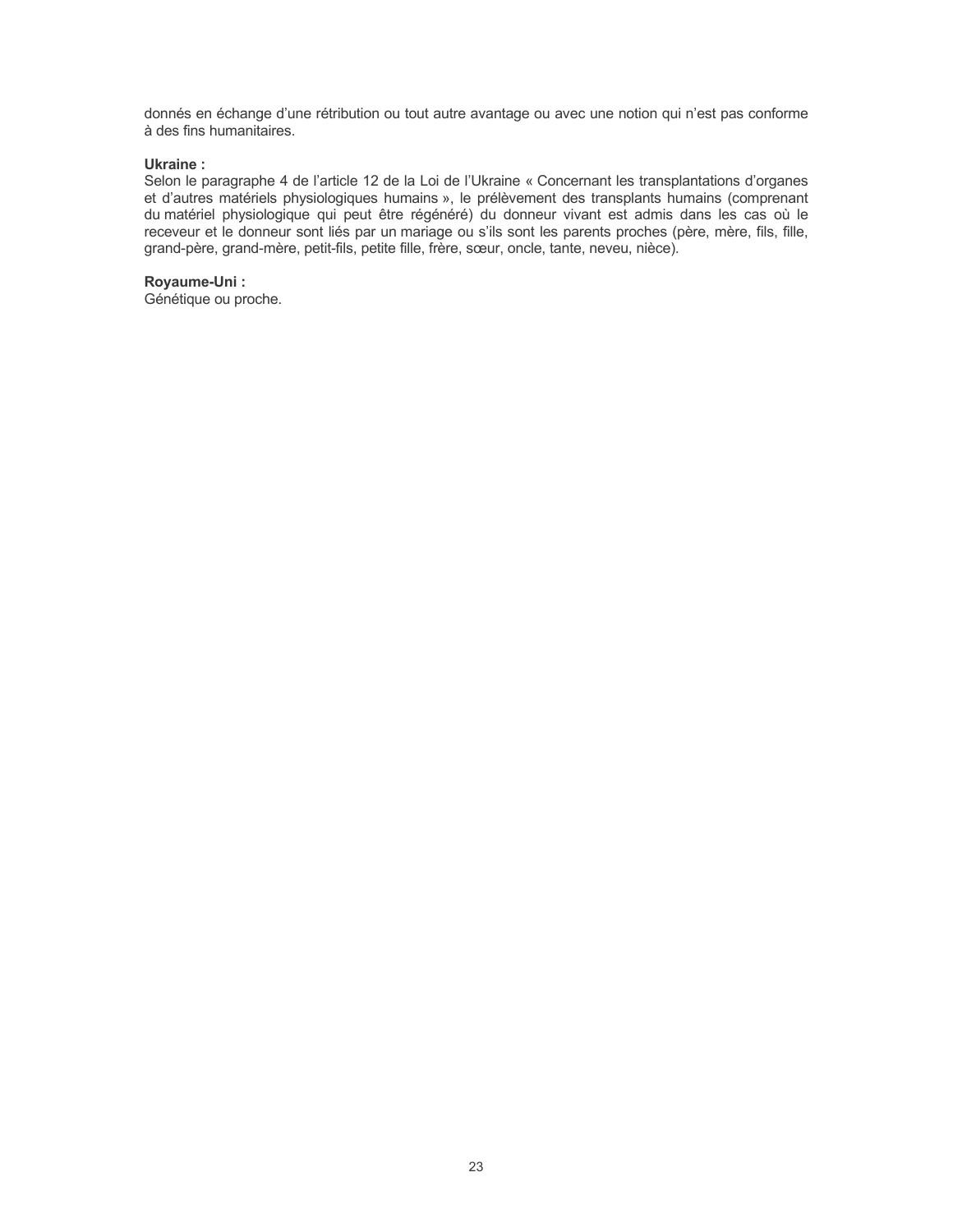5. Y a-t-il dans votre Etat des dispositions juridiques interdisant de vendre ou d'acheter un organe :

a. dans le pays même ? (o/n)<br>(Réponses. Oui : 30 Non : 4 Non Spécifié : 6)

b. dans un autre pays ? (o/n)<br>(Réponses. Oui : 18 Non : 11 Non Spécifié : 11)

| Pays            | 5.a.                     | 5.b.                     | <b>Pays</b>    | 5.a.                     | 5.b.                     |
|-----------------|--------------------------|--------------------------|----------------|--------------------------|--------------------------|
| Albanie         | Oui                      | <b>NS</b>                | Lettonie       | Oui                      | Oui                      |
| Andorre         |                          |                          | Liechtenstein  |                          |                          |
| Arménie         | Oui                      | Non                      | Lituanie       | Non                      | $\overline{\text{NS}}$   |
| Autriche        | $\overline{\text{NS}^*}$ | Non                      | Luxembourg     | Oui*                     | $\overline{\text{NS}^*}$ |
| Azerbaïdjan     | Oui                      | $\overline{\text{NS}}$   | "I'ex-R y M"   | Oui*                     | $NS*$                    |
| Belgique        | Oui*                     | $\overline{Oui^*}$       | Malte          | Non                      | Non                      |
| F/B/H           |                          |                          | Moldova        |                          |                          |
| <b>Bulgarie</b> | <b>Non</b>               | Oui*                     | Pays-Bas       | Oui*                     | <b>Non</b>               |
| Croatie         | Oui                      | Oui                      | Norvège        | Oui*                     | <b>Non</b>               |
| Chypre          | Oui                      | Oui                      | Pologne        | Oui*                     | <b>Non</b>               |
| Rép. Tchèque    | Oui*                     | Oui*                     | Portugal       | $\overline{\text{NS}^*}$ | $\overline{\text{NS}^*}$ |
| <b>Danemark</b> | Oui                      | Non                      | Roumanie       | Oui*                     | $Oui*$                   |
| Estonie         | Oui                      | Non*                     | <b>Russie</b>  | Oui*                     | Oui*                     |
| Finlande        | Oui                      | $\overline{\text{NS}}$   | Saint-Marin    | $\overline{\text{NS}^*}$ | $\overline{\text{NS}^*}$ |
| France          | Oui                      | Oui                      | Slovaquie      | Oui                      | Oui                      |
| Géorgie         | Oui                      | Non*                     | Slovénie       | Oui                      | Oui                      |
| Allemagne       | Oui*                     | Oui*                     | Espagne        | $\overline{\text{NS}^*}$ | $NS*$                    |
| Grèce           | $\overline{\text{NS}^*}$ | $NS*$                    | Suède          | Oui                      | Oui                      |
| Hongrie         | Oui                      | Oui                      | <b>Suisse</b>  | Oui                      | Oui                      |
| Islande         | $\overline{\text{NS}^*}$ | $\overline{\text{NS}^*}$ | Turquie        | Oui                      | Oui                      |
| Irlande         | Non                      | Non                      | <b>Ukraine</b> | Oui                      | $Oui*$                   |
| Italie          | Oui*                     | Oui*                     | Royaume-Uni    | Oui                      | Non                      |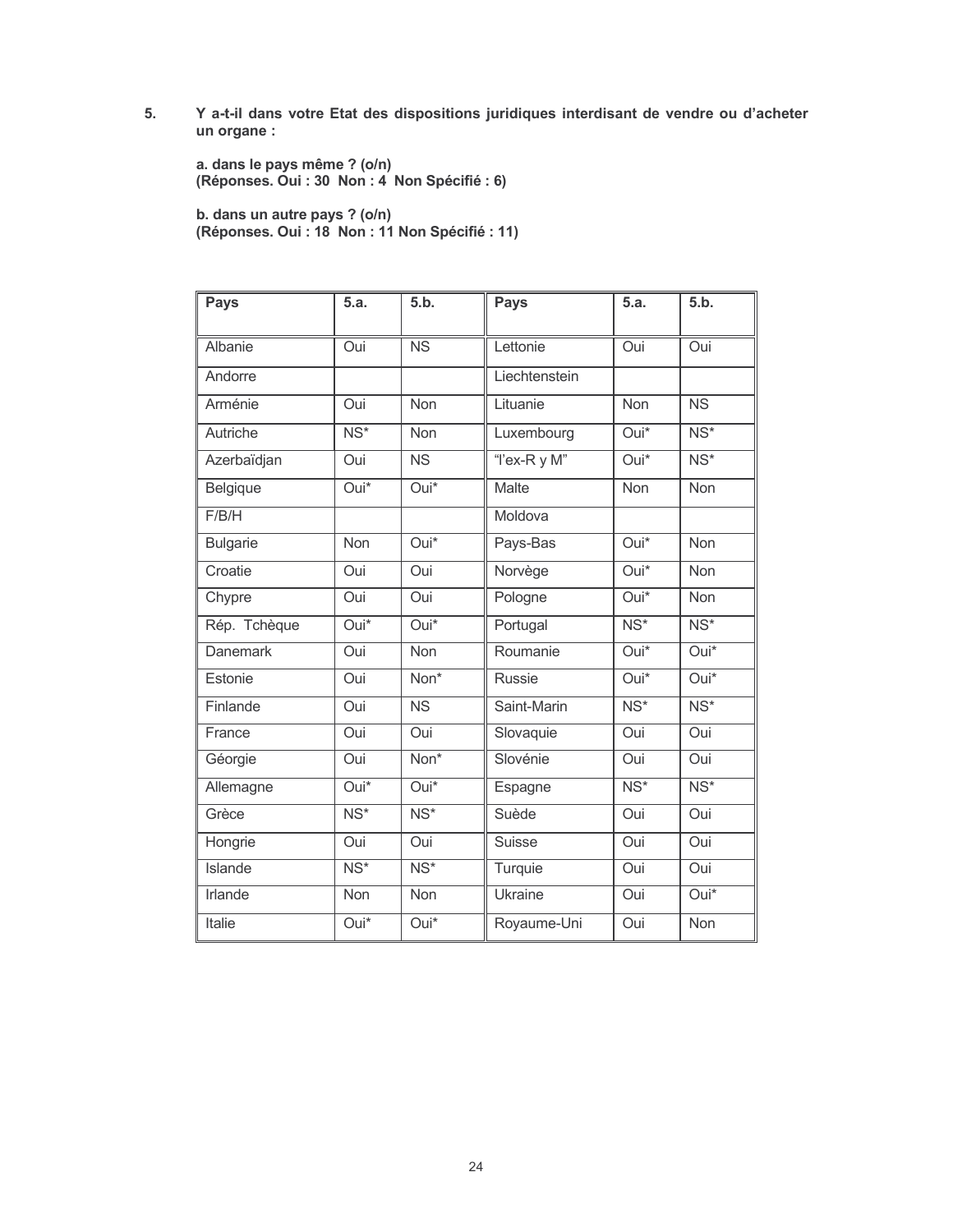#### Autriche:

5a. Seulement indirectement. L'accord de paiement peut rendre le prélèvement punissable en tant que dommage corporel délibéré.

#### **Belgique:**

5a., b. Art. 4, §1er de la loi : les cessions d'organes et de tissus ne peuvent être consenties dans un but lucratif, quelles que soient les parties entre lesquelles elles s'opèrent.

## **Bulgarie:**

5.b. Oui. Conformément à l'article 33a, para 1, les organes et les tissus destinés à la transplantation ne peuvent faire l'objet d'une transaction financière.

#### Rép. Tchèque :

L'article 28 de la Loi relative à la transplantation interdit toute forme de profit d'ordre financier lié à la transplantation d'organes et de tissus. La coopération internationale peut être mise en œuvre selon les conditions de l'Article 26 de la Loi relative à la transplantation d'organes.

#### **Fstonie:**

5.b. Non, parce que les lois nationales ne sont applicables que sur le territoire sous la juridiction de l'Etat.

#### Géorgie:

5.b. Non (cependant, des organes humains obtenus de façons illégales ne peuvent être importés ou exportés de la Georgie).

#### Allemagne:

5.a. Oui. L'article 17 de la loi sur la transplantation interdit la vente et l'achat d'organes en Allemagne. L'article 18 (TPG) énonce que la violation des dispositions établies par l'article 17 (TPG) constitue une infraction passible d'une peine.

5.b. Oui. La loi pénale allemande s'applique également au trafic d'organe (art.18 TPG) quand l'infraction est commise à l'étranger, peu importe que l'infraction soit punissable dans le pays dans lequel elle est commise, à condition que le contrevenant soit de nationalité allemande au moment de la commission de l'infraction (art. 5 (15) du code pénal (StGB)).

#### Grèce:

5.a. Conformément à l'article 2 de la loi 2737/99, la vente et l'achat d'un organe sont interdits, et conformément à l'article 20 de la loi 2737/99, des sanctions pénales sont prévues pour la personne qui enfreint la loi.

5.b. Il n'y a pas de référence pour l'achat et à la vente dans un autre pays.

#### Islande:

L'Islande a signé, mais n'a pas ratifié la Convention sur les Droits de l'Homme et la Biomédecine. Il n'y a pas de dispositions dans la loi nationale interdisant la vente ou l'achat d'organes en tant que tels. Cependant, la loi #110/2000 relative aux banques biologiques déclare clairement que les échantillons biologiques ne peuvent être obtenus qu'à des fins légales et clairement définies et qu'ils ne peuvent pas être utilisés pour d'autres fins. Il est considéré que cela s'applique également aux organes. La loi relative aux banques biologiques stipule que les sanctions pour les contrevenants sont des amendes ou une peine de prison allant jusqu'à trois ans. (la loi relative aux banques biologiques est disponible en anglais sur le site Internet du Ministère : www.heilbrigdisraduneyti.is)

#### ltalie ·

5.a. art. 1343 du Code Civil 5.b. art. 1343 du Code Civil

#### Luxembourg:

5.a. Selon les termes de la loi la cession et l'obtention de toute substance ou organe doit être gratuite. sous peine de sanctions pénales.

5.b. La loi ne prévoit pas de disposition dérogatoire au principe de l'application territoriale de la loi pénale. En d'autres mots la loi luxembourgeoise n'est pas applicable si l'ensemble des opérations de vente ou d'achat se déroulent à l'étranger. Si en revanche, en vertu des textes et jurisprudences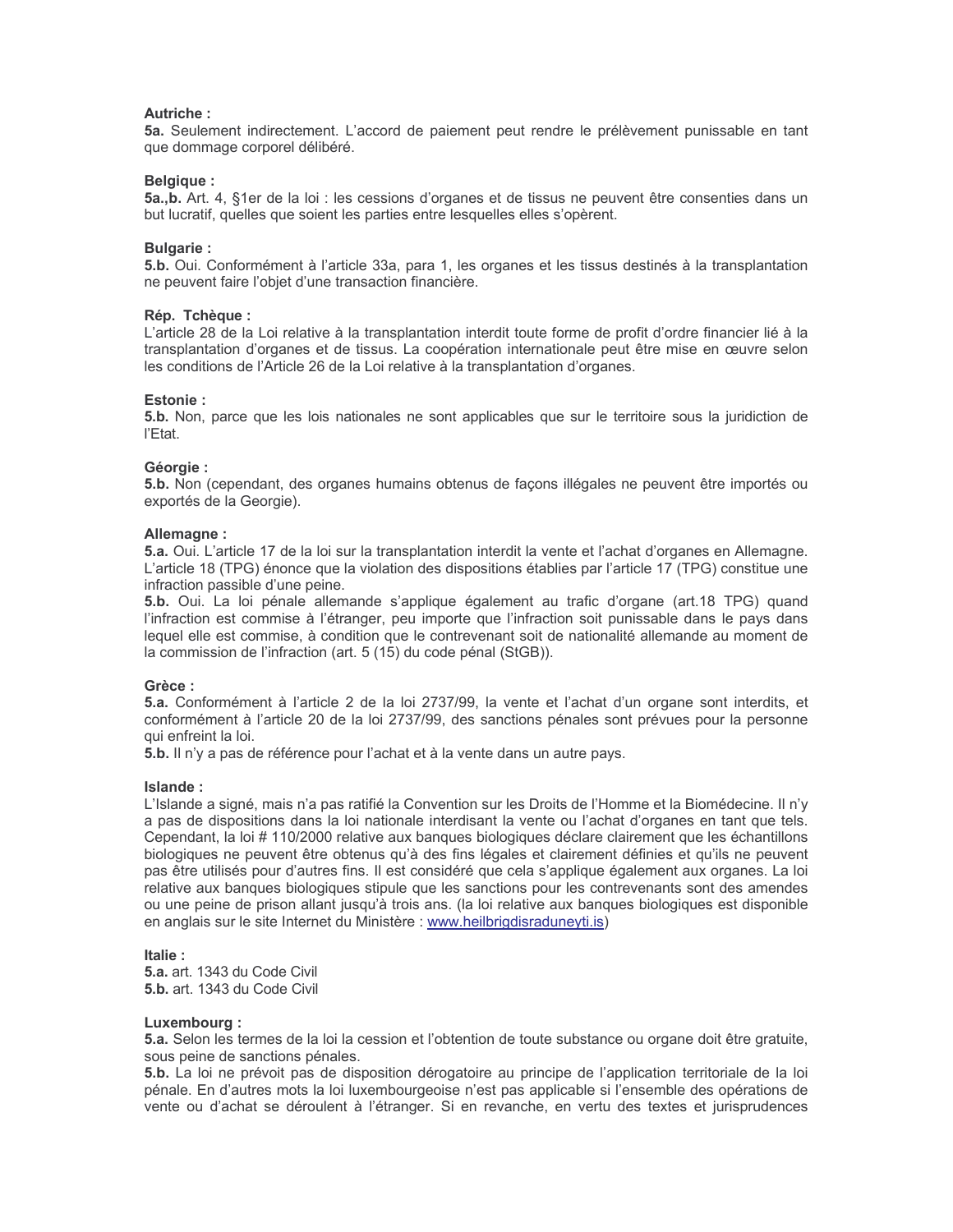régissant la vente et l'achat, l'opération peut être rattachée d'une certaine manière au Luxembourg (par exemple commande passée à partir du Luxembourg vers l'étranger, accord avec les conditions émis à partir du Luxembourg), la loi luxembourgeoise a vocation de s'appliquer.

## L'ancienne République yougoslave de Macédoine :

Oui, tout commerce est punissable.

#### Pavs-Bas:

5.a. Oui. La vente ou l'achat d'un organe fait l'objet de poursuites, voir la question 7.

#### Norvège :

5.a. Les organes humains, les parties des organes, les tissus et les cellules ne peuvent pas donner lieu à un profit d'ordre financier.

#### Pologne:

5.a. Oui. La loi interdit aussi bien le fait d'offrir que le fait d'accepter de l'argent ou d'autres profits patrimoniaux en échange d'organes, de tissus ou de cellules prélevés sur un donneur vivant ou mort.

#### Portugal:

Un Projet de Loi n 49/IX est actuellement en discussion au sein de la « Assembleia da Repubica » (Parlement), en vue de son approbation, visant à pénaliser le commerce d'organes et de tissus d'origine humaine.

#### **Roumanie:**

La loi mentionnée ci-dessus stipule :

Art. 16 Constituent une infraction et sont punis de une à trois années d'emprisonnement:

- l'acte d'une personne de donner des tissus et/ou des organes humains dans le but d'en obtenir des profits;
- pousser quelqu'un de mauvaise foi ou contraindre une personne à donner des tissus ou des organes, sans égard à la forme.

Art 17 L'organisation et/ou le prélèvement et/ou la greffe de tissus et/ou d'organes humains dans le but d'obtenir un profit par la vente des tissus et/ou des organes humains constituent une infraction et sont punis de 3 à 7 années de prison.

## **Russie:**

Les organes et/ou tissus d'origine humaine ne peuvent pas faire l'objet d'une vente ni d'un achat. La vente ou l'achat d'organes et/ou de tissus d'origine humaine, de même que la publicité concernant de telles opérations, entraînent la mise en jeu de la responsabilité pénale conformément à la législation russe (article 1<sup>er</sup> de la loi). Cette disposition se reflète aussi à l'article 47 de la législation fondamentale. La vente d'organes et/ou de tissus par des établissements médicaux qui sont habilités à prélever et à se procurer des organes et/ou des tissus sur des cadavres est interdite.

Il n'est pas précisé si ces interdictions s'appliquent à l'achat et à la vente dans le pays même ou dans un pays étranger, aussi s'appliquent-elles de la même manière dans les deux cas.

## Saint-Marin:

**5.a.b.** Il n'y a pas des dispositions juridiques.

#### Espagne:

Notre loi prévoit qu'il n'y a pas de possibilité pour les donneurs d'obtenir une compensation.

#### Ukraine:

5.b. Oui, (pour la majorité des pays où la transplantation d'organes est pratiquée).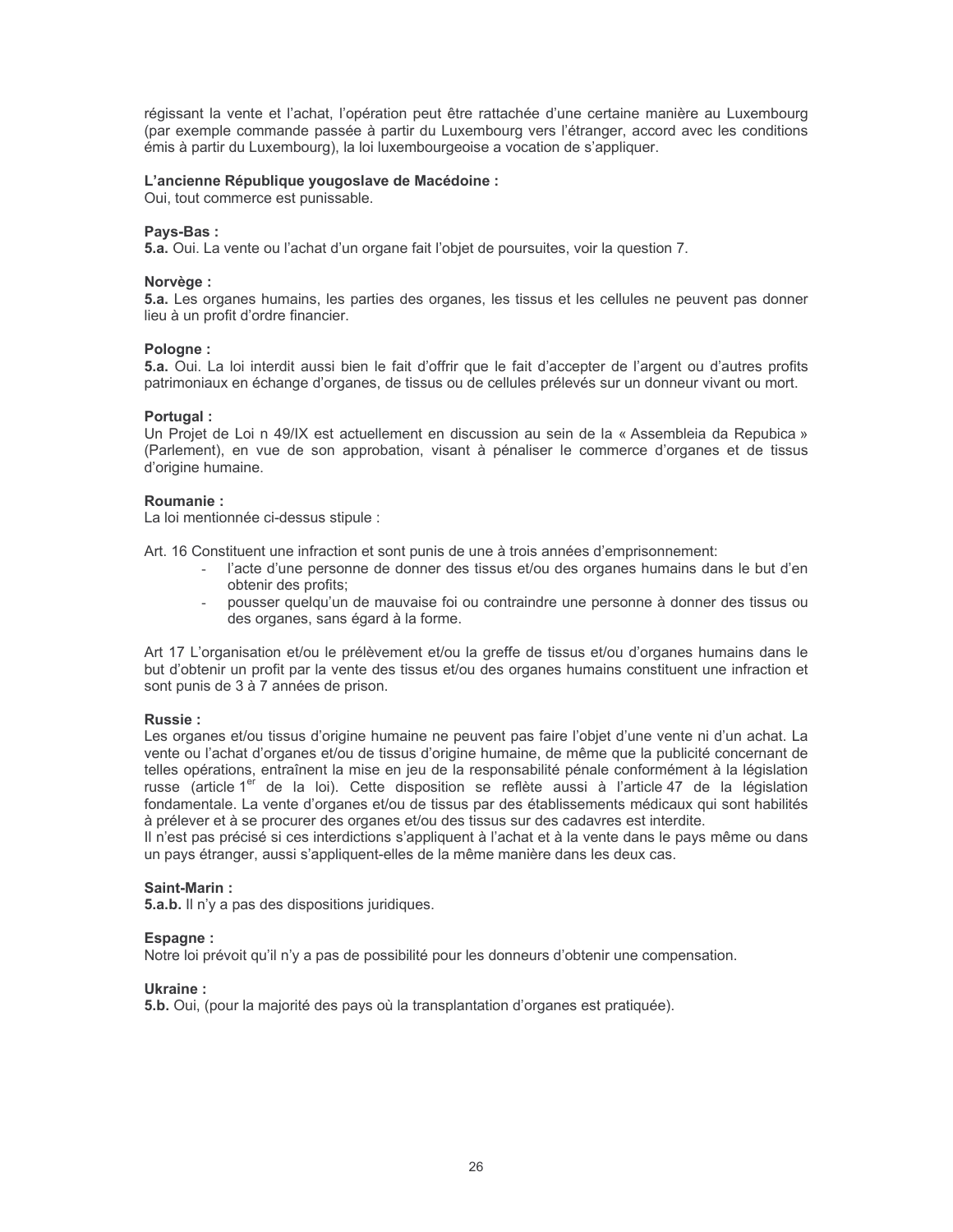La vente par une personne, de son vivant, des droits à l'un de ses organes en vue de<br>son prélèvement après sa mort, est-elle permise ? (o/n)<br>(Réponses. Oui : 3 Non : 32 Non Spécifié : 5 ) 6.

| <b>Pays</b>     | <b>Réponse</b>            | <b>Pays</b>   | <b>Réponse</b>           |
|-----------------|---------------------------|---------------|--------------------------|
| Albanie         | Non                       | Lettonie      | Non                      |
| Andorre         |                           | Liechtenstein |                          |
| Arménie         | Non                       | Lituanie      | Non <sup>*</sup>         |
| Autriche        | Non <sup>*</sup>          | Luxembourg    | $\overline{\text{NS}^*}$ |
| Azerbaïdjan     | Oui                       | "l'ex-R y M"  | Non                      |
| Belgique        | Non                       | Malte         | Non*                     |
| F/B/H           |                           | Moldova       |                          |
| <b>Bulgarie</b> | Oui*                      | Pays-Bas      | Non*                     |
| Croatie         | $\overline{\text{NS}}$    | Norvège       | <b>Non</b>               |
| Chypre          | <b>Non</b>                | Pologne       | Non                      |
| Rép. Tchèque    | Non*                      | Portugal      | Non*                     |
| <b>Danemark</b> | Non <sup>*</sup>          | Roumanie      | $\overline{\text{NS}^*}$ |
| Estonie         | Non                       | <b>Russie</b> | Non*                     |
| Finlande        | Non                       | Saint-Marin   | Non                      |
| France          | <b>Non</b>                | Slovaquie     | <b>Non</b>               |
| Géorgie         | Non                       | Slovénie      | Non                      |
| Allemagne       | <b>Non</b>                | Espagne       | $\overline{\text{NS}^*}$ |
| Grèce           | $\overline{\text{Non}^*}$ | Suède         | <b>Non</b>               |
| Hongrie         | Non                       | <b>Suisse</b> | <b>Non</b>               |
| Islande         | $\overline{\text{NS}^*}$  | Turquie       | Oui                      |
| <b>Irlande</b>  | <b>Non</b>                | Ukraine       | Non*                     |
| Italie          | Non                       | Royaume-Uni   | Non                      |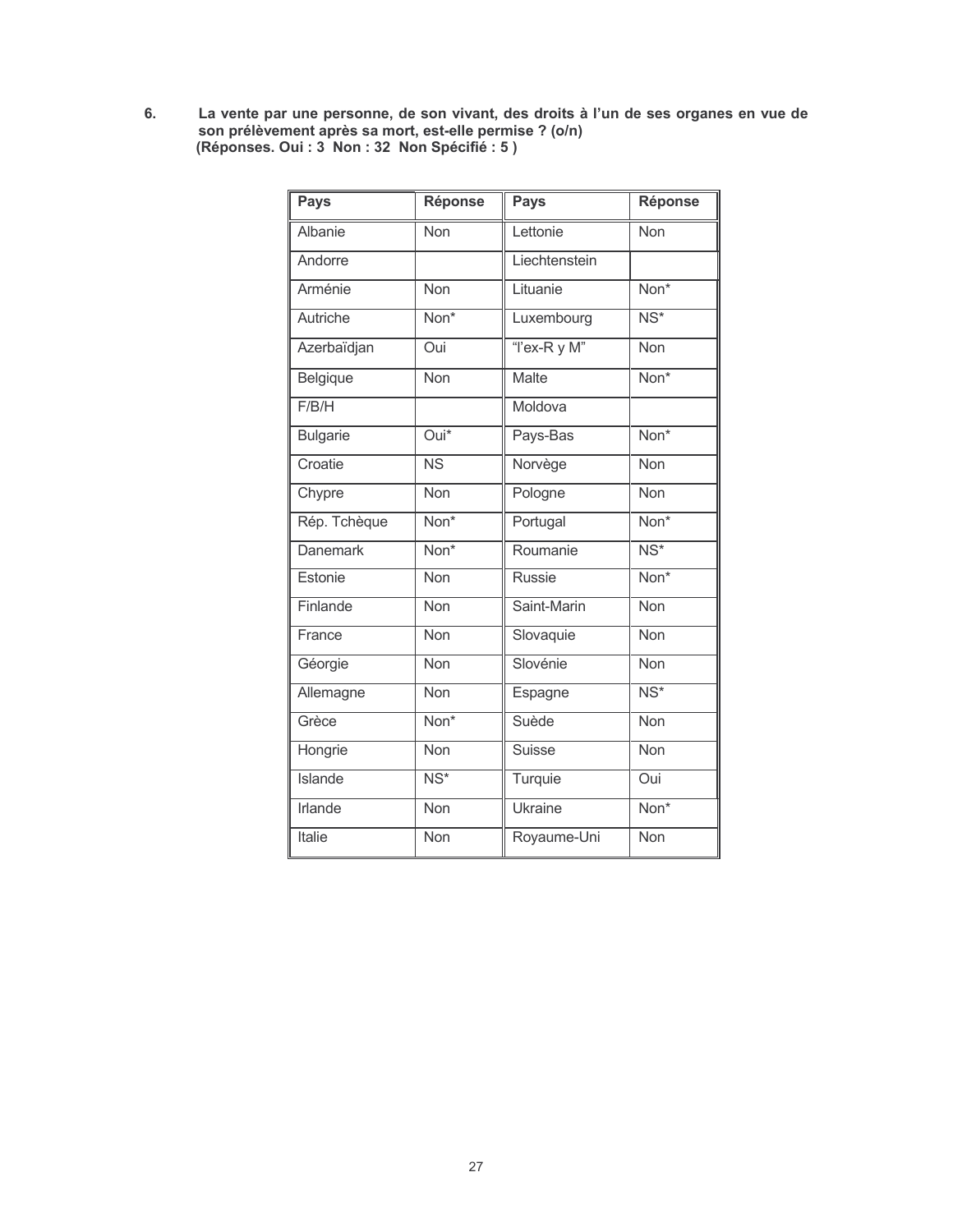## Autriche:

Non, la vente d'organes n'est permise en aucune façon.

#### **Bulgarie:**

Oui. Les dispositions de l'article 33 et 34 de la Loi sur la santé nationale réglementent la procédure du prélèvement d'organes, destinés à la transplantation, sur une personne décédée.

#### Rép. Tchèque :

Non, elle n'est pas permise. Voir le commentaire pour la question N° 5.

#### Danemark:

Elle n'est pas permise au Danemark.

## Grèce:

Non, les dispositions légales mentionnées au paragraphe précédent le stipulent de manière explicite.

#### Islande:

L'Islande a signé, mais n'a pas ratifié la Convention sur les Droits de l'Homme et la Biomédecine. Il n'y a pas de dispositions dans la loi nationale interdisant la vente ou l'achat d'organes en tant que tels. Cependant, la loi #110/2000 relative aux banques biologiques déclare clairement que les échantillons biologiques ne peuvent être obtenus qu'à des fins légales et clairement définies et qu'ils ne peuvent pas être utilisés pour d'autres fins. Il est considéré que cela s'applique également aux organes. La loi relative aux banques biologiques stipule que les sanctions pour les contrevenants sont des amendes ou une peine de prison allant jusqu'à trois ans. (la loi relative aux banques biologiques est disponible en anglais sur le site web du Ministère www.heilbrigdisraduneyti.is)

#### Lituanie:

Le don post mortem est altruiste et tous les contrats commerciaux sont interdits.

#### Luxembourg:

L'hypothèse n'est pas spécialement prévue par loi, mais semble être couverte par la disposition mentionnée au point 5.

#### Malte:

Elle n'est pas permise, cependant il n'existe aucune disposition légale et le cadre juridique est en cours de révision.

#### Pays-Bas:

Non. La vente ou l'achat d'un organe fait l'objet de poursuites, voir la question 7.

## Portugal:

La vente est interdite, conformément à l'article 5 de la Loi n 12/93 prévoyant l'interdiction du commerce de tissus ou d'organes.

#### **Roumanie:**

La vente des droits de prélèvement d'un organe après la mort de la personne est interdite.

#### Russie ·

On peut déduire des dispositions de la loi, qui interdisent en principe l'achat et la vente d'organes, qu'il est interdit de vendre les droits à l'utilisation de ses organes après sa mort.

#### **Espagne:**

L'achat ou la vente d'organes n'est pas légal, que le donneur soit vivant ou décédé. Le don est toujours altruiste.

#### Ukraine:

Non, (comprenant la moelle – selon l'article 18 de la Loi de l'Ukraine « Concernant les transplantations d'organes et d'autres matériels physiologiques humains »).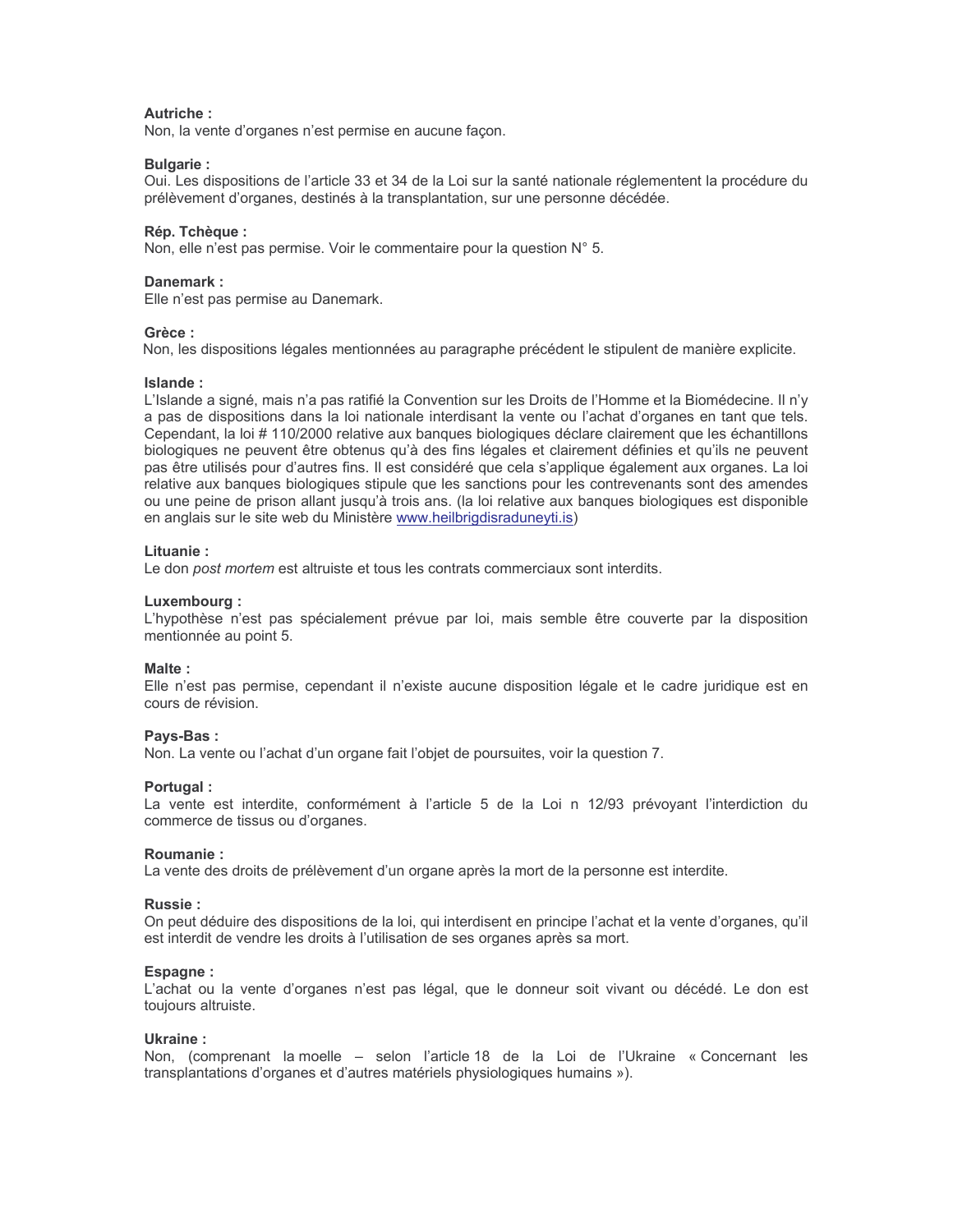- $7.$ Quelles sont les sanctions prévues pour les contrevenants, en particulier pour :
	- les intermédiaires ? a.
	- les professionnels de santé ?  $h_{-}$

#### Albanie:

Sanctions extrêmes

## Arménie :

a., b. Ils sont poursuivis selon la loi de la République d'Arménie.

## **Autriche:**

Les sanctions dépendent du cas spécifique.

## Azerbaïdjan:

a. Des sanctions sont prévues.

b. Des sanctions sont prévues.

## **Belaiaue:**

Les sanctions prévues pour les contrevenants font l'objet des articles 17, 18 et 19 de la loi sur le prélèvement et la transplantation d'organes.

## **Bulgarie:**

La sanction prévue selon l'article 349a du Code Pénal est une période d'emprisonnement allant de un à trois ans et si l'infraction est commise suite à des motivations mercenaires. la sanction sera de trois à cinq ans d'emprisonnement.

La loi ne prévoit pas des sanctions différentes pour les intermédiaires et les professionnels de santé. La formulation est assez détaillée et comprend toute atteinte aux règles en place. L'article 349a (Insère dans OG No.62 du 1997) indique que :

Para 1 : Toute personne qui enfreint la réglementation concernant la réception et la transmission d'organes et de tissus prévus pour la transplantation sera condamnée à une peine allant de un à trois ans d'emprisonnement.

Para 2. La peine sera de un à trois ans d'emprisonnement si l'infraction a été commise suite à des motivations mercenaires.

## Chypre:

Une amende et/ou un emprisonnement.

## Rép. Tchèque :

Pour les deux catégories de contrevenants des sanctions sont prévues par la Loi relative à la transplantation (l'article 29 prévoit les amendes) et par le Code criminel tchèque (l'article 209a modifié, interdit le recel des organes et des tissus sous peine d'emprisonnement allant jusqu'à 2, 4 ou 8 ans ou sous peine d'interdiction de toute activité (par exemple, la profession médicale pertinente)).

#### Danemark ·

La sanction pour les intermédiaires ainsi que les professionnels de santé pourrait être une amende.

#### **Estonie:**

a. peine pécuniaire, privation de liberté allant jusqu'à 1 an de réclusion.

b. peine pécuniaire, privation de liberté allant jusqu'à 1 an de réclusion.

## Finlande:

Il existe une amende pour infraction des dispositions relatives à l'utilisation médicale des organes humains, à moins qu'une sanction plus sévère soit prévue autre part dans le droit finlandais.

## France:

a. 7 ans d'emprisonnement et 100.000 euros d'amende.

b. 7 ans d'emprisonnement et 100.000 euros d'amende.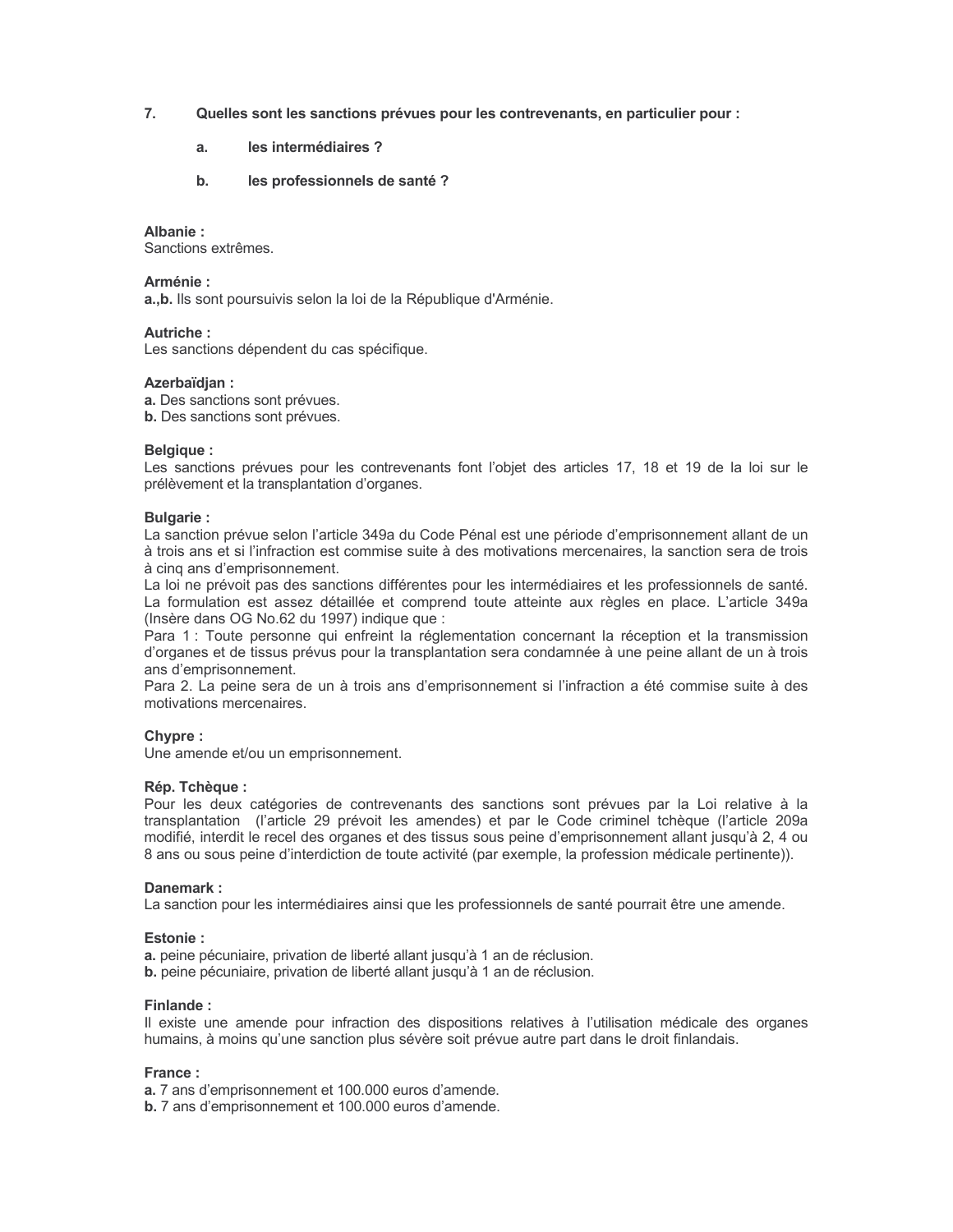## Géorgie :

a. Des sanctions existent pour les intermédiaires.

b. Des sanctions existent pour les professionnels de santé.

#### Allemagne:

a. Une peine d'emprisonnement jusqu'à 5 ans ou une amende; dans le cas d'un trafic commercial, emprisonnement de 1 à 5 ans (art. 18 (1 et 2) TPG). La tentative est punissable (art. 18 (3) TPG). Dans le cas de donneurs d'organe et/ou de receveurs, la Cour peut dispenser de peine ou réduire la peine à sa discrétion (art. 18 (4) TPG, art. 49 (2) StGB).

b. Voir (a) ci-dessus dans le cas de facilitation de trafic d'organe

Des peines de prison pouvant aller jusqu'à 3 ans ou des amendes sont prononcées à l'encontre de ceux qui prélèvent un organe sur une personne décédée :

- si la personne concernée n'y a pas consenti avant sa mort et dans le cas où, à défaut du consentement exprimé de son vivant par la personne concernée, le parent le plus proche n'a pas non plus donné son consentement, ou

- si le décès de la personne concernée n'a pas été établi selon des règles qui reflètent le niveau actuel des connaissances médicales, ou

- si l'organe n'est pas prélevé par un médecin,

ou si

- la personne dont le décès a été établi s'était prononcée contre le prélèvement de l'organe, ou

- avant le prélèvement de l'organe, l'arrêt définitif et irréversible de du fonctionnement de l'ensemble formé par le cerveau, le cervelet et les cellules cérébrales) n'a pas été établi selon des règles de procédure qui reflètent le niveau actuel des connaissances médicales (art. 19 (1) TPG). La tentative est passible d'une peine (art. 19 (4) TPG).

Une peine de prison pouvant aller jusqu'à 5 ans ou une amende est prononcée quand un organe est prélevé sur une personne vivante sans

- qu'il ou elle ait l'âge légal et soit capable de donner son consentement

- qu'il ou elle ait reçu l'information exigée par la loi et donné son consentement ou si

- l'organe n'est pas prélevé par un médecin ou

- l'organe non régénérable est prélevé sans qu'il y ait la relation étroite requise entre le donneur et le receveur. (cf réponse à la question 4) (Article 19 (2) TPG).

La tentative est passible d'une peine (art. 19 (4) TPG).

## Grèce:

L'article 20 de la loi 2737/99 prévoit des sanctions pénales pour les intermédiaires ainsi que les professionnels de santé.

## Hongrie:

a. Procédure selon le Code Pénal.

b. Le retrait du diplôme.

## Islande:

L'Islande a signé, mais n'a pas ratifié la Convention sur les Droits de l'Homme et la Biomédecine. Il n'y a pas de dispositions dans la loi nationale interdisant la vente ou l'achat d'organes en tant que tels. Cependant, la loi # 110/2000 relative aux banques biologiques déclare clairement que les échantillons biologiques ne peuvent être obtenus qu'à des fins légales et clairement définies et qu'ils ne peuvent pas être utilisés pour d'autres fins. Il est considéré que cela s'applique également aux organes. La loi relative aux banques biologiques stipule que les sanctions pour les contrevenants sont des amendes ou une peine de prison allant jusqu'à trois ans. (la loi relative aux banques biologiques est disponible en anglais sur le site Internet du Ministère : www.heilbrigdisraduneyti.is)

## Irlande ·

L'ordre des médecins, auprès duquel tous les cliniciens sont inscrits, peut imposer des sanctions, y compris l'exclusion du médecin et l'interdiction d'exercer en Irlande.

## Italie:

Pour les deux catégories de contrevenants la sanction prévue, conformément à l'article 411 du Code Pénal, est d'un minimum de deux ans à un maximum de sept ans de réclusion. Dans le cas d'une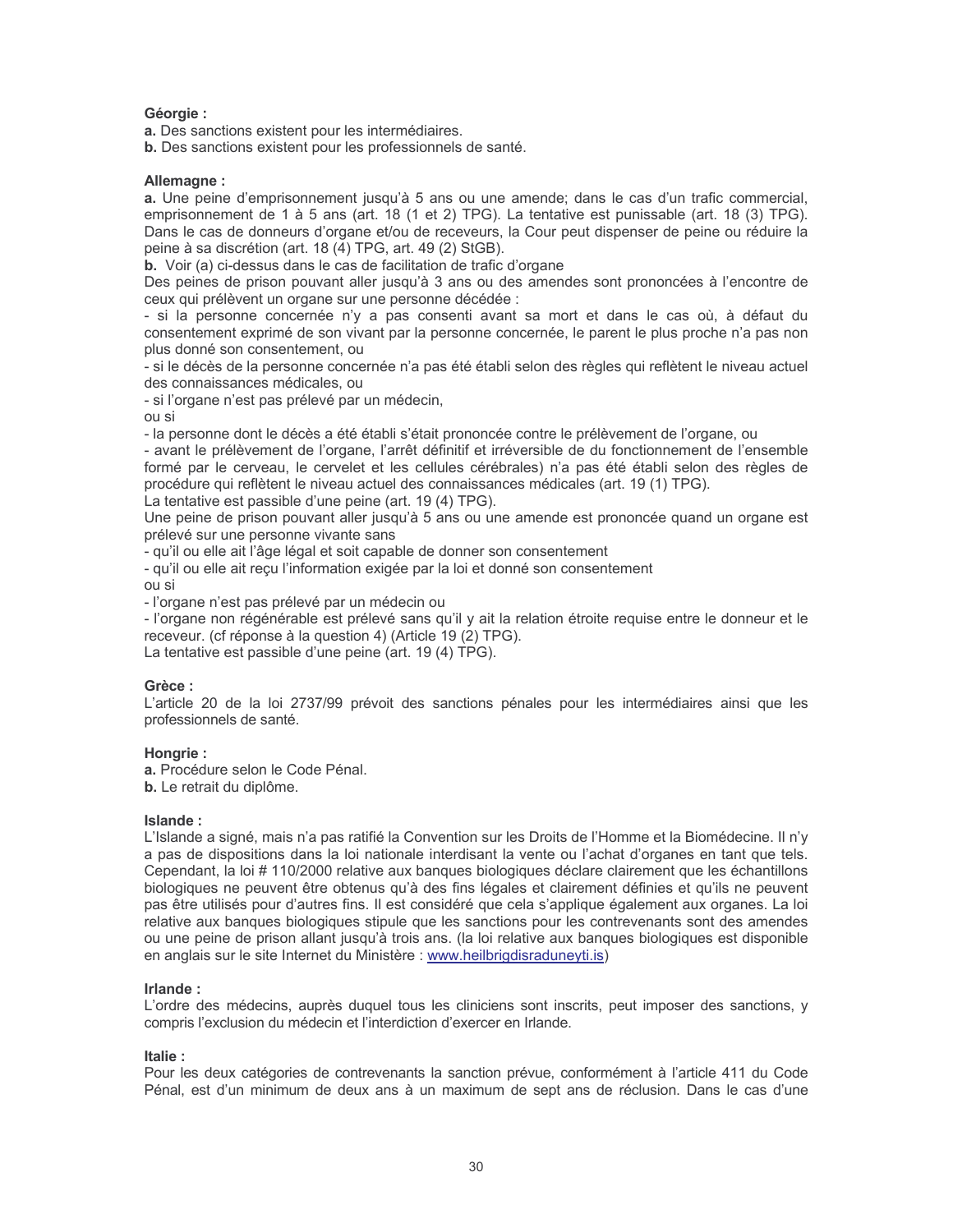transplantation d'organe illégale d'un donneur vivant, la peine prévue, conformément aux articles 482 et 483 du Code Pénal, est d'un minimum de six à un maximum de douze ans de réclusion.

#### Lettonie:

Conformément à l'article 139 du Code pénal, pour la personne qui commet le prélèvement illégal de tissus ou d'organes sur des personnes vivantes ou décédées afin de les utiliser à des fins médicales, par un professionnel de santé, la sanction appliquée est la privation de liberté pour une durée qui ne doit pas dépasser cinq ans, avec ou sans privation du droit d'exercer la pratique de traitements médicaux pour une durée qui ne doit pas dépasser cinq ans.

## Lituanie:

Le système légal du pays applique des sanctions en vertu des codes administratifs, civil et pénal.

#### Luxembourg:

Pas de sanctions particulières. Sanction générale : emprisonnement de 8 jours à 3 ans et amende de 60 à 50.000 Euros.

#### L'ancienne République yougoslave de Macédoine :

a., b. Trois mois à trois ans de prison.

#### Malte:

a. Actuellement, il n'y a pas de sanctions prévues.

b. Elles sont passibles d'une investigation du Conseil médical.

#### Pavs-Bas:

a. Voir la réponse sous b.

b. Selon la sous-section 2 de la section 32, de la Loi sur le don d'organe, toutes les parties suivantes font l'objet de peines allant jusqu'à un an de prison ou une amende de quatrième-catégorie:

a. une partie qui provoque ou encourage délibérément un tiers à consentir au prélèvement d'un organe pendant sa vie en échange de paiements supérieurs aux coûts visés à la section 2 de la Loi, ou pour avoir enfreint les dispositions de la section 7 de la Loi;

b. une partie qui propose ouvertement un paiement supérieur aux coûts visés dans la section 2 de la Loi pour recevoir un organe, ou qui se propose en tant que donneur en échange d'un tel paiement, ou qui propose des services qui impliquent des activités qui font l'objet de poursuites sous a.

## Norvège:

Quiconque prend une décision relative au prélèvement de tout organe ou de matériel biologique, contrairement aux conditions imposées par la Loi relative à la transplantation, autopsie hospitalière et le don de cadavres etc., sera puni par des amendes, à moins que le cas ne soit puni par des sanctions pénales plus strictes.

#### Pologne:

a. Peine privative de liberté allant de 3 à 10 ans de réclusion.

b. Il n'existe pas de dispositions spéciales.

## Portugal:

Le Projet de Loi n 49/IX prévoit : « quiconque, avec l'intention d'en faire du commerce, utilise ou prélève des organes ou des tissus d'origine humaine à des fins de diagnostique ou thérapeutiques et de transplantation est condamné à une peine de prison de deux à dix ans ». L'article 16 de la Loi n 12/93 établit que les contrevenants aux dispositions prévues par la loi sont responsables en termes civils, pénal et disciplinaire, en accord avec les principes généraux du droit.

#### Roumanie:

Les sanctions stipulées dans la loi sur la greffe, chapitre IV :

Art.15. L'acte de la personne qui a ordonné ou a fait le prélèvement lorsque par cela est compromise une commission médico-légale, sollicitée dans les conditions de la loi, constitue une infraction et se punit par 1 à 3 années d'emprisonnement.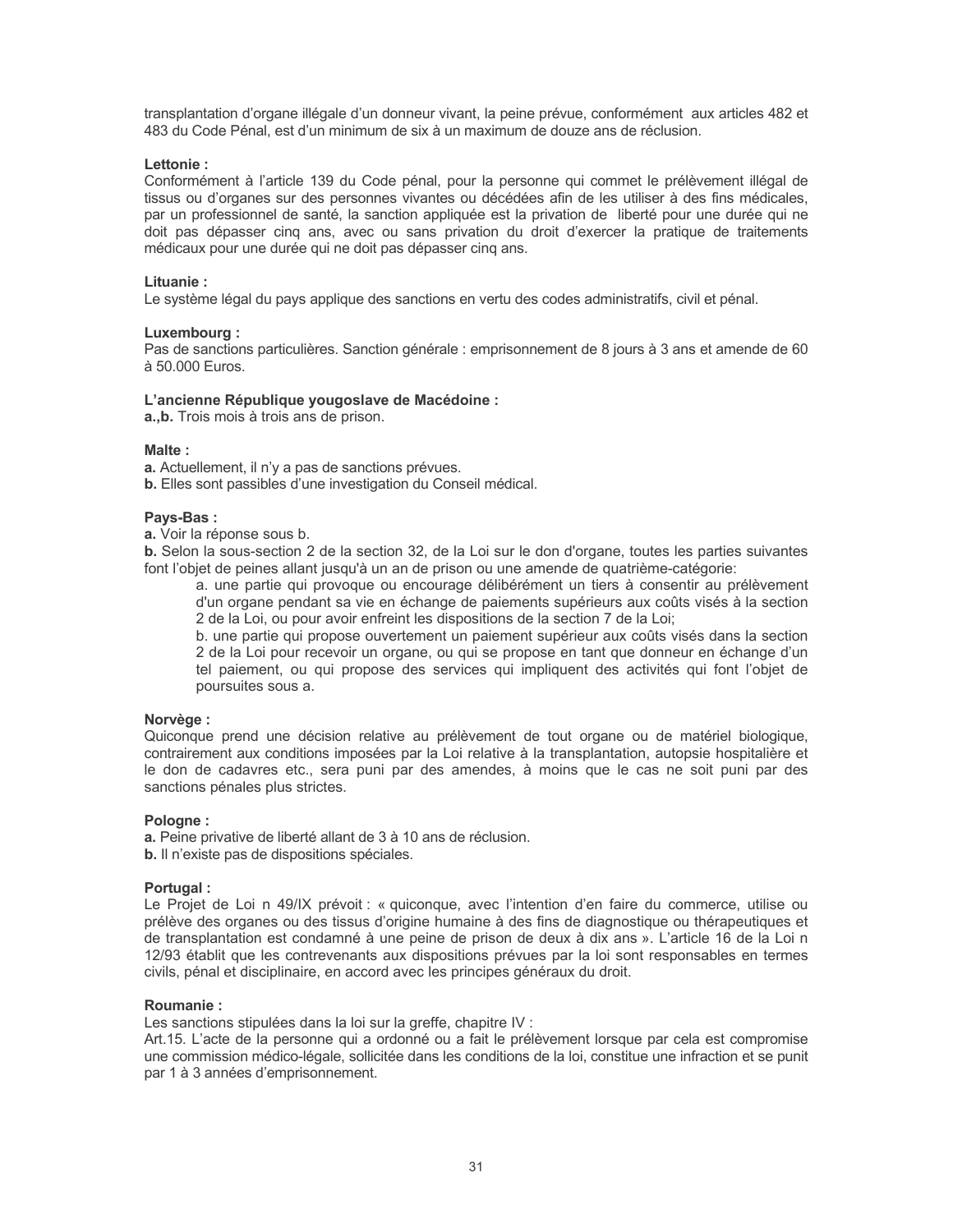Art.17. L'organisation et/ou le prélèvement et/ou la greffe de tissus et/ou d'organes humains dans le but d'obtenir un profit par la vente des tissus et/ou des organes humains constituent une infraction et sont punit de 3 et 7 années d'emprisonnement.

#### **Russie:**

Le prélèvement forcé d'organes ou de tissus d'origine humaine en vue d'une transplantation  $a<sub>z</sub>$ ultérieure a été érigé en infraction pénale et il met en jeu la responsabilité pénale de son auteur en vertu de l'article 120 du Code pénal de la Fédération de Russie. Cette infraction est punie d'une peine d'emprisonnement d'une durée maximale de 4 ans, avec ou sans privation du droit d'occuper certaines fonctions ou d'exercer certaines activités pendant une durée maximale de trois ans.

Dans les cas où un prélèvement forcé d'organes a été commis à l'égard d'une personne que le contrevenant savait être dans la détresse ou qui se trouvait dans une situation de dépendance matérielle ou autre à l'égard du contrevenant, le degré de menace pour la société est considéré comme supérieur. En ce cas, l'article 120, paragraphe 2, du Code pénal de la Fédération de Russie prévoit une peine d'emprisonnement de 2 à 5 ans, avec ou sans privation du droit d'occuper certaines fonctions ou d'exercer certaines activités pendant une durée maximale de trois ans.

L'alinéa «M» du paragraphe 2 de l'article 105 du Code pénal de la Fédération de Russie sanctionne pénalement l'homicide volontaire commis dans le but d'utiliser les organes ou les tissus de la victime. Ce crime est considéré comme un assassinat et il est puni d'une peine d'emprisonnement de 8 à 20 ans ou de la peine de mort ou de la réclusion à perpétuité.

(Note: conformément au paragraphe 2 de l'article 20 de la Constitution de la Fédération de Russie, la Cour constitutionnelle de la Fédération de Russie a déclaré un moratoire sur la peine de mort par sa Décision n° 3- $\Pi$  du 2 février 1999).

En vertu du paragraphe 2 alinéa «X\*» et du paragraphe 3 de l'article 111 du Code pénal de la Fédération de Russie, le fait d'infliger délibérément un préjudice grave pour la santé, présentant une menace pour la vie ou conduisant à la perte de la vue, de la parole, de l'ouïe ou d'un organe..., dans le but d'utiliser des organes ou des tissus de la victime, est puni d'une peine d'emprisonnement de 3 à 12 ans.

En vertu du paragraphe 2 alinéa «X» de l'article 152 du Code pénal de la Fédération de Russie, l'achat ou la vente d'un mineur ou toute autre transaction concernant un mineur, sous la forme d'une cession ou d'une prise de possession de celui-ci, commis(e) dans le but de prélever ses organes ou ses tissus en vue d'une transplantation, est puni(e) d'une peine d'emprisonnement de 3 à 10 ans.

 $\mathbf b$ . En vertu de l'article 16 de la loi, et en plus des sanctions évoquées au paragraphe précédent, les organismes de santé publique sont tenus financièrement responsables à l'égard du donneur et du receveur conformément à la législation de la Fédération de Russie.

#### Saint-Marin:

Non applicable

#### Slovaquie :

a. Peine de prison allant de 1 à 5 ans.

b. Peine de prison allant de 1 à 5 ans si aucun dommage sérieux à la santé a été occasionné. Peine de prison allant de 2 à 8 ans si un dommage sérieux à la santé a été occasionné. Peine de prison allant de 5 à 12 ans si la mort du patient a été provoquée.

#### Slovénie ·

Conformément au Code pénal (Journal officiel 63/94).

#### **Espagne:**

Il est établi par la loi que c'est une activité illégale qui entraînerait des poursuites.

#### Suède :

En vertu de loi, sera punie d'une amende la personne qui, intentionnellement et contrairement à la loi, a effectué une action ou a obtenu un matériel biologique d'une personne vivante ou décédée ou qui a utilisé ou collecté le tissu d'un fœtus avorté.

Sera puni d'une amende ou d'un emprisonnement de deux ans au maximum, la personne qui intentionnellement et dans un but de profit a pris, délivré, reçu ou a procuré le matériel biologique d'une personne vivante ou décédée ou le tissu d'un fœtus avorté.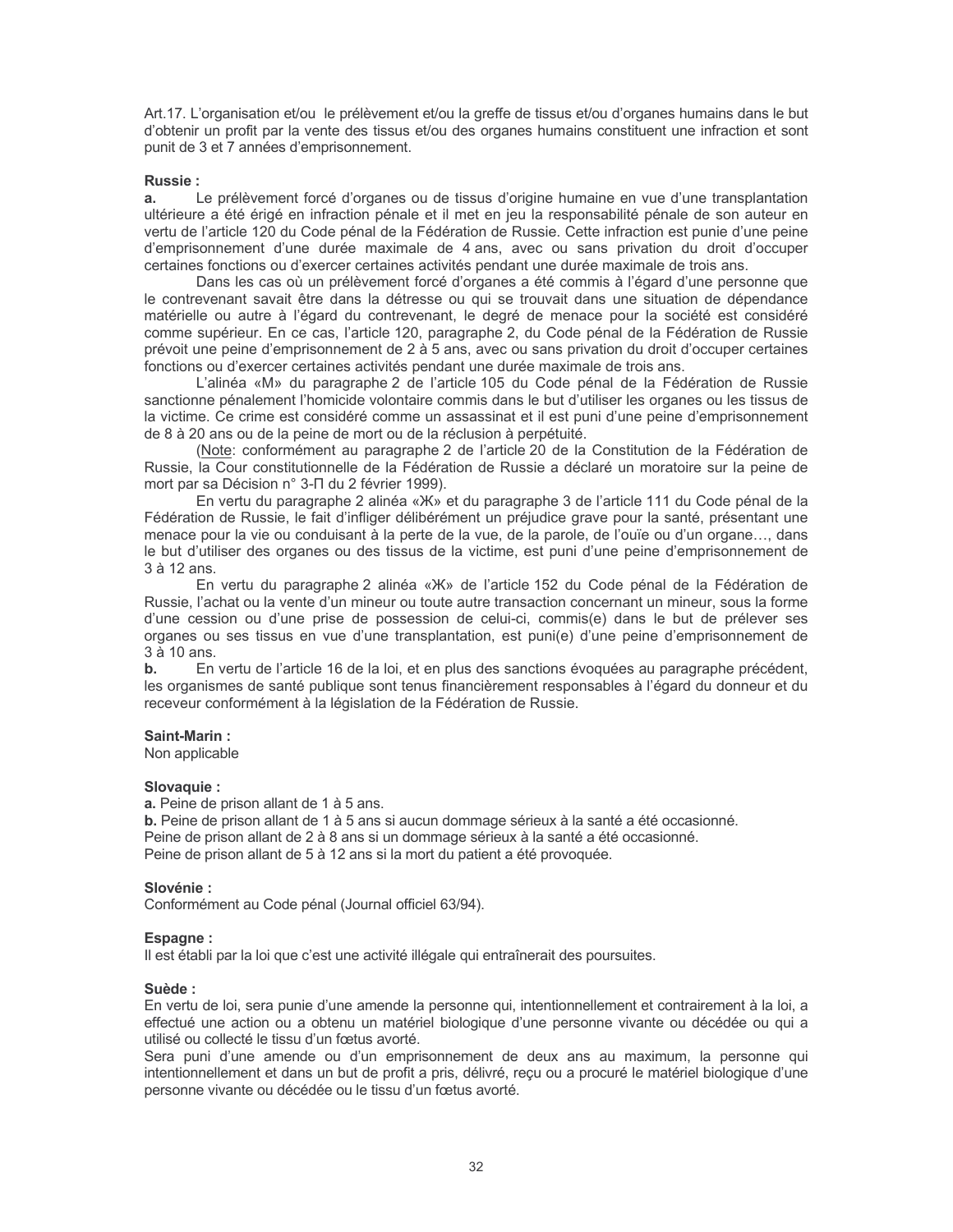## Suisse:

L'Arrêté fédéral du 22 mars 1996 sur le contrôle des transplants prévoit les sanctions suivantes : Art.32 Délits

Sera puni d'emprisonnement ou d'une amende à concurrence de 200 000 francs, à moins qu'il n'ait commis une infraction plus grave au sens du code pénal suisse, quiconque, intentionnellement :

a. aura omis, lors de la manipulation de transplants, de prendre les mesures nécessaires pour éviter de mettre en danger la santé d'autrui ;

b. n'aura pas testé les transplants en vue d'y déceler les agents pathogènes désignés par le Conseil Fédéral ;

c. aura mis sur le marché, en Suisse ou à l'étranger à partir de la Suisse, des transplants d'origine humaine contre rémunération ou greffé des transplants d'origine humaine obtenus contre rémunération.

 $2.$ Si l'auteur a agi par métier ou dans un dessein de lucre, la peine d'emprisonnement sera de cinq ans au plus et l'amende de 200.000 francs au plus.

 $\mathcal{R}$ Si l'auteur a agi par négligence, la peine d'emprisonnement sera de six mois au plus et l'amende de 100.000 francs au plus.

## Turquie:

**b.** A moins que le cas soit puni par des sanctions plus strictes, ceux qui prélèvent, préservent, greffent, achètent ou vendent des organes ou tissus d'une façon illégale, ceux qui agissent en intermédiaire dans l'achat et la vente ou ceux qui sont leurs commissionnaires seront punis par un emprisonnement allant de 2 à 4 ans et par une sanction monétaire élevée allant de 50.000 à 100 000 lires turques. Cette sanction est valable à la fois pour les intermédiaires et pour les professionnels de santé. En 1999, les sanctions monétaires ont été augmentées 786 fois selon la Loi numéro 4421 du 28.07.1999 et ont été augmentées par évaluation chaque année à partir de 1999.

## Ukraine:

Selon l'article 24 de la loi de l'Ukraine « Concernant les transplantations d'organes et d'autres matériels physiologiques humains » les personnes morales et physiques coupables de violation de la législation relative à la transplantation sont responsables selon les lois de l'Ukraine.

La personne agissant en intermédiaire pour le commerce illégal des organes et des tissus humains, et cherchant, particulièrement des canaux pour la vente, des acheteurs et vendeurs potentiels de ces organes et tissus en établissant des relations avec des médecins capables de prélever illégalement des organes et tissus humains, la mise en œuvre des accords sur prélèvement, est également sujette à une responsabilité pénale selon le paragraphe approprié de l'article 27 et le paragraphe approprié de l'article 143 du Code pénal de l'Ukraine.

La notion de crime est prévue par les paragraphes 4 et 5 de l'article 143 du Code pénal de l'Ukraine en prenant en compte les prévisions des articles 18, 19, 22 du Code pénal de l'Ukraine, et concerne toute personne responsable de l'âge de 16 ans et plus.

Du point de vue juridique, selon le paragraphe 1 de l'article 19, le Code pénal actuel de l'Ukraine concerne une personne qui au moment de l'accomplissement du crime est capable de réaliser ses actions (inactions) et de les gérer.

## Royaume-Uni:

Il existe des infractions concernant les opérations commerciales (en vertu de la disposition 1(5) de la Loi relative à la greffe d'organes humains) et des infractions qui couvrent la transplantation d'organes humains effectuées en contradiction avec l'article 2 de la Loi relative à la greffe d'organes humains. Toutes les infractions sont punies par une amende ne dépassant pas le niveau 5, et, dans certains cas, par une peine d'emprisonnement de 3 mois.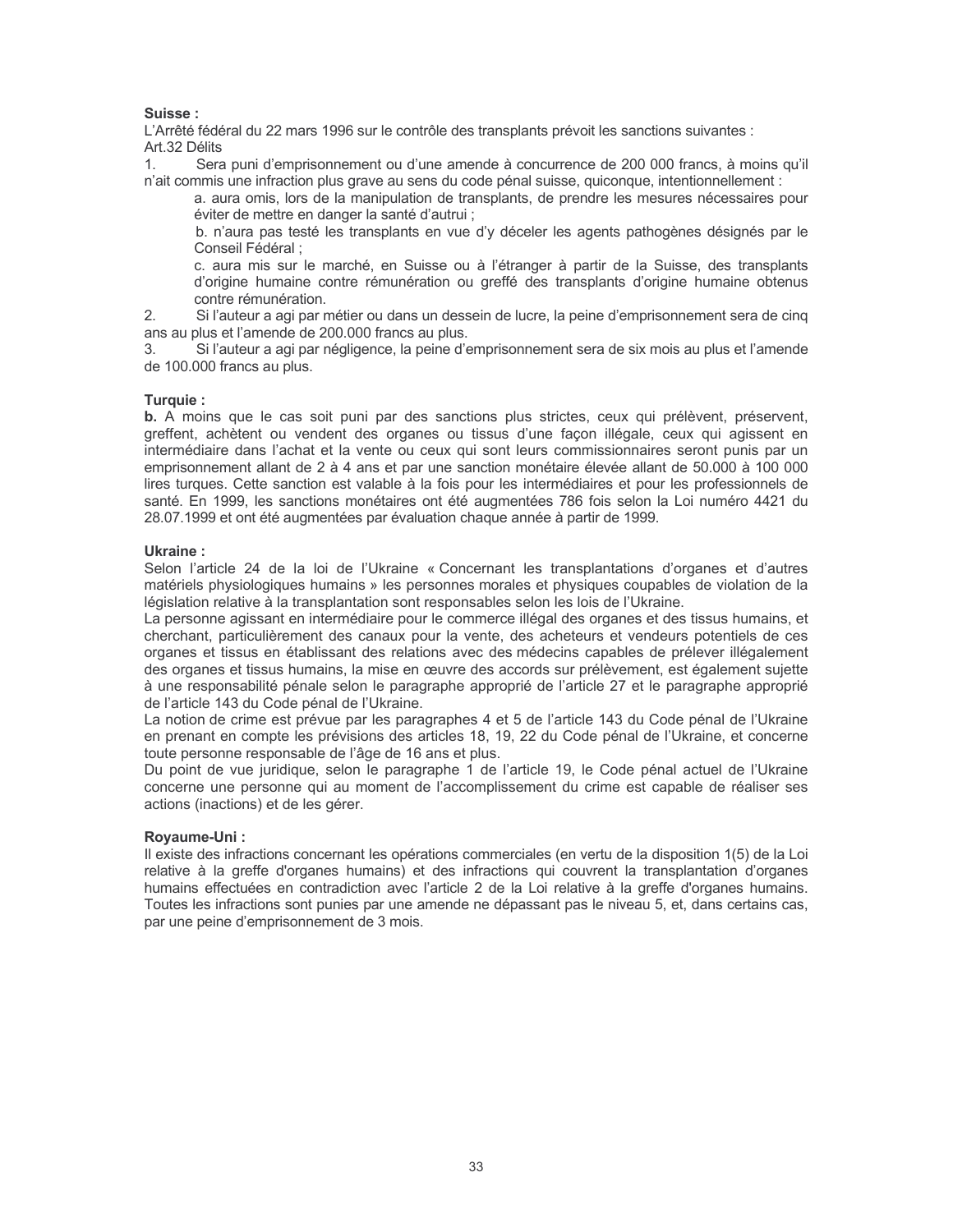- **B. Mesures organisationnelles**
- L'Etat dispose-t-il d'un système de transplantation d'organes reconnu sur le plan<br>national ? (o/n) 8. (Réponses. Oui : 33 Non : 3 Non Spécifié : 4 )
- Y a-t-il un système reconnu sur le plan national pour l'agrément des centres de<br>transplantation d'organes ? (o/n)<br>(Réponses. Oui : 28 Non : 9 Non Spécifié : 3 ) 9.

| <b>Pays</b>     | 8.                       | 9.                       | <b>Pays</b>    | 8.                 | 9.                 |
|-----------------|--------------------------|--------------------------|----------------|--------------------|--------------------|
| Albanie         | Oui                      | Oui                      | Lettonie       | Oui                | Oui                |
| Andorre         |                          |                          | Liechtenstein  |                    |                    |
| Arménie         | Oui                      | Oui                      | Lituanie       | Oui                | Oui                |
| Autriche        | Oui*                     | $\overline{Oui}^*$       | Luxembourg     | Oui                | Oui                |
| Azerbaïdjan     | Non                      | <b>Non</b>               | "I'ex-R y M"   | Non                | Non                |
| Belgique        | Oui                      | Non*                     | <b>Malte</b>   | Oui                | Oui*               |
| F/B/H           |                          |                          | Moldova        |                    |                    |
| <b>Bulgarie</b> | $\overline{Oui^*}$       | $\overline{Oui^*}$       | Pays-Bas       | Oui                | $\overline{Oui^*}$ |
| Croatie         | $\overline{\text{NS}^*}$ | Non                      | Norvège        | Oui                | <b>Oui</b>         |
| Chypre          | Oui                      | Oui                      | Pologne        | Oui*               | Oui*               |
| Rép. Tchèque    | $\overline{Oui^*}$       | Oui*                     | Portugal       | $\overline{Oui^*}$ | $\overline{Oui^*}$ |
| <b>Danemark</b> | Oui                      | $\overline{\text{NS}^*}$ | Roumanie       | Oui*               | Oui*               |
| Estonie         | Oui                      | Oui                      | <b>Russie</b>  | $Oui*$             | Oui*               |
| Finlande        | Oui                      | Oui                      | Saint-Marin    | Non                | <b>Non</b>         |
| France          | Oui                      | Oui                      | Slovaquie      | Oui                | Oui                |
| Géorgie         | Oui                      | Oui                      | Slovénie       | Oui                | Oui                |
| Allemagne       | Oui                      | Non*                     | Espagne        | Oui                | Oui                |
| Grèce           | $\overline{\text{NS}^*}$ | $NS*$                    | Suède          | Oui                | Non                |
| Hongrie         | Oui                      | Oui                      | <b>Suisse</b>  | Oui                | Non                |
| <b>Islande</b>  | $\overline{\text{NS}^*}$ | $\overline{\text{NS}^*}$ | Turquie        | Oui                | <b>Oui</b>         |
| Irlande         | $\overline{\text{NS}^*}$ | Oui*                     | <b>Ukraine</b> | Oui                | Oui                |
| <b>Italie</b>   | Oui                      | Oui                      | Royaume-Uni    | Oui                | Non                |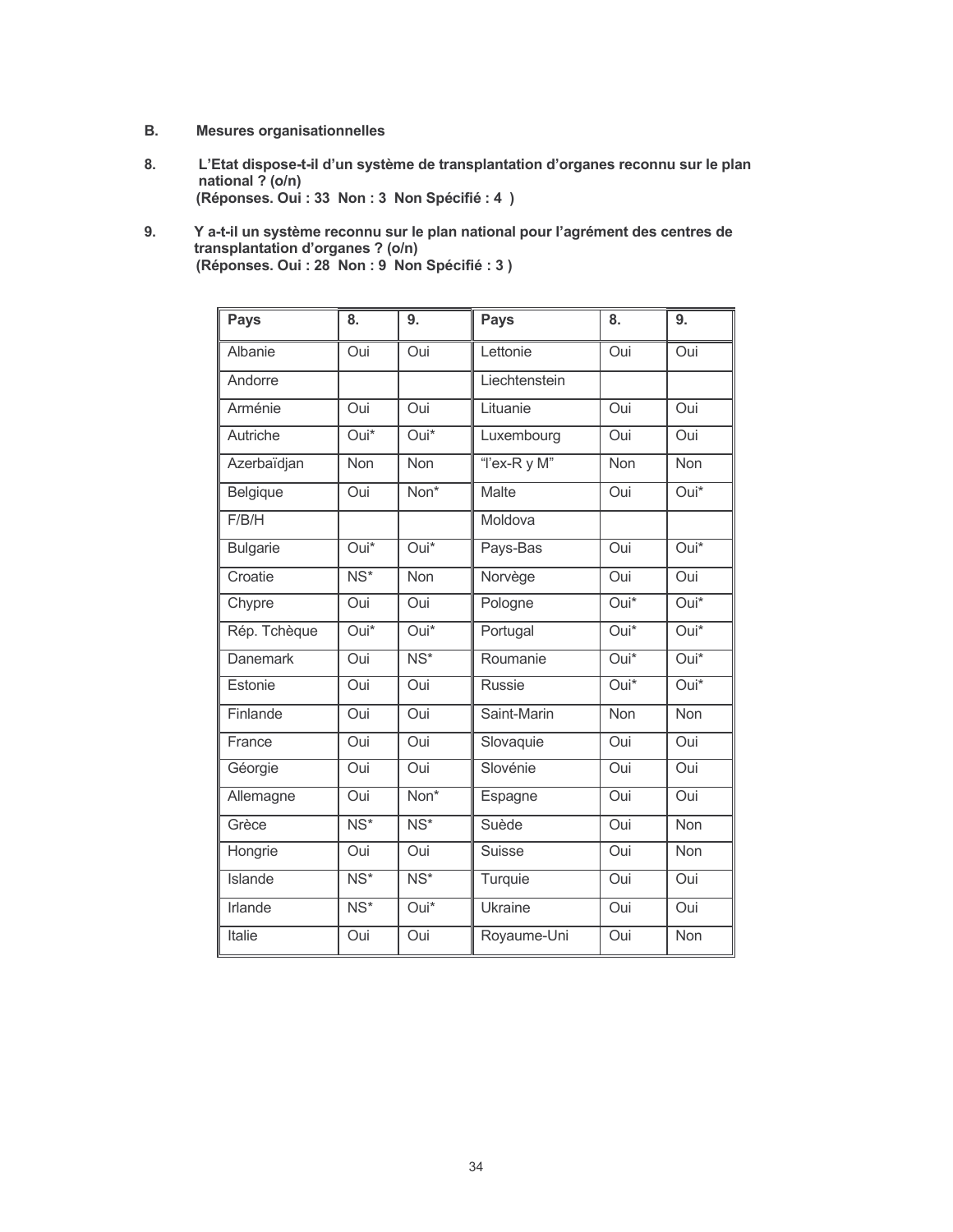## **Autriche:**

8. Oui, ce sont l'Eurotransplant, OBIG – Transplant et les centres de transplantation.

9. Oui, par l'OKAP - Osterreichischer Krankenanstaltenplan

## **Belgique:**

9. La réponse est non mais il existe un projet d'arrêté royal en cours.

## **Bulgarie:**

8. Oui. La mise en place d'un système de transplantation d'organes a débuté en 1998. Il doit entièrement être réglementé par la Loi sur la transplantation d'organes, de tissus et de cellules. 9. Oui. La mise en place d'un système de transplantation d'organes a débuté en 1998. Il doit être entièrement réglementé par la Loi sur la transplantation d'organes, de tissus et de cellules.

## Croatie:

8. Nous commençons les premières étapes en cela.

## Rép. Tchèque :

8. Oui. La nouvelle loi relative à la transplantation peut être considérée comme un cadre juridique d'un tel système pour la transplantation d'organes.

9. Oui. Voir l'article 22 de la Loi relative à la transplantation d'organes.

## Danemark:

9. Il existe des réglementations d'établissement pour une qualité et expertise donnée concernant le traitement hautement spécialisé.

## Allemagne:

9. La loi sur la transplantation renvoie aux conditions préalables pour l'agrément des hôpitaux, telles que réglementées par les lois fédérales. L'agrément des hôpitaux comme centres de transplantation d'organes fait partie de la planification hospitalière et relève à ce titre de la responsabilité des Etats fédéraux.

## Grèce:

8. La Grèce dispose d'un système national de transplantation d'organes, qui est fondé et se développe en conformité avec les dispositions consolidées de manière légale et en suivant des critères acceptés à l'échelon international.

9. Il existe des dispositions légales (la décision ministérielle Y4a/45132/2002) qui définissent le mode de fonctionnement des unités de transplantation.

## Islande:

8,9. Les centres de transplantation n'existent pas dans le pays, ainsi, toutes les greffes sont effectuées à l'étranger. Concernant la transplantation d'organes provenant des personnes décédées, l'Islande est membre de l'Organisation Scandiatransplant et possède un contrat avec un centre de transplantation dans un pays nordique. Tout patient islandais ayant besoin d'une transplantation d'organes provenant de personnes décédées est inscrit sur la liste d'attente dans ce centre par les personnes désignées pour la greffe des différents organes.

Les transplantations d'organes (les reins) de donneurs vivants sont effectuées dans des centres de transplantations appropriés. Le prélèvement d'organes provenant de donneurs décédés est effectué au sein des trois unités de soins intensifs agréées dans le pays par l'équipe du même centre de transplantation qui fournit les organes des personnes décédées aux patients islandais. Les unités de soins intensifs sont remboursées par le centre de transplantation pour leurs dépenses liées au prélèvement des organes. L'Institut de sécurité sociale d'Etat traite tous les paiements pour toutes les greffes d'organes sur les patients islandais et, ainsi, garde sur dossier toutes les transplantations et les listes d'attentes pour la transplantation. Le Comité nommé par le Ministère de la Santé pour traiter les questions de transplantation garde sur dossier également toutes les transplantations sur les patients islandais et tous les prélèvements d'organes pour la transplantation.

## Irlande:

8. Des centres spécialisés supervisent les dispositions prises en matière de transplantation d'organes.

9. Les centres spécialisés dans la transplantation d'organes sont financés par l'Etat [Exchequer] en tant que spécialités nationales reconnues.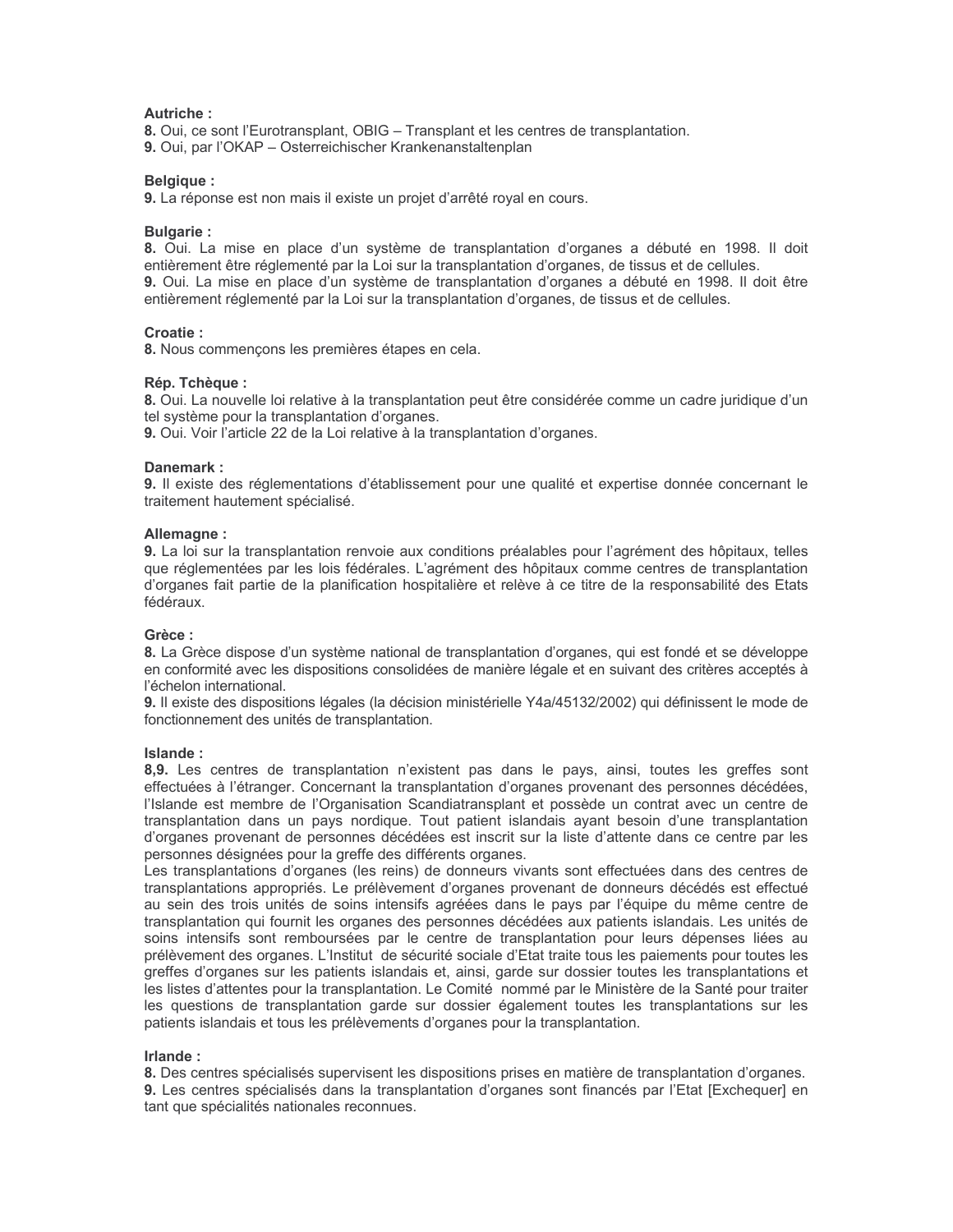$M$ alte  $\cdot$ 

9. Les transplantations ne sont effectuées que dans l'hôpital principal du gouvernement.

## Pays-Bas:

9. Oui. Les centres de transplantation doivent être agrémentés par le gouvernement.

## Pologne:

8. Le système en question est régi par l'arrêté du ministre chargé de la Santé du 14 juin 1996 relatif à la création du Centre d'Organisation et de Coordination en matière de Transplantation POLTRANSLANT.

9. Ce système est régi par l'arrêté du ministre chargé de la Santé du 6 février 1997 portant le règlement organisationnel du Centre d'Organisation et de Coordination en matière de Transplantation POLTRANSPLANT.

## Portugal:

8. Organização Portuguesa de Transplantação (O.P.T.).

9. Ministère de la Santé.

## Roumanie:

8. La nécessité du prélèvement et de la greffe de tissus et d'organes humains, la coordination et la surveillance de ces activités médicales incombent à la Commission de greffe de tissus et d'organes humains qui fonctionne auprès du Ministère de la Santé, aussi qu'aux centres régionaux de greffe. La composition. l'organisation et les attributions de cette Commission, tout comme celles des centres

régionaux de greffe sont établies par un règlement avisé par le Collège des Médecins de Roumanie et approuvé par le Ministère de la Santé.

9. La Commission a parmi ses attributions :

- d'organiser l'activité des centres de greffe sur le territoire de la Roumanie ;

- d'accréditer, suite à l'avis du Collège des médecins, les centres qui peuvent avoir une activité de qreffe:

- d'accréditer les hôpitaux où peut se faire le prélèvement d'organes ;

- d'établir les critères d'allocation des organes et des tissus prélevés sur des cadavres ;

- d'accréditer les centres d'immunotypisation.

## Russie:

8. La Russie dispose effectivement d'un système de transplantation d'organes reconnu sur le plan national.

9. Oui, il y a un système reconnu sur le plan national pour l'agrément des centres de transplantation d'organes.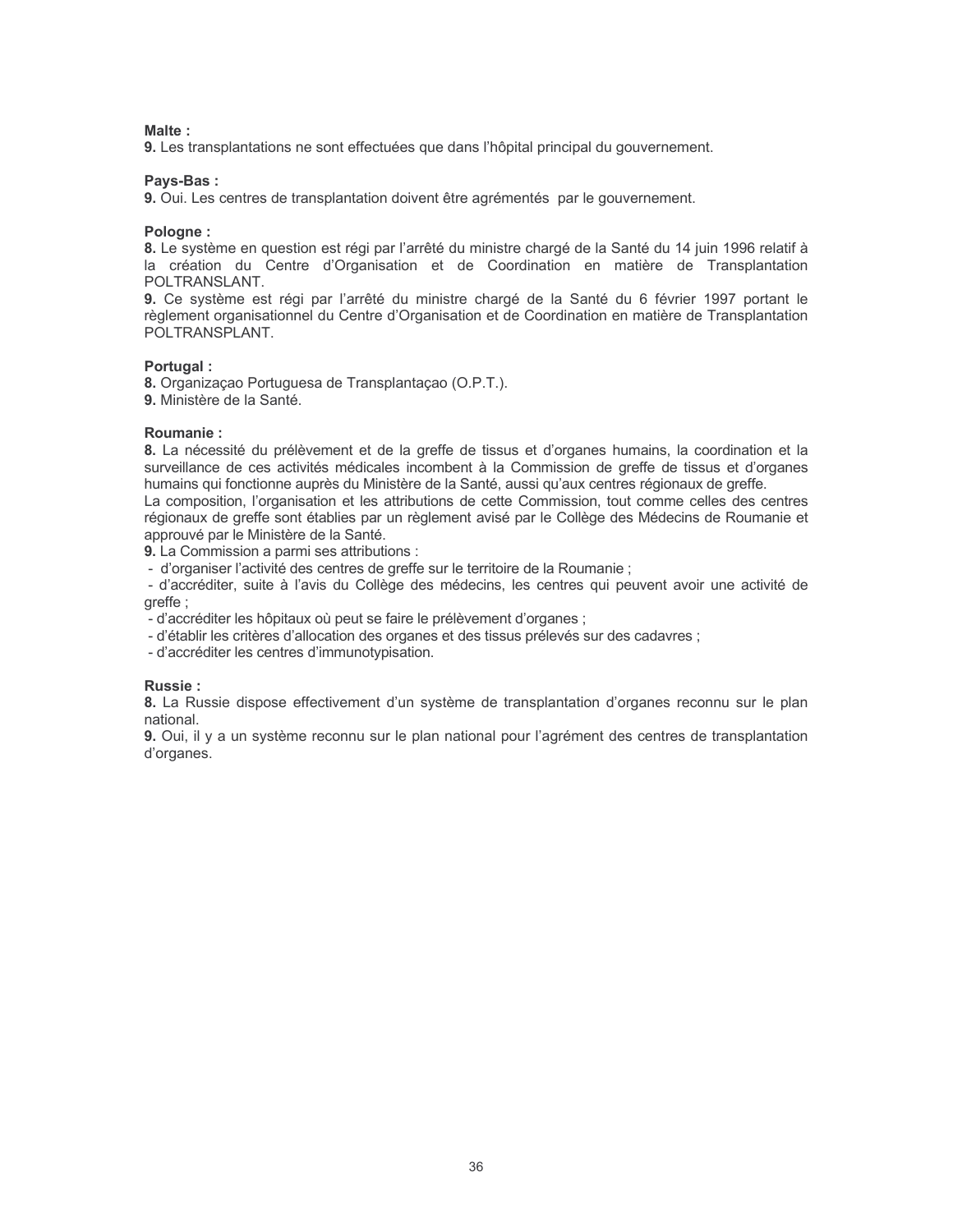$10.$ Y a-t-il un système reconnu sur le plan national concernant les listes d'attente des receveurs d'organes? (o/n)

(Réponses. Oui : 30 Non : 8 Non Spécifié : 2)

Si l'Etat dispose d'un système reconnu sur le plan national concernant les listes d'attente des receveurs d'organes, ce système est-il le même pour tous les receveurs d'organes qu'il s'agisse d'organes prélevés sur donneur  $11.$  $d\acute{e}c\acute{e}d\acute{e}s$  ? ( $o/n$ )

| <b>Pays</b>     | 10.                      | 11.                      | <b>Pays</b>    | 10.                | 11.                      |
|-----------------|--------------------------|--------------------------|----------------|--------------------|--------------------------|
| Albanie         | Oui                      | Oui                      | Lettonie       | Oui                | Oui                      |
| Andorre         |                          |                          | Liechtenstein  |                    |                          |
| Arménie         | <b>Non</b>               | <b>Non</b>               | Lituanie       | Oui                | $\overline{\text{NS}^*}$ |
| Autriche        | $\overline{Oui^*}$       | Oui                      | Luxembourg     | Oui*               | <b>Non</b>               |
| Azerbaïdjan     | <b>Non</b>               | <b>Non</b>               | "I'ex-R y M"   | Oui                | Oui                      |
| Belgique        | $\overline{Oui^*}$       | Oui                      | <b>Malte</b>   | Oui                | Non*                     |
| F/B/H           |                          |                          | Moldova        |                    |                          |
| <b>Bulgarie</b> | $Oui*$                   | $Oui*$                   | Pays-Bas       | $Oui*$             | Non*                     |
| Croatie         | Oui                      | Oui                      | Norvège        | <b>Oui</b>         | Non                      |
| Chypre          | Oui                      | Non                      | Pologne        | $\overline{Oui^*}$ | $\overline{Oui^*}$       |
| Rép. Tchèque    | $\overline{Oui^*}$       | Non <sup>*</sup>         | Portugal       | Oui                | Non                      |
| <b>Danemark</b> | Oui                      | Oui                      | Roumanie       | Non*               | Non*                     |
| Estonie         | Oui                      | Oui                      | <b>Russie</b>  | Non*               | Non*                     |
| Finlande        | Oui                      | Oui                      | Saint-Marin    | <b>Non</b>         | $\overline{\text{NS}^*}$ |
| France          | Oui                      | $Oui*$                   | Slovaquie      | Oui                | Oui                      |
| Géorgie         | Non*                     | $\overline{\text{NS}^*}$ | Slovénie       | Oui                | Oui                      |
| Allemagne       | $Oui*$                   | Non <sup>*</sup>         | Espagne        | Oui                | Oui                      |
| Grèce           | $NS*$                    | $\overline{\text{NS}^*}$ | Suède          | Non                | $\overline{\text{NS}}$   |
| Hongrie         | Oui                      | Oui                      | Suisse         | Oui                | Oui                      |
| <b>Islande</b>  | $\overline{\text{NS}^*}$ | $\overline{\text{NS}^*}$ | Turquie        | <b>Oui</b>         | Non                      |
| Irlande         | Oui*                     | Non*                     | <b>Ukraine</b> | Non                | <b>NS</b>                |
| Italie          | Oui                      | Non                      | Royaume-Uni    | Oui                | Oui                      |

(Réponses. Oui : 18 Non : 15 Non Spécifié : 7)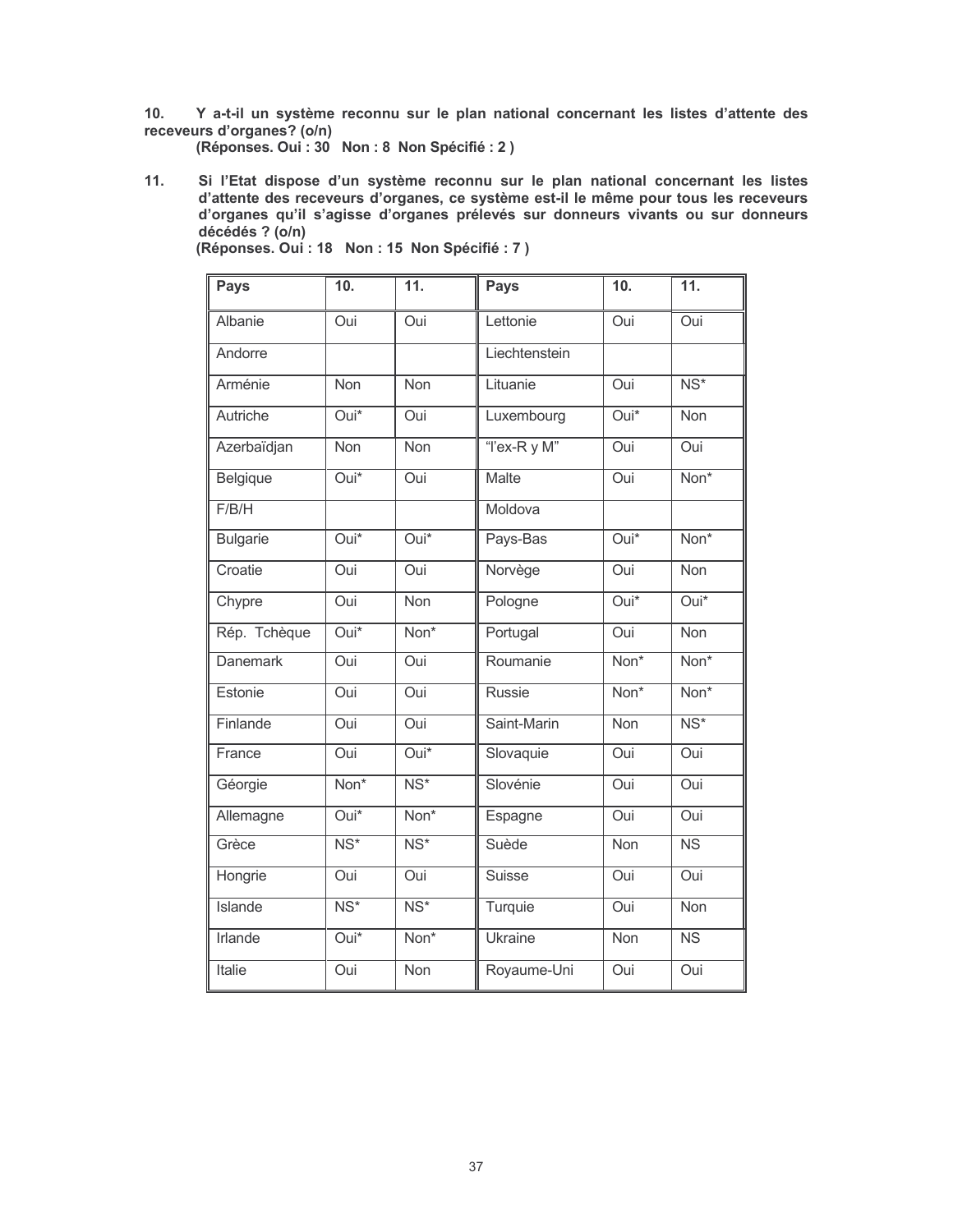## Autriche:

10. Oui, les listes d'attentes sont gérées par Eurotransplant

#### Belgique :

10. Il s'agit d'Eurotransplant cf. arrêté royal du 19 juillet 2001 visant l'agréation d'Eurotransplant comme organisme d'allocation d'organes d'origine humaine.

#### **Bulgarie:**

10. Oui. Un tel système a été entièrement établi en ce qui concerne la liste d'attente pour la transplantation du foie - le seul organe transplanté en Bulgarie. Une liste d'attente pour la transplantation du foie et du cœur est en cours de préparation, en particulier - des programmes de transplantation, qui devraient bientôt commencer. Le système de liste d'attente sera réglementé par la Loi sur la transplantation d'organes, de tissus et de cellules.

11. Oui. Une liste d'attente pour la transplantation du foie est entièrement établie. Pour qu'une transplantation du foie ait lieu, un patient devrait être sur la liste d'attente pour la transplantation, sans tenir compte du fait que la transplantation est effectuée d'une personne décédée ou d'un donneur vivant avec lequel il est apparenté. Le système de listes d'attentes pour la transplantation devrait être réglementé par la Loi sur la transplantation d'organes, de tissus et de cellules.

#### Rép. Tchèque :

10. Oui. Voir l'article 25 concernant le Centre de coordination des transplantations et l'article 17 concernant le receveur.

11. Non. Il existe des conditions différentes pour la réalisation d'une transplantation d'organes de donneurs vivants disposant d'une autonomie de décision élevée d'un donneur concret et pour la transplantation d'organes provenant de donneurs décédés pour laquelle des conditions valables sont prévues. Voir les articles 3-10, les articles 10-16 et l'article 17§§1 – 2.

#### Géorgie :

10. Non (En réalité, les organes solides ne sont prélevés, en ce moment, qu'à partir de donneurs vivants. Bien que la réglementation pertinente existe, y compris la définition de mort cérébrale, la transplantation d'organes solides prélevés sur des personnes décédées n'a jamais été effectuée dans ce pays).

11. Voir la question 10. Récemment, des amendements ont été effectués à la Loi sur la transplantation d'organes humains, permettant dorénavant le don croisé (dans le cas d'incompatibilité de tissus, le parent génétique d'un patient peut donner un organe à un autre patient en échange duquel le parent de ce dernier donne alors un organe au premier patient). Pour cette raison, une liste d'attente pour receveurs (dont les parents génétiques sont prêts à donner un organe) est en cours de préparation.

## Allemagne:

10. Oui. Les centres de transplantation sont obligés d'établir des listes de patients acceptés pour la transplantation avec les informations nécessaires concernant la fourniture des organes (art. 10 (2) TPG). S'agissant des organes devant obligatoirement transiter par un centre intermédiaire (cœur, reins, foie, pancréas et intestin), les listes d'attente des différents centres de transplantation fonctionnent comme une seule et unique liste d'attente (art. 12 (3) seconde phrase TPG).

11. Non. Les organes de donneurs vivants ne sont pas fournis selon le système des listes d'attente. Contrairement aux dons d'organes post mortem, les organes prélevés sur des personnes vivantes ne sont pas répartis (distribués) en ayant recours à une seule liste d'attente. L'organe est reçu par la personne qui appartient au groupe des receveurs qui remplissent les conditions définies par l'article 8 (1) seconde phrase du TPG. Le donneur potentiel fait seulement don d'un organe pour des parents, conjoints, partenaires, fiancés ou pour d'autres personnes dont il est très proche.

#### Grèce:

10. En Grèce il y a des listes nationales pour les receveurs potentiels.

11. Le système actuel d'enregistrement des receveurs potentiels de greffes, valable sur le plan national, ne concerne que les organes prélevés des donneurs décédés.

#### Islande:

10,11. Les centres de transplantation n'existent pas dans le pays, ainsi, toutes les greffes sont effectuées à l'étranger. Concernant la transplantation d'organes provenant des personnes décédées,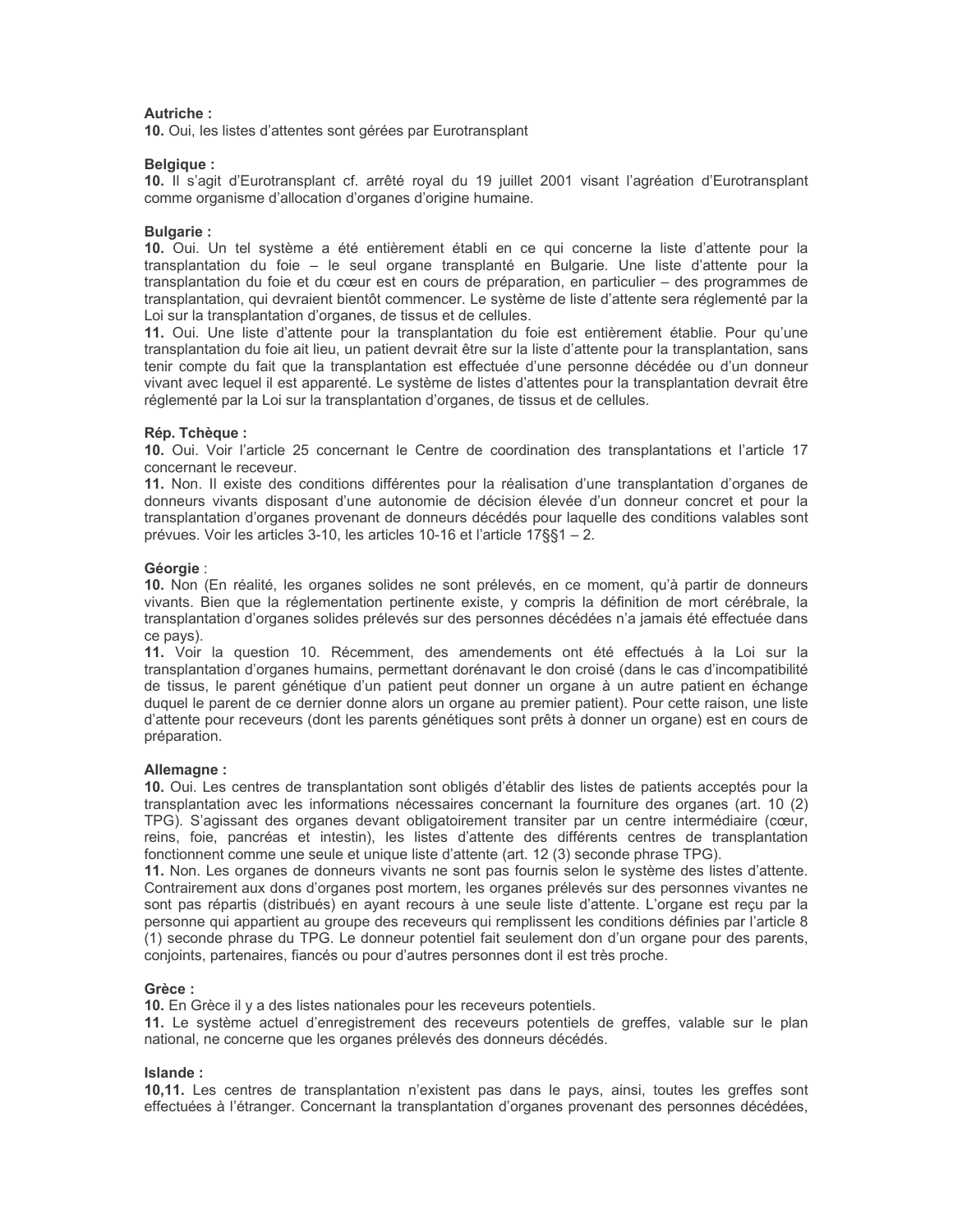l'Islande est membre de l'Organisation Scandiatransplant et possède un contrat avec un centre de transplantation dans un pays nordique. Tout patient islandais ayant besoin d'une transplantation d'organes provenant de personnes décédées est inscrit sur la liste d'attente dans ce centre par les personnes nommées pour la greffe des différents organes.

Les transplantations d'organes (les reins) de donneurs vivants sont effectuées dans des centres de transplantations appropriés. Le prélèvement des organes provenant de donneurs décédés est effectué au sein des trois unités de soins intensifs agréées dans le pays par l'équipe du même centre de transplantation qui fournit les organes des personnes décédées aux patients islandais. Les unités de soins intensifs sont remboursées par le centre de transplantation pour leurs dépenses liées au prélèvement des organes. L'Institut de sécurité sociale d'état traite tous les paiements pour toutes les greffes des organes aux patients islandais et, ainsi, garde sur dossiers toutes les transplantations et les listes d'attentes pour la transplantation. Le Comité nommé par le Ministère de la Santé pour traiter les questions de transplantation garde sur dossier également toutes les transplantations sur les patients islandais et tous les prélèvements des organes pour la transplantation.

#### Irlande:

10. Dans chaque centre spécialisé sont établies des listes d'attente, mais la priorité pour l'attribution des organes peut être déterminée aussi par le besoin médical et des raisons de compatibilité.

11. Le donneur vivant fait son don au bénéfice uniquement de personnes avec lesquelles il/elle est génétiquement lié(e).

#### Lituanie:

11. Tous les receveurs d'organes sont inscrits sur une liste d'attente générale, nationale, et chaque personne a la possibilité d'être transplanté en utilisant l'organe d'une personne proche génétiquement ou conjugalement en conformité au système légal actuel.

#### Luxembourg:

10. Le Luxembourg participe à Eurotransplant qui gère les listes d'attente.

#### Malte:

11. Il n'y a pas de liste d'attente pour les organes provenant de donneurs vivants, car ces greffes ne sont effectuées que lorsque les circonstances le permettent, selon les critères figurant dans la question 3b.

#### Pays-Bas:

10. Oui. Les professionnels de la santé décident si un patient doit être placé sur une liste d'attente pour transplantation d'organes.

11. Non. Le don de la part d'autres personnes, qui ne sont pas des adultes vivants capables d'évaluer raisonnablement leurs intérêts en la matière, est limité par la loi.

#### Pologne:

10. Ce système est régi par l'arrêté du ministre chargé de la Santé du 6 février 1997 portant le règlement organisationnel du Centre d'Organisation et de Coordination en matière de Transplantation POLTRANSPLANT.

11. Cette question précise est réglée par l'arrêté du ministre chargé de la Santé du 5 novembre 1966 indiquant les établissements de santé et d'autres entités organisationnelles régissant les listes d'attentes des receveurs de cellules, de tissus et d'organes.

#### Roumanie:

10,11. A présent, on travaille à élaborer le Registre National de Greffes.

Le Registre National de Greffe est un composant essentiel d'une activité de greffe adéquate. Le Registre inclura aussi les listes d'attente des centres de greffe ; il doit aussi inclure la surveillance des patients roumains ayant une greffe traitée dans les différents centres de greffe y compris à l'étranger. Il doit aussi collaborer d'une manière efficace avec le groupe de surveillance immunitaire et médicale (la sous-commission de moelle hématogène et de cellules souches).

## Russie:

10. Il n'y a pas dans la Fédération de Russie un système national unique de listes d'attente des receveurs d'organes, en raison de l'étendue du territoire, mais il y a un système régional de listes d'attente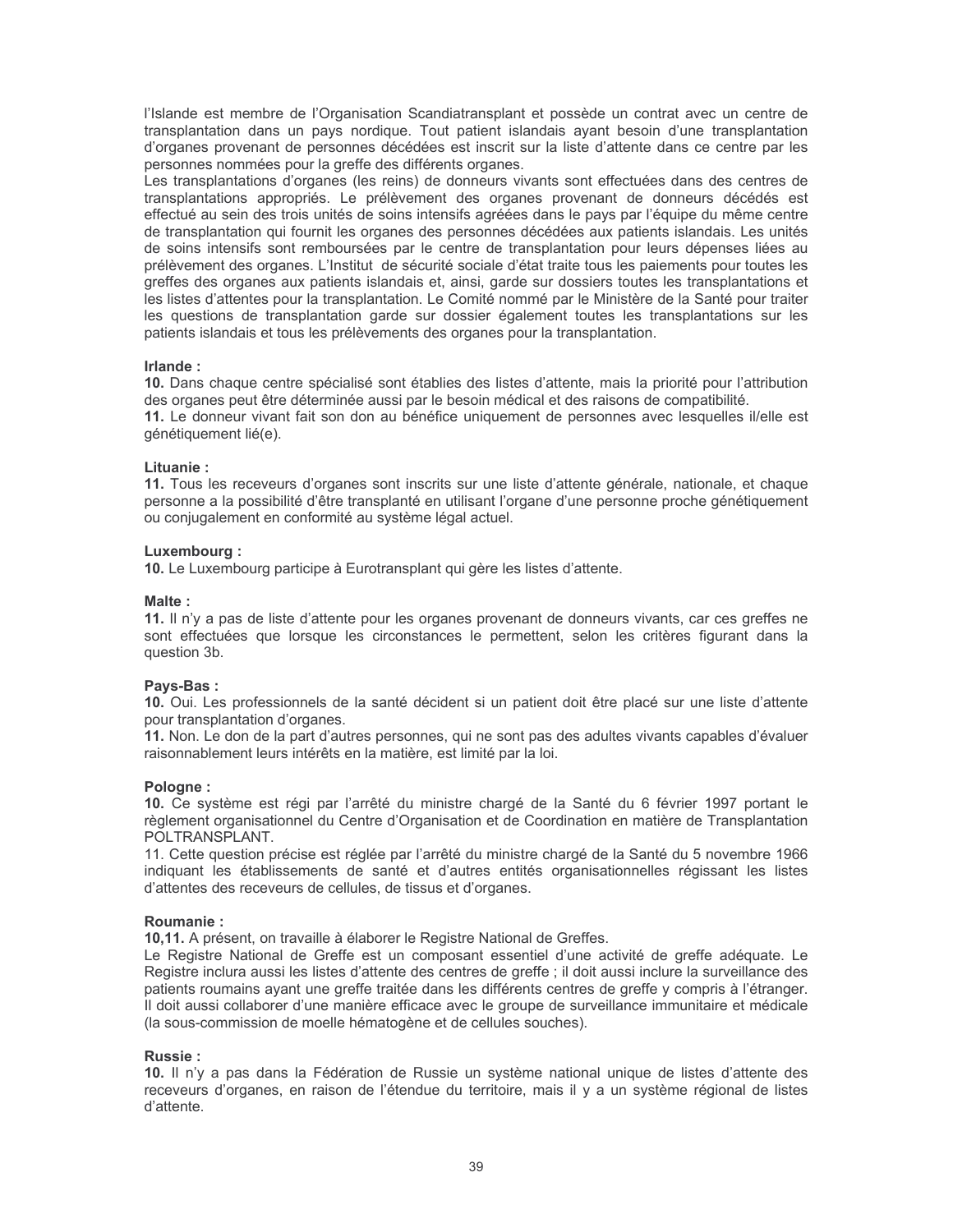11. Il n'y a pas de système reconnu sur le plan national concernant les listes d'attente dans la Fédération de Russie.

## Saint-Marin:

11. Non applicable.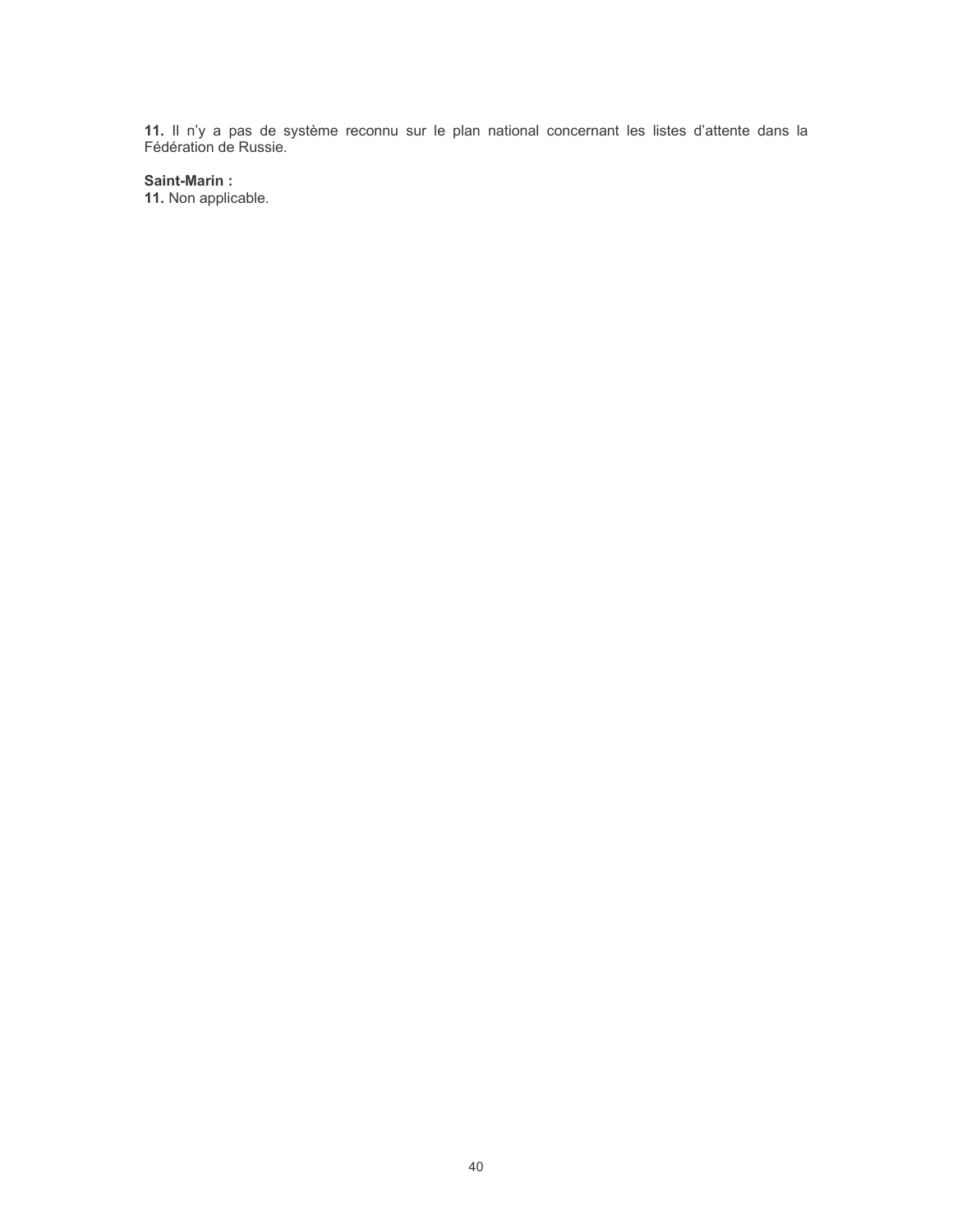Le système de transplantation assure-t-il la comptabilité et le contrôle de l'ensemble<br>des organes qu'ils aient été prélevés sur donneurs vivants ou décédés ? (o/n)<br>(Réponses. Oui : 34 Non : 3 Non Spécifié : 3 )  $12.$ 

| <b>Pays</b>     | <b>Réponse</b>           | Pays           | Réponse                  |
|-----------------|--------------------------|----------------|--------------------------|
| Albanie         | Oui                      | Lettonie       | Oui                      |
| Andorre         |                          | Liechtenstein  |                          |
| Arménie         | Non*                     | Lituanie       | Oui                      |
| Autriche        | $\overline{Oui^*}$       | Luxembourg     | $\overline{Oui^*}$       |
| Azerbaïdjan     | <b>Non</b>               | "I'ex-R y M"   | Oui                      |
| Belgique        | Oui                      | Malte          | Oui                      |
| F/B/H           |                          | Moldova        |                          |
| <b>Bulgarie</b> | Oui                      | Pays-Bas       | $\overline{Oui^*}$       |
| Croatie         | Oui                      | Norvège        | Oui                      |
| Chypre          | Oui                      | Pologne        | Non*                     |
| Rép. Tchèque    | $\overline{Oui^*}$       | Portugal       | Oui                      |
| <b>Danemark</b> | Oui                      | Roumanie       | Oui                      |
| Estonie         | Oui                      | <b>Russie</b>  | $\overline{Oui^*}$       |
| Finlande        | Oui                      | Saint-Marin    | $\overline{\text{NS}^*}$ |
| France          | Oui                      | Slovaquie      | $\overline{O}$ ui        |
| Géorgie         | Oui                      | Slovénie       | Oui                      |
| Allemagne       | $\overline{O}$ ui        | Espagne        | Oui                      |
| Grèce           | $\overline{\text{NS}^*}$ | Suède          | Oui                      |
| Hongrie         | Oui                      | <b>Suisse</b>  | Oui                      |
| <b>Islande</b>  | $\overline{\text{NS}^*}$ | Turquie        | Oui                      |
| <b>Irlande</b>  | Oui                      | <b>Ukraine</b> | Oui                      |
| Italie          | Oui                      | Royaume-Uni    | $\overline{Oui^*}$       |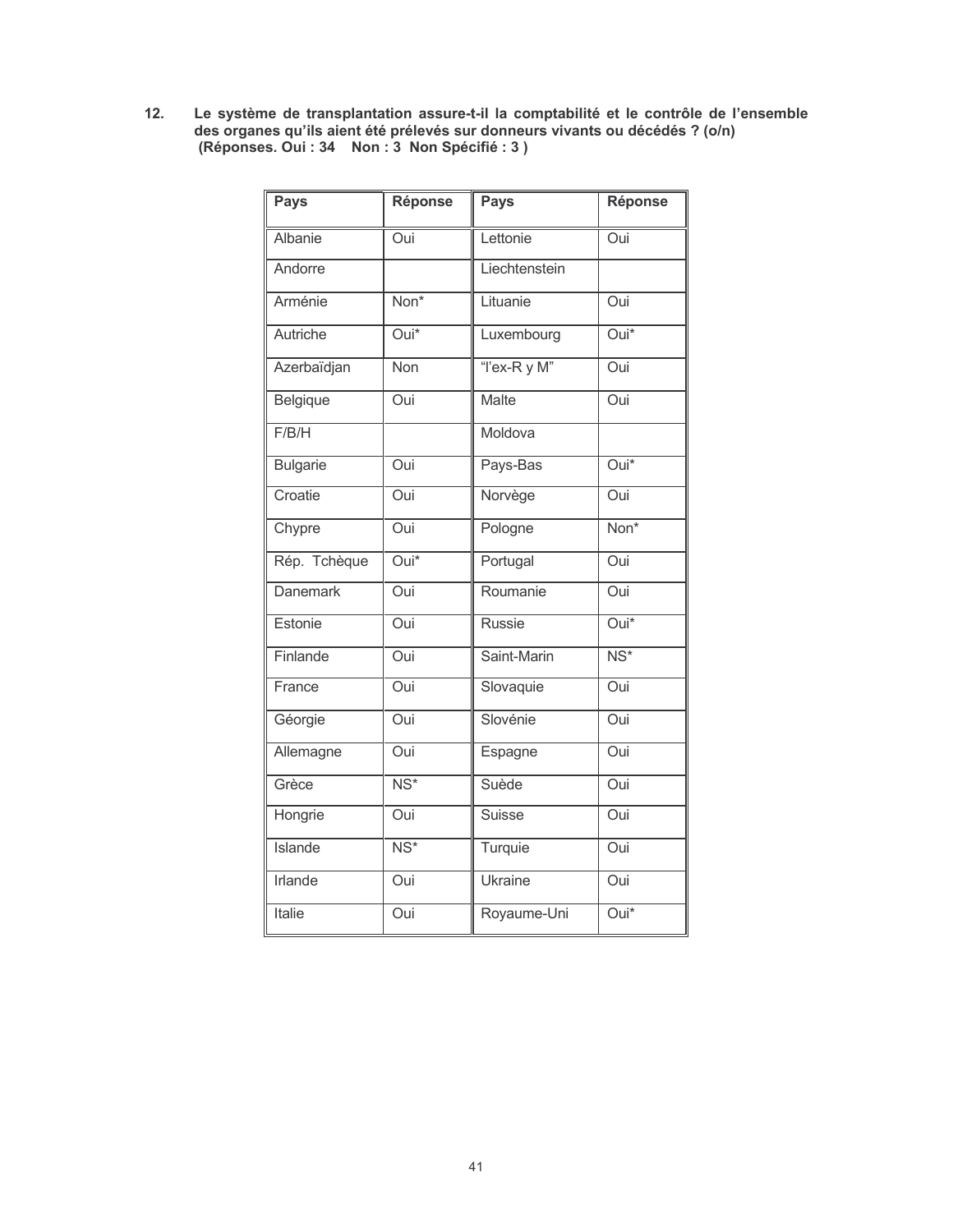## Arménie:

Oui, seulement dans le cas de donneurs vivants.

## Autriche:

a. L'enregistrement et le contrôle de toutes les transplantations et du prélèvement d'organes de donneurs décédés est effectué par Eurotransplant et OBIG - Transplant.

b. L'enregistrement et le contrôle des prélèvements d'organes sur des donneurs vivants sont effectués dans les centres de transplantation.

## Rép. Tchèque :

Les dispositions concernant la documentation médicale, les registres spéciaux et les protocoles tiennent compte de tous ces aspects.

## Grèce:

Le système paramétrique assure en pratique l'enregistrement et le contrôle des organes prélevés sur des donneurs vivants (la transplantation entre les proches), ainsi que sur des donneurs décédés.

## Islande ·

Les centres de transplantation n'existent pas dans le pays, ainsi, toutes les greffes sont effectuées à l'étranger. Concernant la transplantation d'organes provenant de personnes décédées, l'Islande est membre de l'Organisation Scandiatransplant et possède un contrat avec un centre de transplantation dans un pays nordique. Tout patient islandais ayant besoin d'une transplantation d'organes provenant de personnes décédées est inscrit sur la liste d'attente dans ce centre par les personnes désignées pour la greffe des différents organes.

Les transplantations d'organes (les reins) de donneurs vivants sont effectuées dans des centres de transplantations appropriés. Le prélèvement d'organes provenant de donneurs décédés est effectué au sein des trois unités de soins intensifs agréées dans le pays par l'équipe du même centre de transplantation qui fournit les organes des personnes décédées aux patients islandais. Les unités de soins intensifs sont remboursées par le centre de transplantation pour leurs dépenses liées au prélèvement des organes. L'Institut de sécurité sociale d'Etat traite tous les paiements pour toutes les greffes d'organes sur les patients islandais et, ainsi, garde sur dossier toutes les transplantations et les listes d'attentes pour la transplantation. Le Comité nommé par le Ministère de la Santé pour traiter les questions de transplantation garde sur dossier également toutes les transplantations sur les patients islandais et tous les prélèvements d'organes pour la transplantation.

## Luxembourg:

Oui, pour les donneurs décédés. Quant au prélèvement sur un donneur vivant, il s'agit d'une hypothèse extrêmement rare.

## Pays-Bas:

Oui. Le centre de transplantation d'organes est responsable pour l'enregistrement et le contrôle des organes prélevés sur des donneurs décédés. Les professionnels sont responsables de l'enregistrement et du contrôle des organes prélevés sur un donneur vivant.

#### Pologne:

Il n'existe pas en Pologne de dispositions légales régissant cette question. Le registre de donneurs vivants des reins est en train d'être mis en place.

## Russie:

Le système de transplantation assure la comptabilité et le contrôle de l'ensemble des organes, qu'ils aient été prélevés sur des donneurs vivants ou décédés.

## Saint-Marin:

Non applicable.

## Rovaume-Uni:

La Loi de 1989 relative à la greffe d'organes humains (la fourniture de l'information) prévoit le cadre juridique officiel pour la fourniture de l'information.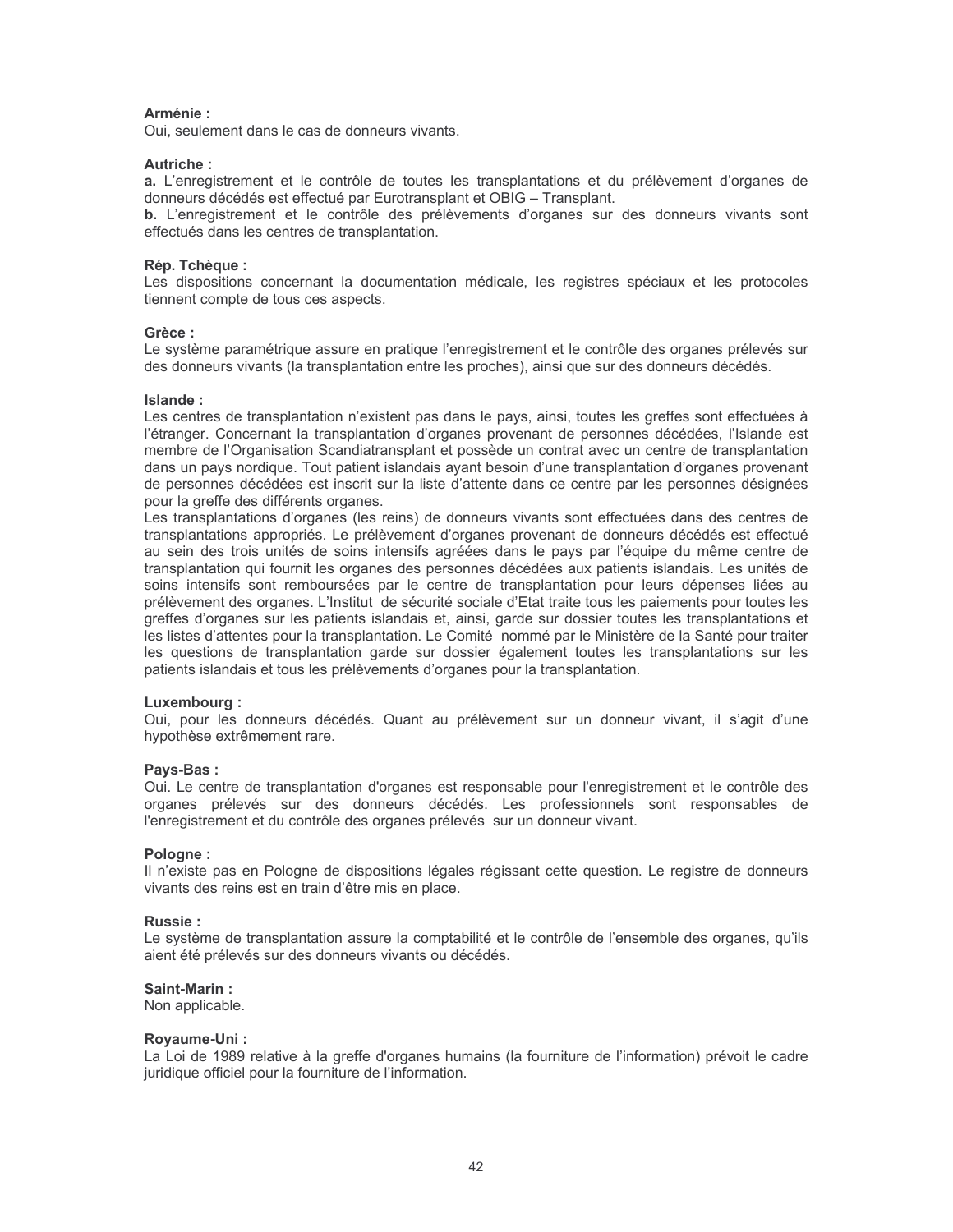#### $13.$ Qui peut prélever des organes sur un donneur vivant et dans quel lieu ?

#### Albanie:

Urologue à l'hôpital.

## Arménie :

Le prélèvement d'organes sur des donneurs vivants est seulement effectué dans des fondations médicales autorisées et des commissions médicales spécialement établies.

#### **Autriche:**

Les centres de transplantation.

#### Azerbaïdjan:

Ce mécanisme n'existe pas.

#### **Belgique:**

Art.3 de la loi : tout prélèvement et toute transplantation de tissus ou d'organes doivent être effectués par un médecin dans un hôpital comme défini dans la loi du 23 décembre 1963 sur les hôpitaux.

#### **Bulgarie:**

La transplantation d'organes est effectuée dans des centres de transplantations, agréés par le Ministre de la Santé.

#### Croatie:

Les équipes de transplantation dans les centres de transplantation.

#### Chypre:

Un chirurgien de transplantation accrédité par le Centre de transplantation de Chypre et par les Hôpitaux du gouvernement.

#### Rép. Tchèque :

Le prélèvement d'organes n'est permis qu'au sein des hôpitaux médicaux autorisés selon les conditions de l'article 21 de la Loi relative à la transplantation d'organes, ainsi qu'au sein des centres de transplantations autorisés selon les conditions de l'article 22. Ainsi, le prélèvement ne peut être effectué que par le médecin responsable dans les établissements respectifs de soins médicaux.

#### Danemark:

Voir la réponse à la question 3.

#### **Fstonie** ·

Les médecins compétents (par exemple, le chirurgien - urologue avec l'anesthésiste et d'autres membres de l'équipe) seulement dans les hôpitaux régionaux. L'hôpital régional est la seule catégorie d'hôpital autorisée à pratiquer toutes les spécialités médicales.

#### France:

Les équipes médicales des centres hospitaliers universitaires.

#### Finlande:

Le médecin de l'équipe de transplantation d'organes.

#### Géorgie :

Les organes d'un donneur vivant ne seront prélevés que par un médecin certifié dans un établissement ayant un agrément spécifique pour la transplantation d'organes humains.

#### Allemagne:

Seul un médecin peut prélever des organes sur une personne vivante (art. 8 (1) première phrase, n° quatre TPG). Le lieu du prélèvement ne fait pas l'objet d'une réglementation explicite. Toutefois, les organes qui peuvent être donnés en partie ou en totalité par une personne vivante ne peuvent être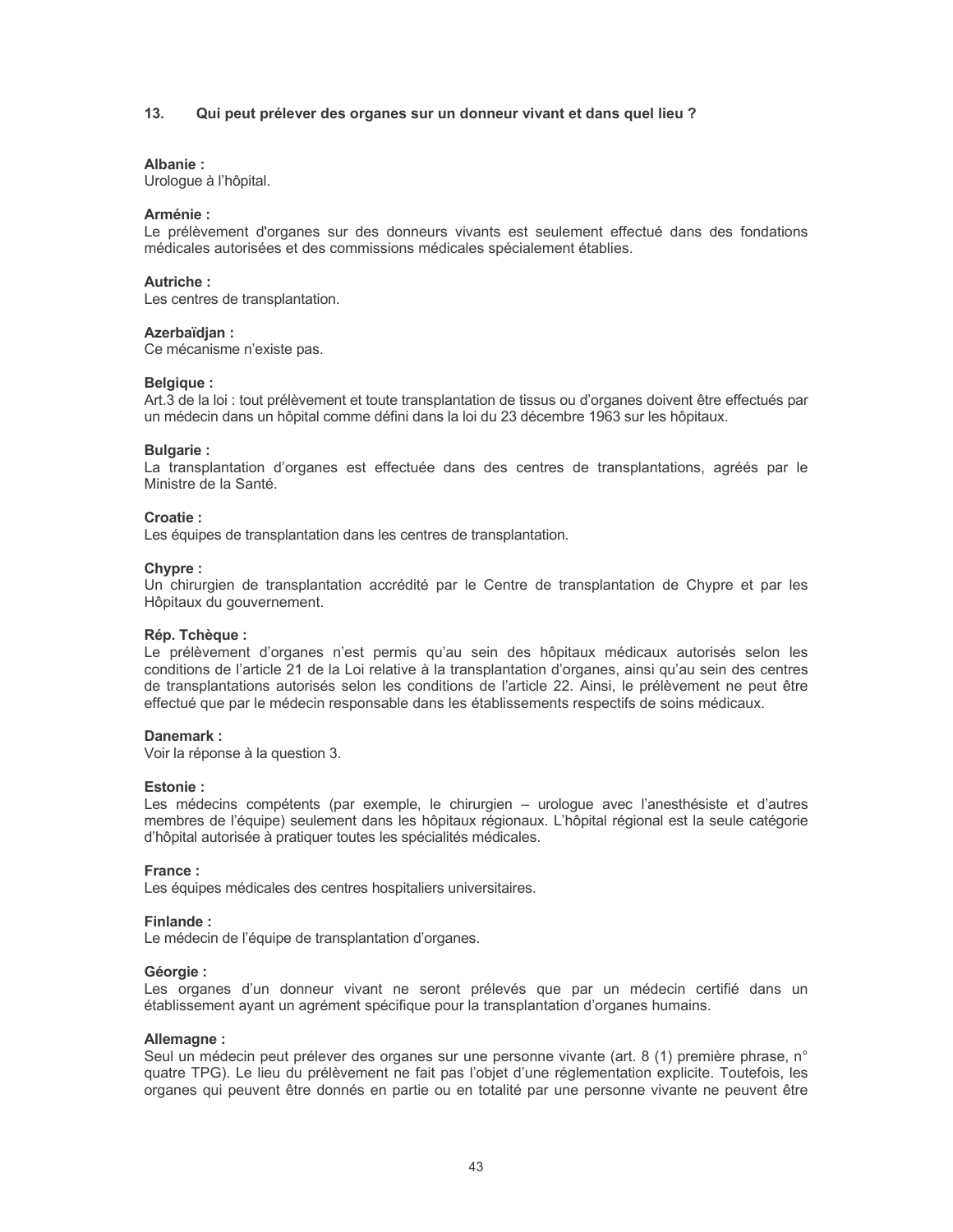transplantés que dans des centres de transplantation qui ont l'agrément pour la transplantation du type d'organe en question.

#### Grèce:

Le prélèvement d'organes n'est effectué que par des équipes médicales reconnues et acceptées au niveau national pour leur formation et leur expertise scientifique, et que dans les unités de soins intensifs des hôpitaux reconnus.

## Hongrie:

Le chirurgien de l'établissement désigné par le Ministre.

#### Islande:

Les centres de transplantation n'existent pas dans le pays, ainsi, toutes les greffes sont effectuées à l'étranger. Concernant la transplantation d'organes provenant des personnes décédées, l'Islande est membre de l'Organisation Scandiatransplant et possède un contrat avec un centre de transplantation dans un pays nordique. Tout patient islandais ayant besoin d'une transplantation d'organes provenant de personnes décédées est inscrit sur la liste d'attente dans ce centre par les personnes désignées pour la greffe des différents organes.

Les transplantations d'organes (les reins) de donneurs vivants sont effectuées dans des centres de transplantations appropriés. Le prélèvement des organes provenant de donneurs décédés est effectué au sein des trois unités de soins intensifs agréées dans le pays par l'équipe du même centre de transplantation qui fournit les organes des personnes décédées aux patients islandais. Les unités de soins intensifs sont remboursées par le centre de transplantation pour leurs dépenses liées au prélèvement des organes. L'Institut de sécurité sociale d'Etat traite tous les paiements pour toutes les greffes d'organes sur les patients islandais et, ainsi, garde sur dossier toutes les transplantations et les listes d'attentes pour la transplantation. Le Comité nommé par le Ministère de la Santé pour traiter les questions de transplantation garde sur dossier également toutes les transplantations sur les patients islandais et tous les prélèvements d'organes pour la transplantation.

#### Irlande:

Tout prélèvement d'organes est approuvé par le Bureau national de prélèvement de L'Hôpital Beaumont à Dublin.

#### Italie:

La loi n. 458 du 26.06.1967 en matière de transplantation de reins prévoit que le prélèvement d'organe peut être fait dans des Centres de transplantation agréés, dans des Instituts universitaires ou dans des hôpitaux qui font de la recherche scientifique. Le prélèvement ainsi que la transplantation d'organes peuvent être faits seulement par des équipes chirurgicales spécialisées et autorisées par le Ministère Italien de la Santé.

#### l ettonie ·

La Loi relative à la protection des personnes décédées et à l'utilisation de tissus et d'organes humains par la médecine délèque au Comité des Ministres le pouvoir d'élaborer les réglementations (en préparation actuellement) concernant les institutions qui sont autorisées à conserver et utiliser les dons de tissus et d'organes.

## Lituanie:

Le prélèvement du donneur vivant ne peut être effectué que par des professionnels de santé agréés dans les centres de transplantation d'organes. Le prélèvement sur une personne décédée ne peut être effectué que par des professionnels de santé agréés dans les hôpitaux où le donneur est préparé.

## Luxembourg:

Tout médecin ayant la compétence à ce requise, dans le respect des conditions de fond et de forme prescrite par la loi.

## L'ancienne République vougoslave de Macédoine :

Un médecin (à l'exception du médecin qui a soigné le patient pendant sa vie si le patient est mort) dans une organisation de la santé qui remplit les conditions requises par la ministère de la Santé.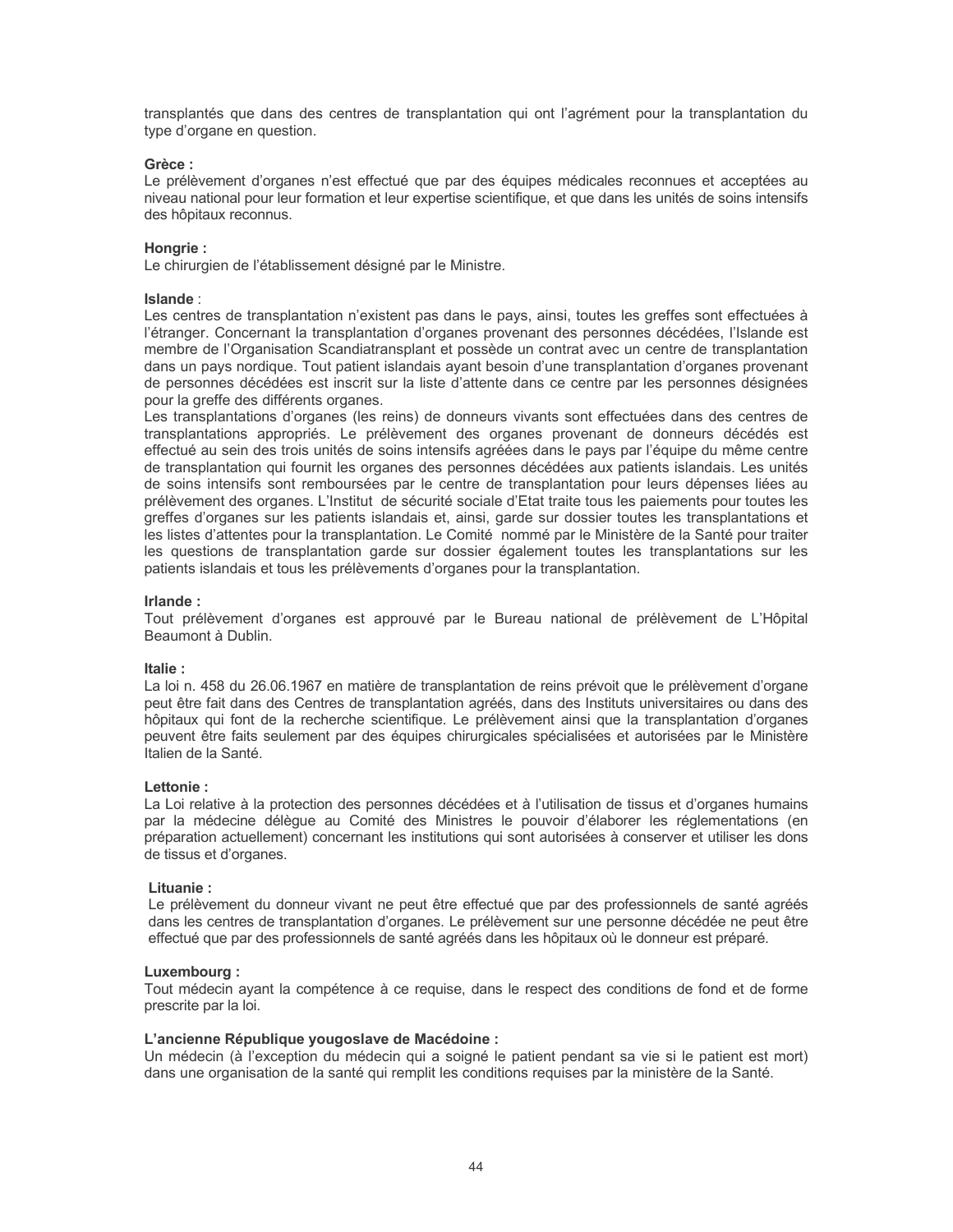## Malte:

Les organes sont prélevés par l'équipe de transplantation avec l'assistance de professionnels de santé qualifiés de facon appropriée et normalement à l'hôpital principal du gouvernement. Cependant, la réalisation de la transplantation d'un organe dans le secteur privé ne peut être exclue, bien que cela soit peu probable, les installations nécessaires n'étant pas disponibles.

## Pavs-Bas:

Le prélèvement d'organes sur un donneur vivant est effectué par des équipes de transplantation dans des centres de transplantation.

## Norvège :

Les équipes de prélèvement nationaux dans les hôpitaux autorisés pour la transplantation d'un donneur.

#### Pologne:

Seule des personnes disposant d'une autorisation du Ministre de la Santé peuvent prélever des organes en vue de transplantation et ceci uniquement dans les centres de transplantation qui sont eux aussi soumis au régime d'autorisation.

## Portugal:

Le personnel médical dans les hôpitaux publics.

#### Roumanie:

Le prélèvement et la greffe de tissus et d'organes humains se font uniquement par des médecins de spécialité et uniquement dans des hôpitaux autorisés par le Ministère de la Santé et qui sont des centres régionaux de greffe.

#### **Russie:**

Des organes peuvent être prélevés sur un donneur vivant par des équipes médicales spécialisées dans des centres de transplantation.

#### Saint-Marin:

Personne.

## Slovaguie:

Le personnel autorisé (chirurgien de transplantation) dans des centres autorisés (les centres de transplantation).

## Slovénie ·

Seulement les Instituts nationaux agréés.

#### Espagne:

La loi autorise les centres qui peuvent effectuer le prélèvement, en suivant les instructions imposées.

Article 11. Les centres pour les prélèvements d'organes sur des donneurs vivants : les conditions générales et les procédures d'octroi du renouvellement et d'annulation de l'autorisation des activités.

Le prélèvement d'organes sur des donneurs vivants à des fins de transplantation potentielle  $\mathbf{1}$ chez un receveur, ne peut être effectué que dans les centres autorisés par l'autorité de santé compétente des communautés autonomes.

Afin d'être autorisé, le centre effectuant ces activités, doit remplir les conditions suivantes :  $2<sub>1</sub>$ 

 $a)$ il doit être autorisé en tant que centre effectuant les prélèvements d'organes sur des personnes décédées, et, également, en tant que centre de prélèvement d'organes pour lequel l'autorisation de prélèvement sur un donneur vivant est exigée.

il doit disposer d'une équipe médicale et d'un personnel soignant suffisamment h) compétent et expérimenté, afin d'effectuer un prélèvement réussi.

il doit avoir l'équipement approprié afin de garantir un prélèvement réussi.  $\mathcal{C}$ )

il doit avoir un service de soins médicaux compétent afin de garantir un examen médical  $d)$ adéquat avant l'opération et le traitement approprié en cas d'échec de l'opération.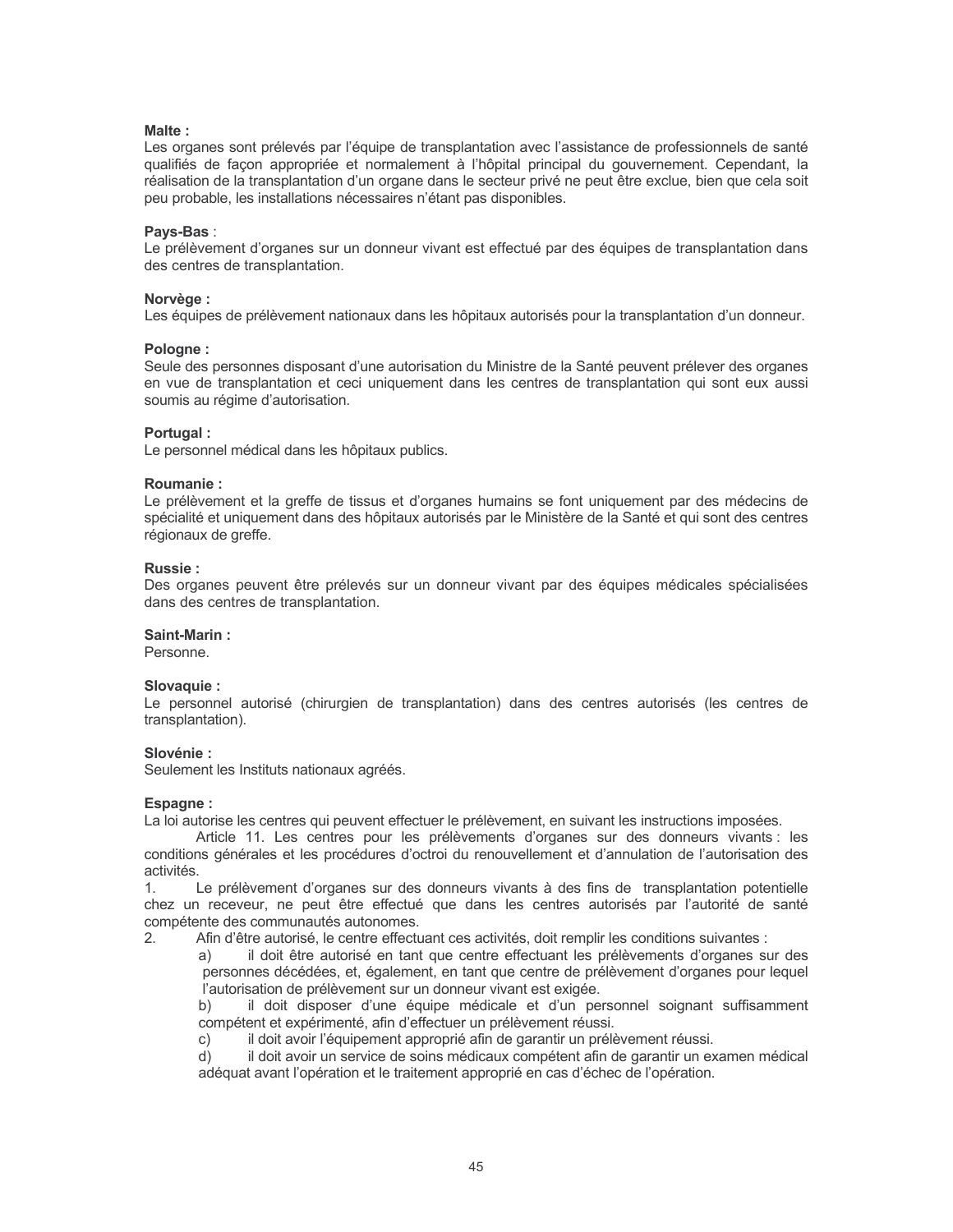il doit y avoir un protocole approprié afin de garantir la sélection adéquate du donneur,  $e)$ la procédure du prélèvement et le suivi après l'opération. La totalité du processus doit être garanti tout au long de la durée.

 $3.$ Liés par les réqulations spécifiques de la communauté autonome, les procédures d'octroi, de renouvellement et d'annulation de l'autorisation des centres effectuant les prélèvements sur des donneurs vivants, seront les mêmes que les réglementations expliquées dans l'article 11 du Décret Royal concernant l'autorisation des centres effectuant le prélèvement des organes de personnes décédées.

L'autorité nomme la personne qui, en plus du professionnel chargé du service médical dans lequel la transplantation sera effectuée, donnera la permission d'effectuer l'opération, avant de s'assurer que les conditions et les obligations de l'article 9 du Décret Royal sont remplies.

## Suède:

Le médecin.

#### Suisse:

Il n'y a pas de réglementation.

## Turquie:

Le prélèvement d'organes et de tissus, la préservation, la vaccination et la transplantation doivent être effectués par des établissements de santé disposant de spécialistes, d'appareils et de l'équipement nécessaire. Les centres de transplantation d'organes et des tissus sont les centres de transplantation ayant obtenu du Ministère de la Santé l'autorisation d'opération/d'activité. Les conditions nécessaires pour les centres de transplantation d'organes et de tissus, les procédures et les besoins matériels nécessaire pour les opérations sont déterminés par les Directives préparées pour chaque transplantation d'organe. Ces Directives mentionnent : les qualités du personnel responsable du centre, les qualités du personnel travaillant dans les activités du centre, les départements, les appareils et l'équipement qui doivent être disponibles dans le centre.

## **Ukraine:**

Le médecin spécialiste en transplantation dans les établissements médicaux d'Etat et communaux et dans les établissements scientifiques d'Etat, figurant sur la liste des établissements accrédités pour pratiquer la transplantation et approuvés par le décret du Cabinet des Ministres de l'Ukraine.

## Royaume-Uni:

Le médecin praticien diplômé d'état dans des services médicaux reconnus.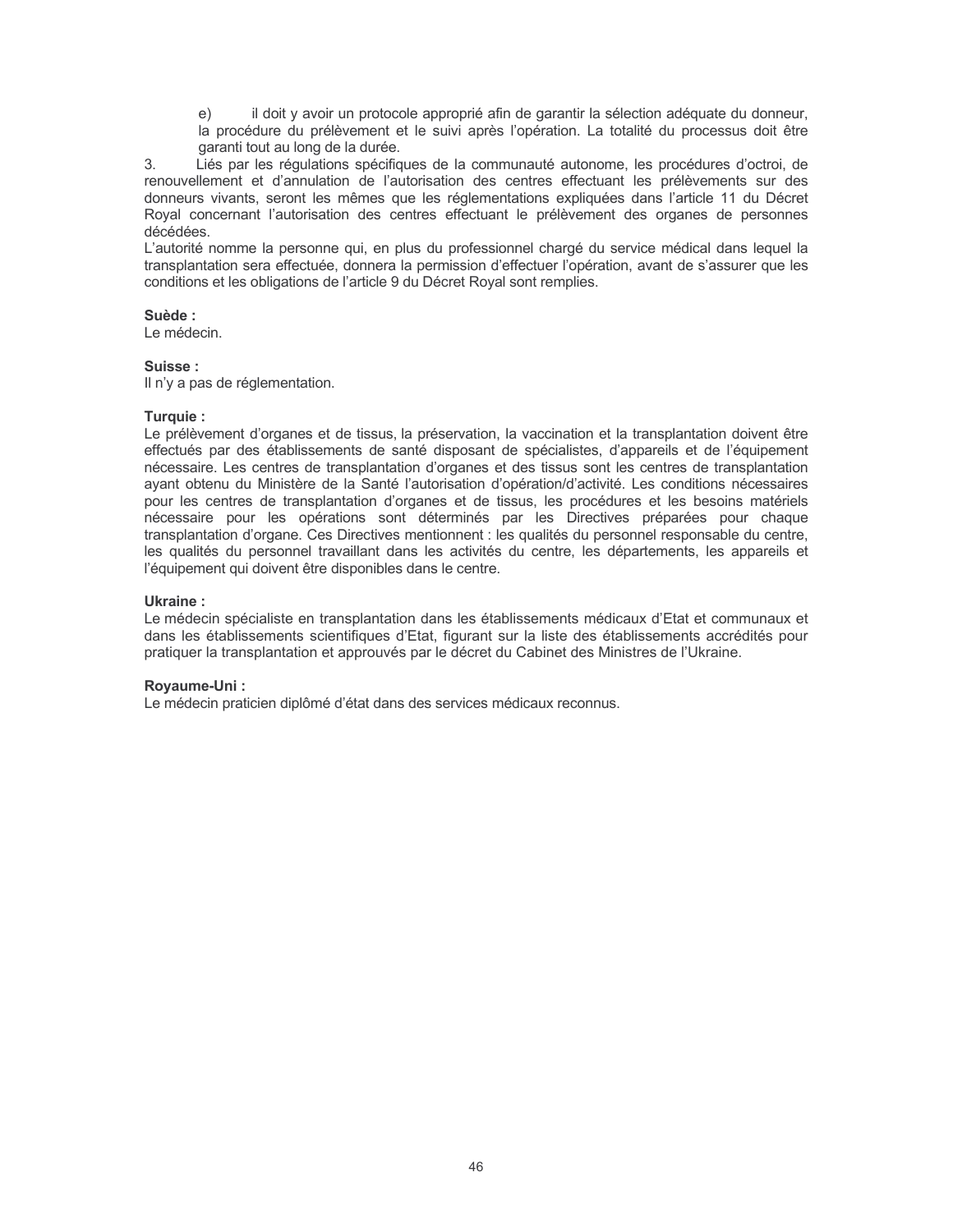- Les centres de transplantation d'organes font-ils l'objet d'un agrément? (o/n)<br>(Réponses. Oui : 29 Non : 3 Non Spécifié : 8 )  $14.$
- Les équipes de transplantation font-elles l'objet d'un agrément? (o/n)<br>(Réponses. Oui : 24 Non : 9 Non Spécifié : 7 )  $15.$

| <b>Pays</b>     | 14.                      | 15.                      | <b>Pays</b>    | 14.                      | 15.                       |
|-----------------|--------------------------|--------------------------|----------------|--------------------------|---------------------------|
| Albanie         | Oui                      | Oui                      | Lettonie       | Oui                      | Oui                       |
| Andorre         |                          |                          | Liechtenstein  |                          |                           |
| Arménie         | Oui                      | Oui                      | Lituanie       | Oui                      | Oui                       |
| <b>Autriche</b> | $Oui*$                   | $Oui*$                   | Luxembourg     | $\overline{\text{NS}^*}$ | $\overline{\text{NS}^*}$  |
| Azerbaïdjan     | Oui                      | Oui                      | "I'ex-R y M"   | Oui                      | Oui                       |
| Belgique        | Non                      | Non*                     | <b>Malte</b>   | $\overline{\text{NS}^*}$ | $Oui*$                    |
| F/B/H           |                          |                          | Moldova        |                          |                           |
| <b>Bulgarie</b> | $\overline{Oui^*}$       | $Oui*$                   | Pays-Bas       | $\overline{Oui^*}$       | $\overline{\text{Non}^*}$ |
| Croatie         | Oui                      | Non                      | Norvège        | Oui                      | Oui                       |
| Chypre          | Oui                      | Oui                      | Pologne        | Oui*                     | $Oui*$                    |
| Rép. Tchèque    | Oui*                     | $NS*$                    | Portugal       | Oui                      | Oui                       |
| <b>Danemark</b> | $\overline{\text{NS}^*}$ | $\overline{\text{NS}^*}$ | Roumanie       | Oui*                     | Oui                       |
| Estonie         | Oui                      | <b>Non</b>               | Russie         | $\overline{Oui^*}$       | $\overline{Oui^*}$        |
| Finlande        | Oui                      | Non                      | Saint-Marin    | $\overline{\text{NS}^*}$ | $\overline{\text{NS}^*}$  |
| France          | Oui                      | Oui                      | Slovaquie      | Oui                      | $Oui*$                    |
| Géorgie         | Oui                      | Oui                      | Slovénie       | Oui                      | Oui                       |
| Allemagne       | $\overline{\text{NS}^*}$ | Non                      | Espagne        | Oui                      | Oui                       |
| Grèce           | $\overline{\text{NS}^*}$ | $NS*$                    | Suède          | Non                      | Non                       |
| Hongrie         | Oui                      | <b>Non</b>               | <b>Suisse</b>  | $\overline{\text{NS}^*}$ | $\overline{\text{NS}^*}$  |
| <b>Islande</b>  | $\overline{\text{NS}^*}$ | $NS*$                    | Turquie        | Oui                      | Oui                       |
| Irlande         | Oui                      | Oui                      | <b>Ukraine</b> | Oui                      | Oui                       |
| Italie          | Oui                      | Oui                      | Royaume-Uni    | Non                      | Non                       |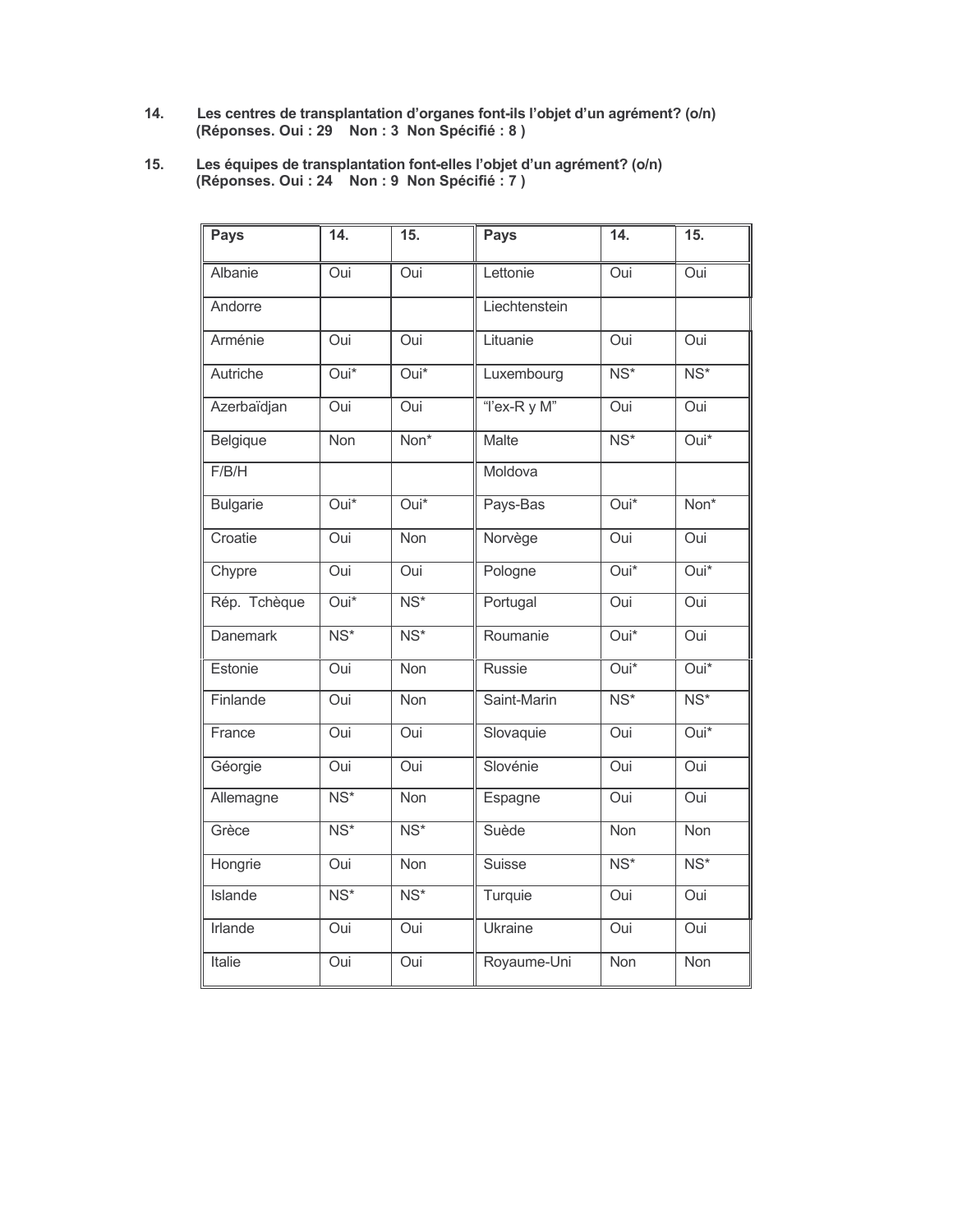#### **Autriche:**

14. Oui, par l'OKAP – Osterreichischer Krankenanstaltsplan.

15. Oui, les équipes de transplantation ne peuvent opérer qu'au sein des centres de transplantation. L'autorisation est donnée par les centres de transplantation.

#### **Belaiaue:**

15. Il n'y a pas d'agrément en tant que tel des équipes de transplantation – le médecin spécialiste qui effectue la transplantation est agréé mais le coordinateur de transplantation n'est pas agréé.

#### **Bulgarie:**

14. Oui, par le Ministre de la Santé.

15. Oui. L'article 33, para 3, de la Loi sur la santé nationale stipule que des organes ne seront transplantés que dans des établissements de traitement médicaux spécialisés désignés par le Ministre de la Santé et par des spécialistes formés expressément en la matière.

#### Rép. Tchèque :

14. Oui, voir l'article 22 de la Loi relative à la transplantation d'organes.

15. Pas exactement. Les centres de transplantation et les établissements respectifs des soins médicaux font l'objet d'autorisations. Les équipes de transplantation font l'objet d'une coordination par le Centre de coordination des transplantations. Voir l'article 25§2 al. d).

#### Danemark:

14. Voir la réponse à la question 9. 15. Voir la réponse à la question 3.

#### Finlande:

15. En principe, les équipes de transplantation n'ont pas à demander une autorisation officielle pour leurs activités, les activités étant organisées selon un système centralisé. S'agissant de l'obtention d'organes ou de tissus provenant d'un avortement, une autorisation particulière de l'Autorité nationale pour les questions médico-légales est nécessaire (conformément à la loi sur l'utilisation médicale d'organes et de tissus, article 7.3). En dehors de ces cas, une autorisation n'est pas requise.

#### Allemagne:

14. Voir la réponse à la question 9.

#### Grèce:

14. Afin d'effectuer des opérations, les centres de transplantation d'organes, doivent être en conformité avec les dispositions mentionnées au paragraphe 9 et doivent obtenir une autorisation appropriée du Ministre de la Santé.

15. Les équipes médicales de transplantation font l'objet d'approbation du Ministre de la Santé, de la même manière que les centres de transplantation d'organes.

#### Islande:

Les centres de transplantation n'existent pas dans le pays, ainsi, toutes les greffes sont effectuées à l'étranger. Concernant la transplantation d'organes provenant de personnes décédées, l'Islande est membre de l'Organisation Scandiatransplant et possède un contrat avec un centre de transplantation dans un pays nordique. Tout patient islandais ayant besoin d'une transplantation d'organes provenant de personnes décédées est inscrit sur la liste d'attente dans ce centre par les personnes désignées pour la greffe des différents organes.

Les transplantations d'organes (les reins) de donneurs vivants sont effectuées dans des centres de transplantations appropriés. Le prélèvement d'organes provenant de donneurs décédés est effectué au sein des trois unités de soins intensifs agréées dans le pays par l'équipe du même centre de transplantation qui fournit les organes des personnes décédées aux patients islandais. Les unités de soins intensifs sont remboursées par le centre de transplantation pour leurs dépenses liées au prélèvement des organes. L'Institut de sécurité sociale d'Etat traite tous les paiements pour toutes les greffes d'organes sur les patients islandais et, ainsi, garde sur dossier toutes les transplantations et les listes d'attentes pour la transplantation. Le Comité nommé par le Ministère de la Santé pour traiter les questions de transplantation garde sur dossier également toutes les transplantations sur les patients islandais et tous les prélèvements d'organes pour la transplantation.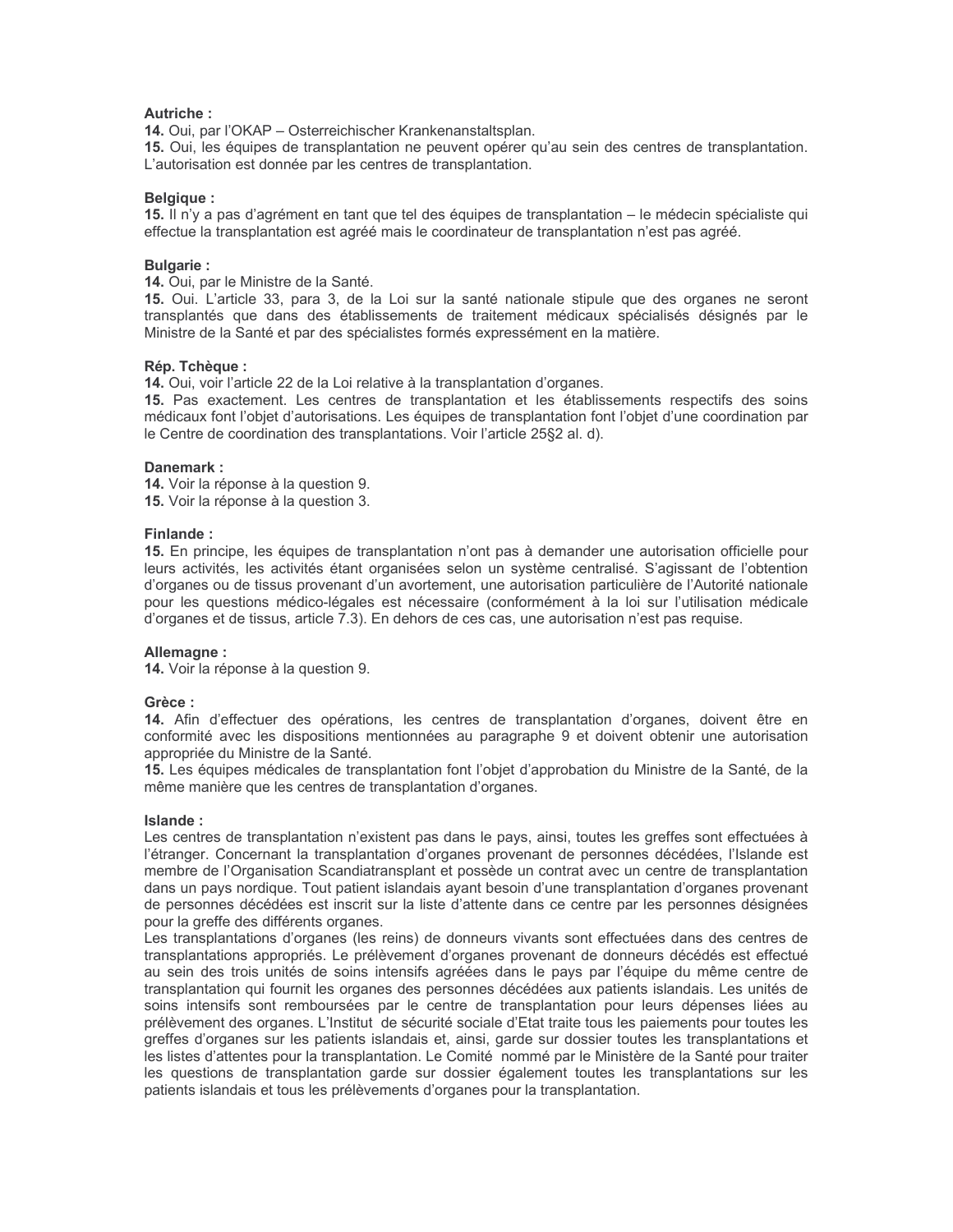#### Luxembourg:

14. Pour ce qui est du prélèvement, l'agrément est donné à une association, faisant office de service national de coordination pour le prélèvement de reins. Pour ce qui est de la greffe ultérieure, elle peut être pratiquée par tout médecin disposant des compétences requises. **15.** Voir sous 14.

#### Malte:

14. Il n'y a pas de centre de transplantation autre que celui de l'hôpital principal du gouvernement. 15. Ils sont sujets à l'autorisation du gouvernement central.

#### Pays-Bas:

14. Oui. La transplantation ne doit être effectuée qu'aux centres de transplantation tels que nommés dans le décret du Ministre de la santé prévoyant la transplantation.

15. Non. Les centres de transplantation sont responsables pour la mise en place d'équipes de transplantation appropriées.

#### Pologne:

14. Conformément au décret du Ministre de la Santé du 30 novembre 1996 relatif aux conditions de prélèvement et de greffe de cellules, de tissus et d'organes et des modes de surveillance du respect de ces conditions. La greffe d'organes ne peut être effectuée que dans les établissements autorisés par le Ministre de la Santé, qui rend sa décision après avoir consulté le Conseil National de Transplantation.

15. Selon le décret cité, le Ministre de la Santé après consultation avec le Conseil National de Transplantation donne l'autorisation de prélever et de greffer des cellules, des tissus et des organes aussi bien aux institutions (les hôpitaux) qu'aux personnes procédant à ces procédures. Ces dernières doivent avoir des qualifications requises définies elles aussi par le Ministre de la Santé.

## Roumanie:

14. Les conditions d'autorisation des hôpitaux sont avisées par le Collège des Médecins de Roumanie et sont établies par le règlement d'autorisation du prélèvement de la greffe de tissus et d'organes humains, approuvé par ordre du Ministre de la Santé. Voir aussi question 9.

#### **Russie:**

14. Dans la Fédération de Russie, tous les centres de transplantation d'organes font l'objet d'un agrément

15. Les équipes de transplantation font l'objet d'un agrément.

#### Saint-Marin:

14., 15. Non applicable.

#### Slovaquie:

15. Oui (dans les centres de transplantation).

#### Suisse:

14. Les hôpitaux font l'objet d'un agrément du canton. Les centres de transplantation font partie de ces hôpitaux.

15. Les médecins font l'objet d'un agrément du canton.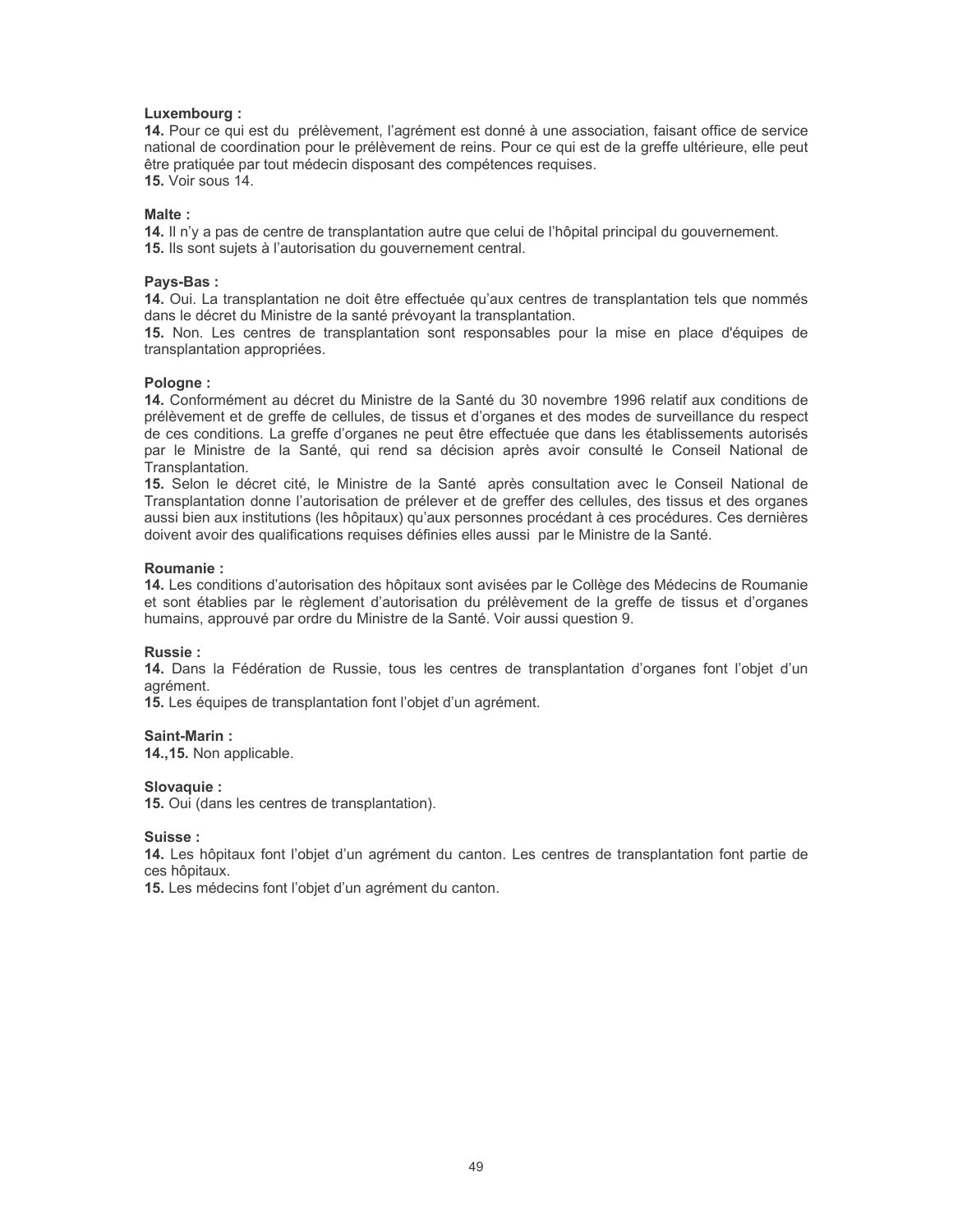# Les organes sont-ils greffés uniquement sur des patients inscrits sur<br>une liste d'attente reconnue? (o/n)<br>(Réponses. Oui : 30 Non : 4 Non Spécifié : 6 )  $16.$

Si non, veuillez préciser.

| <b>Pays</b>     | Réponse                  | <b>Pays</b>   | Réponse                  |
|-----------------|--------------------------|---------------|--------------------------|
| Albanie         | Oui                      | Lettonie      | Oui                      |
| Andorre         |                          | Liechtenstein |                          |
| Arménie         | $\overline{\text{NS}^*}$ | Lituanie      | Oui                      |
| Autriche        | Oui                      | Luxembourg    | Oui*                     |
| Azerbaïdjan     | Non                      | "I'ex-R y M"  | Non                      |
| Belgique        | Oui*                     | <b>Malte</b>  | Oui                      |
| F/B/H           |                          | Moldova       |                          |
| <b>Bulgarie</b> | $\overline{Oui^*}$       | Pays-Bas      | $\overline{Oui^*}$       |
| Croatie         | Oui                      | Norvège       | Oui                      |
| Chypre          | Oui                      | Pologne       | $\overline{Oui^*}$       |
| Rép. Tchèque    | Oui*                     | Portugal      | Oui                      |
| <b>Danemark</b> | Oui                      | Roumanie      | Oui                      |
| Estonie         | Oui                      | <b>Russie</b> | Oui*                     |
| Finlande        | Oui                      | Saint-Marin   | $\overline{\text{NS}^*}$ |
| France          | Oui                      | Slovaquie     | Oui                      |
| Géorgie         | $\overline{\text{NS}^*}$ | Slovénie      | Oui                      |
| Allemagne       | Oui*                     | Espagne       | $\overline{\text{NS}^*}$ |
| Grèce           | $\overline{\text{NS}^*}$ | Suède         | Oui                      |
| Hongrie         | Oui                      | <b>Suisse</b> | Oui                      |
| <b>Islande</b>  | $\overline{\text{NS}^*}$ | Turquie       | Oui                      |
| <b>Irlande</b>  | Oui                      | Ukraine       | Oui                      |
| <b>Italie</b>   | Non*                     | Royaume-Uni   | Non*                     |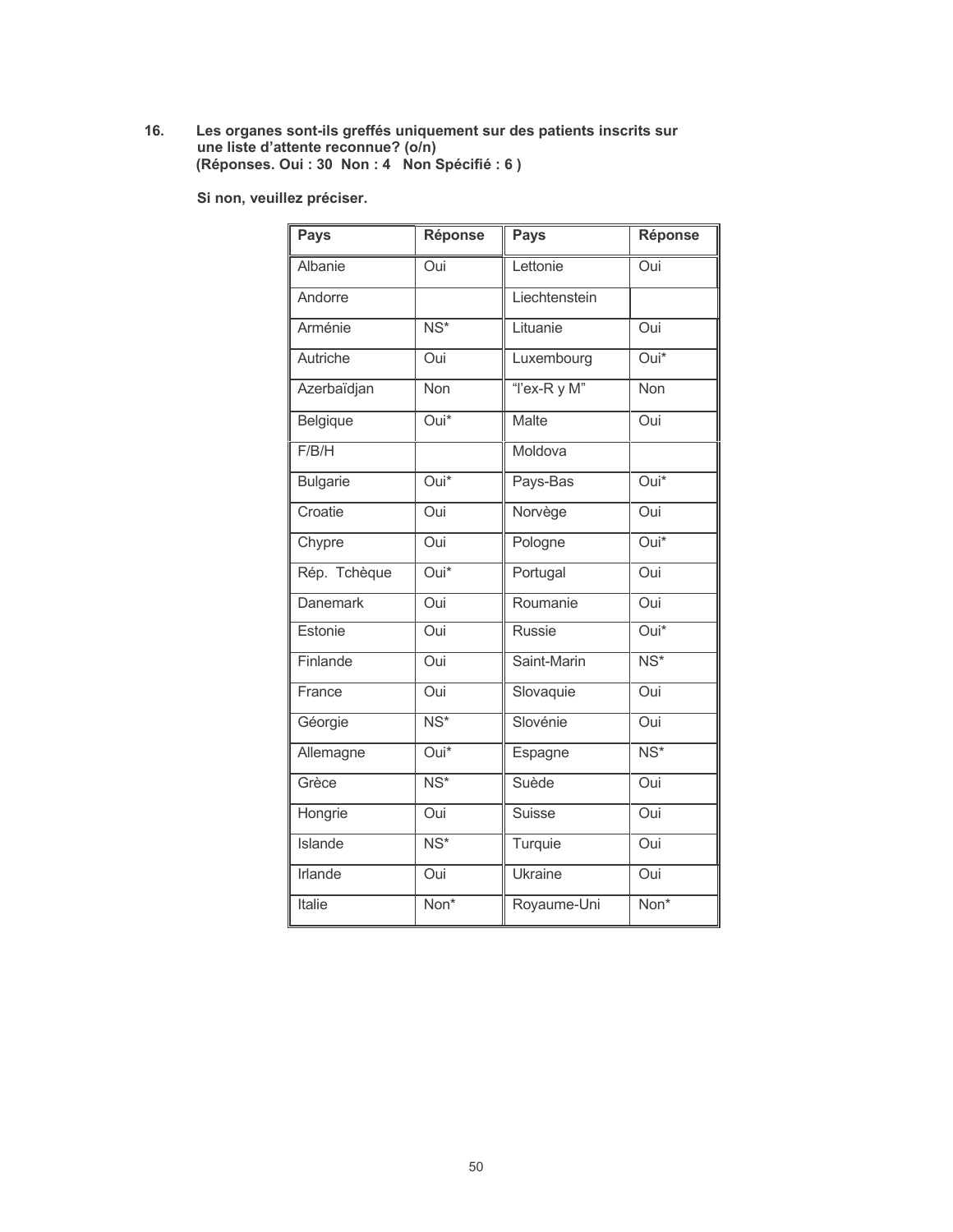## Arménie:

Le système d'inscription n'est pas encore parfait.

## **Belgique:**

Cf. Art. 7, §1<sup>er</sup> de l'arrêté royal du 24 novembre 1997 relatif au prélèvement et à l'allocation d'organes d'origine humaine : oui mais uniquement pour les personnes qui ont la nationalité ou résident sur le territoire d'un état qui participe au prélèvement d'organes au sein du même organisme d'allocation d'organes à savoir Eurotransplant (pays concernés : Belgique, Pays-Bas, Grand-Duché du Luxembourg, Allemagne, Autriche). Cependant, lorsque, pour un organe, il n'existe pas de receveur sur la liste d'attente, l'organe peut être alloué à un candidat receveur qui ne répond pas aux conditions de nationalité ou de résidence mentionnée ci-dessus.

## **Bulgarie:**

Oui. Des organes ne peuvent être transplantés que sur des receveurs inscrits sur une liste d'attente pour la transplantation.

## Rép. Tchèque :

Oui, mais seulement pour le cas de transplantation d'organes provenant de donneurs décédés. Voir la réglementation différente sur la transplantation d'organes de donneurs vivants, l'article 17 de la Loi relative à la transplantation d'organes.

#### Géorgie:

Voir les questions 10 et 11.

#### Allemagne:

Oui, puisque la transplantation d'un organe prélevé sur une personne vivante est moins prioritaire que la possibilité de transplanter un organe prélevé post-mortem (art. 8 (1) première phrase, n° 3 TPG).

#### Grèce:

Les organes obtenus à la suite de dons sont transplantés sur des receveurs les plus aptes, comme cela est indiqué par le système paramétrique d'enregistrement des receveurs potentiels.

#### Islande:

Les centres de transplantation n'existent pas dans le pays, ainsi, toutes les greffes sont effectuées à l'étranger. Concernant la transplantation d'organes provenant des personnes décédées, l'Islande est membre de l'Organisation Scandiatransplant et possède un contrat avec un centre de transplantation dans un pays nordique. Tout patient islandais ayant besoin d'une transplantation d'organes provenant de personnes décédées est inscrit sur la liste d'attente dans ce centre par les personnes désignées pour la greffe des différents organes.

Les transplantations d'organes (les reins) de donneurs vivants sont effectuées dans des centres de transplantations appropriés. Le prélèvement d'organes provenant de donneurs décédés est effectué au sein des trois unités de soins intensifs agréées dans le pays par l'équipe du même centre de transplantation qui fournit les organes des personnes décédées aux patients islandais. Les unités de soins intensifs sont remboursées par le centre de transplantation pour leurs dépenses liées au prélèvement des organes. L'Institut de sécurité sociale d'Etat traite tous les paiements pour toutes les greffes d'organes sur les patients islandais et, ainsi, garde sur dossier toutes les transplantations et les listes d'attentes pour la transplantation. Le Comité nommé par le Ministère de la Santé pour traiter les questions de transplantation garde sur dossier également toutes les transplantations sur les patients islandais et tous les prélèvements d'organes pour la transplantation.

## Italie:

Non. Des exceptions sont prévues dans des cas particuliers d'urgence où les possibilités de survie d'un patient sont strictement liées à une transplantation immédiate de l'organe. (accidents, catastrophes naturelles, etc).

## Luxembourg:

Oui. Liste gérée par Eurotransplant (voir sous 10 ci-dessus).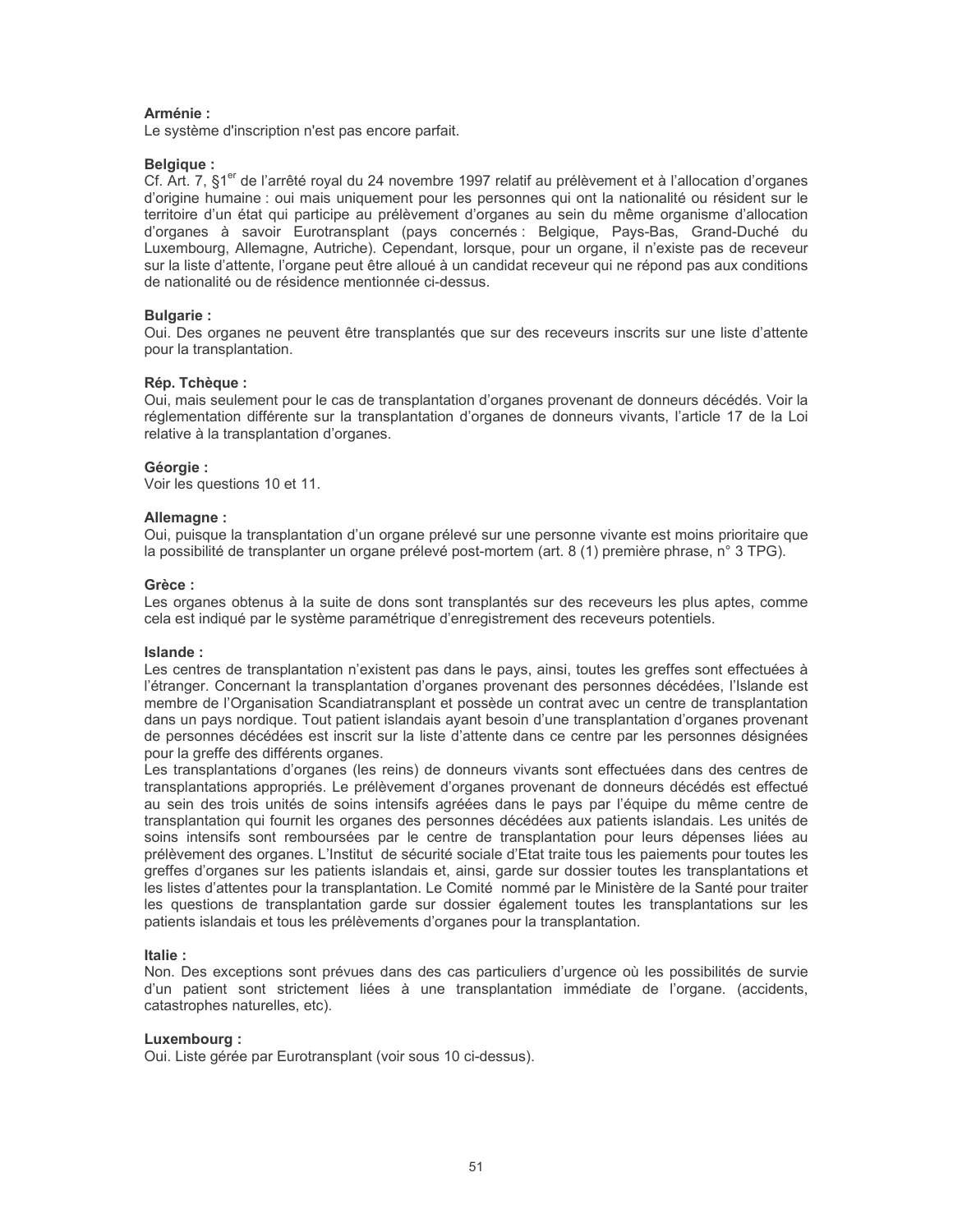## Pays-Bas:

Oui. Pas nécessairement. L'éventuel receveur peut vouloir ne subir une transplantation d'organe que si l'organe est donné par une personne vivante, telle que son conjoint ou un parent. Dans ce cas le patient peut être, ou ne pas être, enregistré sur la liste d'attente.

#### Pologne:

La greffe d'organes prélevés sur des personnes décédées repose uniquement sur des critères médicaux et le receveur ne peut être choisi que parmi des patients inscrits sur la liste d'attente nationale.

En ce qui concerne des prélèvements sur des donneurs vivants - membres de la famille du receveur, ce principe ne s'applique pas et il est possible de greffer des organes aux receveurs avant même leur inscription sur la liste d'attente (p.ex. cas des maladies des reins chez des patients qui n'ont pas encore été dialysés).

## **Russie:**

Les organes sont greffés uniquement sur des patients inscrits sur une liste d'attente reconnue.

#### Saint-Marin:

Non applicable.

#### Espagne:

Pour pouvoir bénéficier d'une transplantation d'un donneur vivant ou décédé, il faut être inscrit sur la liste d'attente de l'équipe de transplantation.

#### Rovaume-Uni:

Non. Les patients hors des services nationaux de santé ne seront pas inscrits.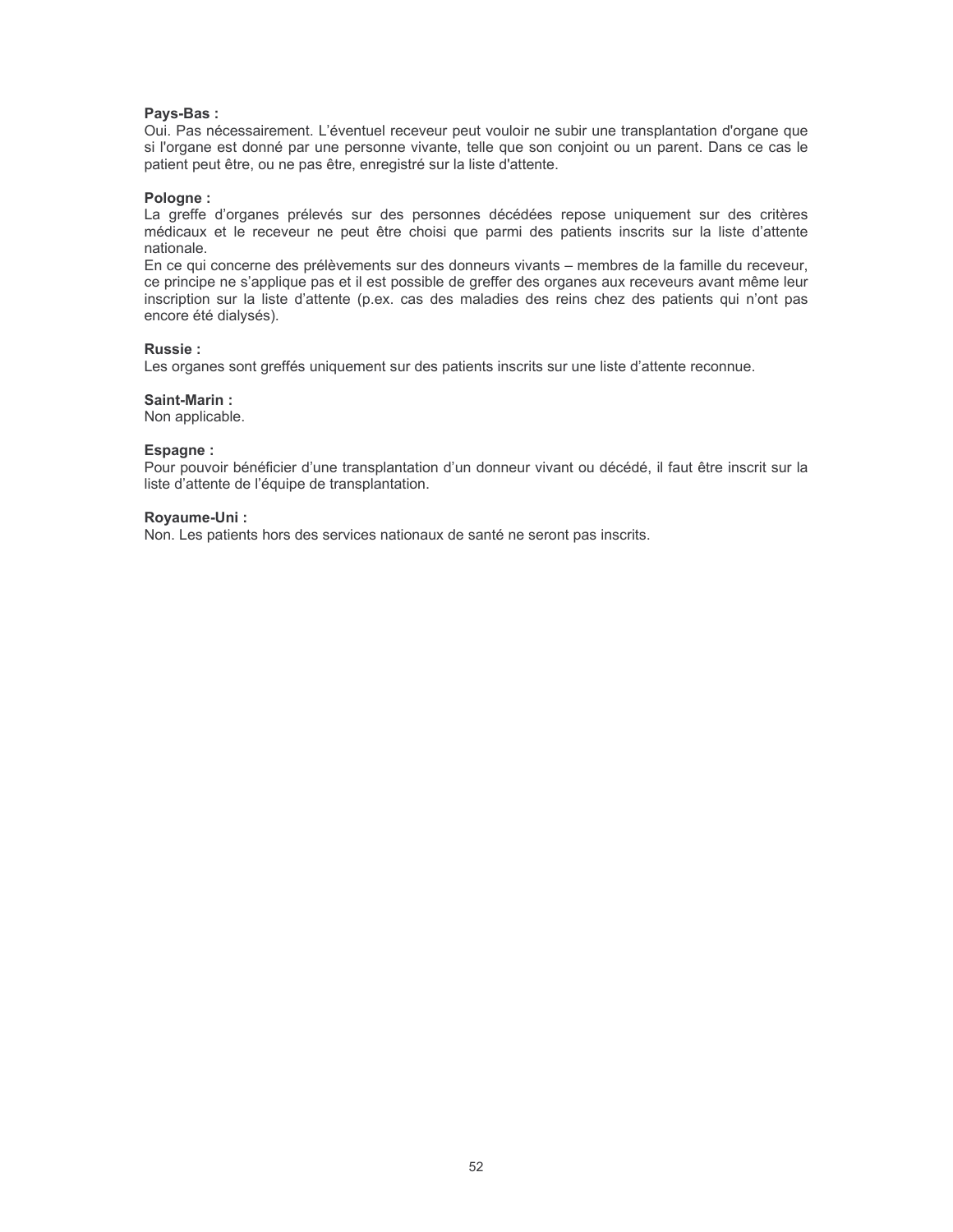Les règles concernant le prélèvement et la greffe d'organes sont-elles applicables à des<br>personnes non-résidentes? (o/n)<br>(Réponses. Oui : 24 Non : 7 Non Spécifié : 9 )  $17.$ 

| <b>Pays</b>     | <b>Réponse</b>           | <b>Pays</b>    | Réponse                  |
|-----------------|--------------------------|----------------|--------------------------|
| Albanie         | Oui*                     | Lettonie       | Oui                      |
| Andorre         |                          | Liechtenstein  |                          |
| Arménie         | Oui                      | Lituanie       | Oui                      |
| Autriche        | $\overline{Oui^*}$       | Luxembourg     | $\overline{\text{NS}^*}$ |
| Azerbaïdjan     | Non                      | "I'ex-R y M"   | Oui                      |
| Belgique        | $\overline{Oui^*}$       | <b>Malte</b>   | $\overline{\text{NS}^*}$ |
| F/B/H           |                          | Moldova        |                          |
| <b>Bulgarie</b> | Oui*                     | Pays-Bas       | Non*                     |
| Croatie         | $\overline{\text{NS}^*}$ | Norvège        | <b>Non</b>               |
| Chypre          | Oui                      | Pologne        | $\overline{\text{NS}^*}$ |
| Rép. Tchèque    | $\overline{\text{NS}^*}$ | Portugal       | <b>Non</b>               |
| <b>Danemark</b> | $\overline{\text{NS}^*}$ | Roumanie       | Oui                      |
| Estonie         | $Oui*$                   | <b>Russie</b>  | $\overline{Oui^*}$       |
| Finlande        | Oui                      | Saint-Marin    | $\overline{\text{NS}^*}$ |
| France          | $\overline{O}$ ui        | Slovaquie      | Oui                      |
| Géorgie         | $\overline{\text{NS}^*}$ | Slovénie       | Oui                      |
| Allemagne       | Oui                      | Espagne        | Non*                     |
| Grèce           | $\overline{\text{NS}^*}$ | Suède          | Oui                      |
| Hongrie         | $\overline{\text{Non}}$  | <b>Suisse</b>  | Oui                      |
| <b>Islande</b>  | <b>Non</b>               | Turquie        | Oui                      |
| <b>Irlande</b>  | Oui                      | <b>Ukraine</b> | Oui                      |
| Italie          | Oui                      | Royaume-Uni    | Oui                      |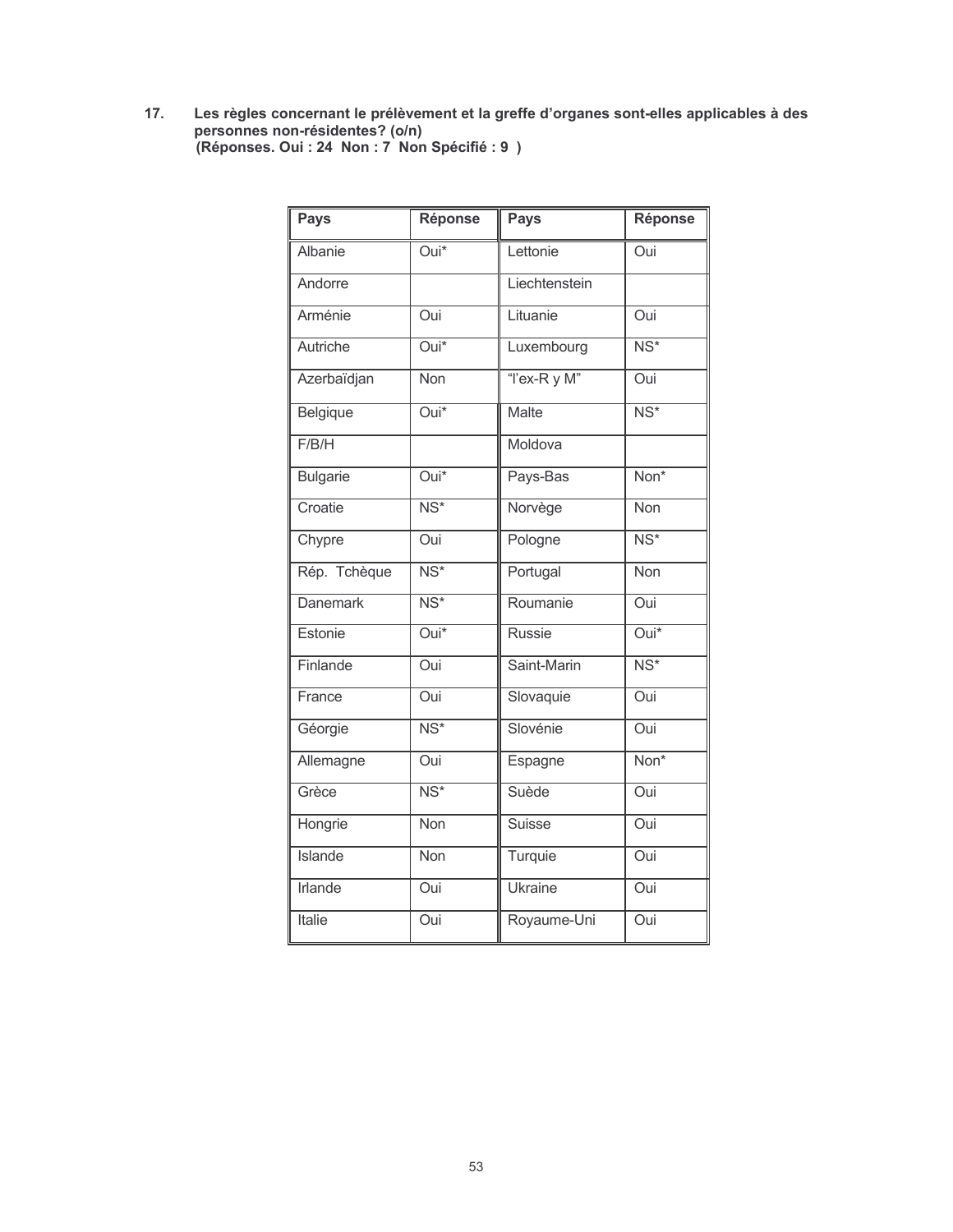## Albanie:

Oui, mais selon les règles.

## Autriche:

Oui (La législation autrichienne est applicable à toutes les personnes en Autriche, y compris aux personnes non-résidentes).

## **Belgique:**

Cf. Art. 7, §1er de l'arrêté royal du 24 novembre 1997 relatif au prélèvement et à l'allocation d'organes d'origine humaine : oui mais uniquement pour les personnes qui ont la nationalité ou résident sur le territoire d'un état qui participe au prélèvement d'organes au sein du même organisme d'allocation d'organes à savoir Eurotransplant (pays concernés : Belgique, Pays-Bas, Grand-Duché du Luxembourg, Allemagne, Autriche). Cependant, lorsque, pour un organe, il n'existe pas de receveur sur la liste d'attente, l'organe peut être alloué à un candidat receveur qui ne répond pas aux conditions de nationalité ou de résidence mentionnées ci-dessus.

## **Bulgarie:**

Les étrangers, qui sont des résidents à long terme en Bulgarie bénéficient des mêmes droits que les citoyens bulgares en ce qui concerne leur inscription sur une liste d'attente pour une transplantation d'organe. La réglementation du consentement présumé au don d'organes et de tissus d'une personne décédée n'est valable que pour des citoyens bulgares juridiquement capables, qui ont atteint l'âge légal.

## Croatie:

Oui, pour le don d'organes. Pour la transplantation, cela ne s'applique qu'à ceux qui ont une assurance médicale en République de Croatie.

## Rép. Tchèaue:

Les règles de transplantation concernant les donneurs vivants sont également applicables à des personnes non-résidentes. Le prélèvement d'organes et de tissus sur un donneur décédé ressortissant étranger ne peut être effectué que selon les conditions d'un accord international contraignant pour la République tchèque (voir l'article 11§4). Actuellement, aucun accord de ce type n'existe.

## Danemark:

La réglementation est applicable à toute personne résidant de manière permanente ou temporaire au Danemark. Cependant, il existe une réglementation concernant l'accès aux services de soins hospitaliers. Sauf si leur accès est stipulé par la réglementation internationale, les non-résidents n'ont droit qu'à l'aide médicale d'urgence.

## Fstonie ·

Oui. Durant leur séjour en Estonie.

## Géorgie :

Toutes les mesures protectrices sont également applicables aux personnes non-résidentes.

## Grèce:

Tout citoyen étranger résidant en Grèce ainsi que toute personne voulant subir une transplantation en Grèce sont soumis aux mêmes règles que les citoyens grecs.

## Luxembourg:

Le principe légal, que toute personne décédée n'ayant pas manifesté d'opposition de son vivant est présumée donneur d'organes, ne s'étend pas aux non-résidents.

#### Malte:

Cette question particulière n'a jamais été soulevée, et elle sera alors le sujet d'un examen du Comité des services rénaux en consultation avec le Comité de Bioéthique.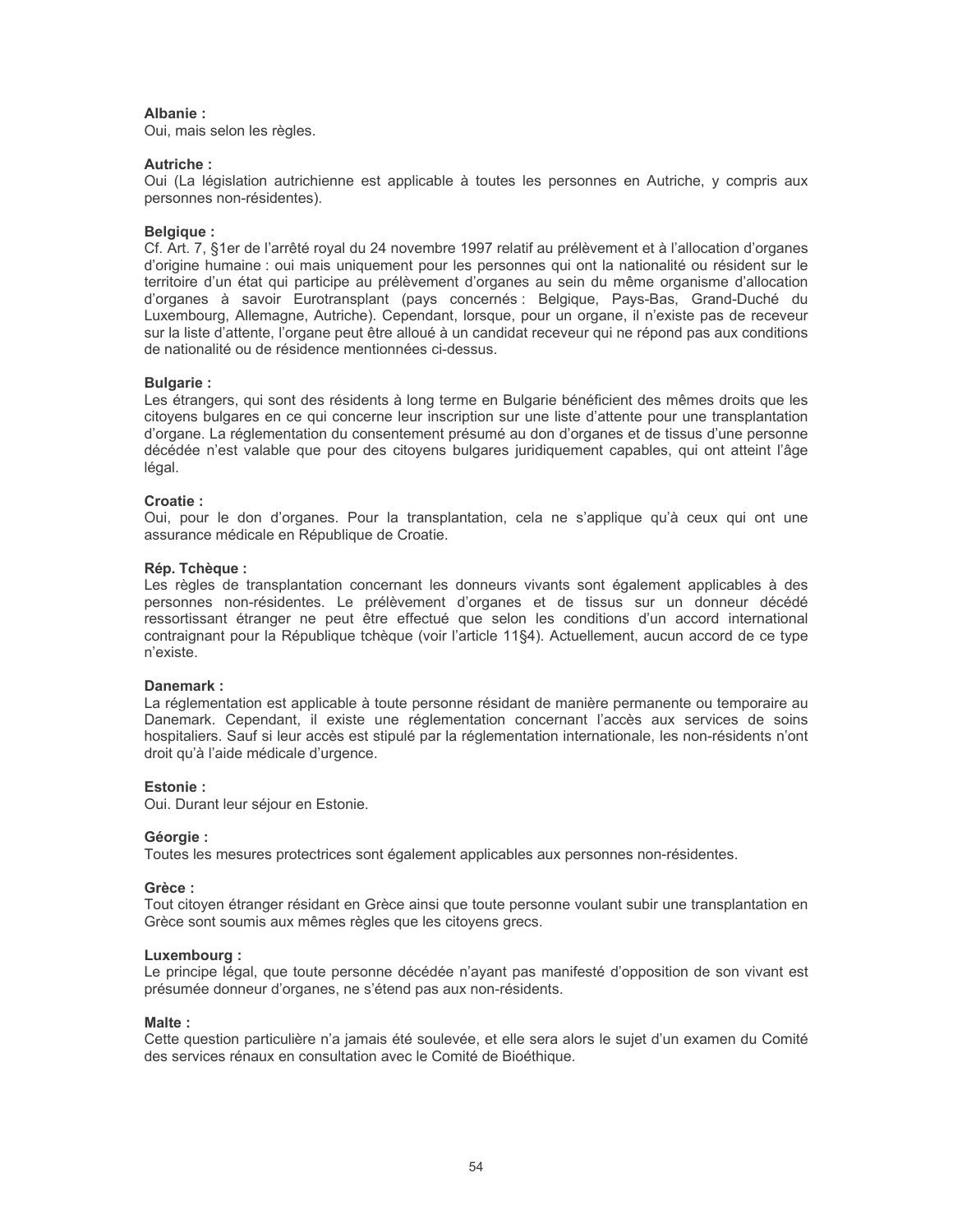#### Pays-Bas:

Non. Aux Pays-Bas, la Loi sur le don d'organes n'est applicable qu'au prélèvement d'organes sur des personnes vivantes ou sur des personnes décédées.

#### Pologne:

S'agissant des non-résidents, le prélèvement d'organe doit être effectué conformément à la législation en vigueur de l'Etat d'origine du donneur.

La greffe d'organe prélevé d'une personne décédée à un non-résident n'est admissible que pour des raisons humanitaires et doit être approuvée par le ministre chargé de la Santé.

Le prélèvement et la greffe d'organes provenant des donneurs vivants à un non-résident ne rencontrent aucun obstacle juridique, moyennant un lien de famille entre le donneur et le receveur.

#### **Russie:**

Les règles concernant le prélèvement et la greffe d'organes sont applicables aux non-résidents.

#### Saint-Marin:

Non applicable.

#### Espagne:

Non. Il faut obligatoirement être un résident officiel afin d'accéder au programme de transplantation en Espagne.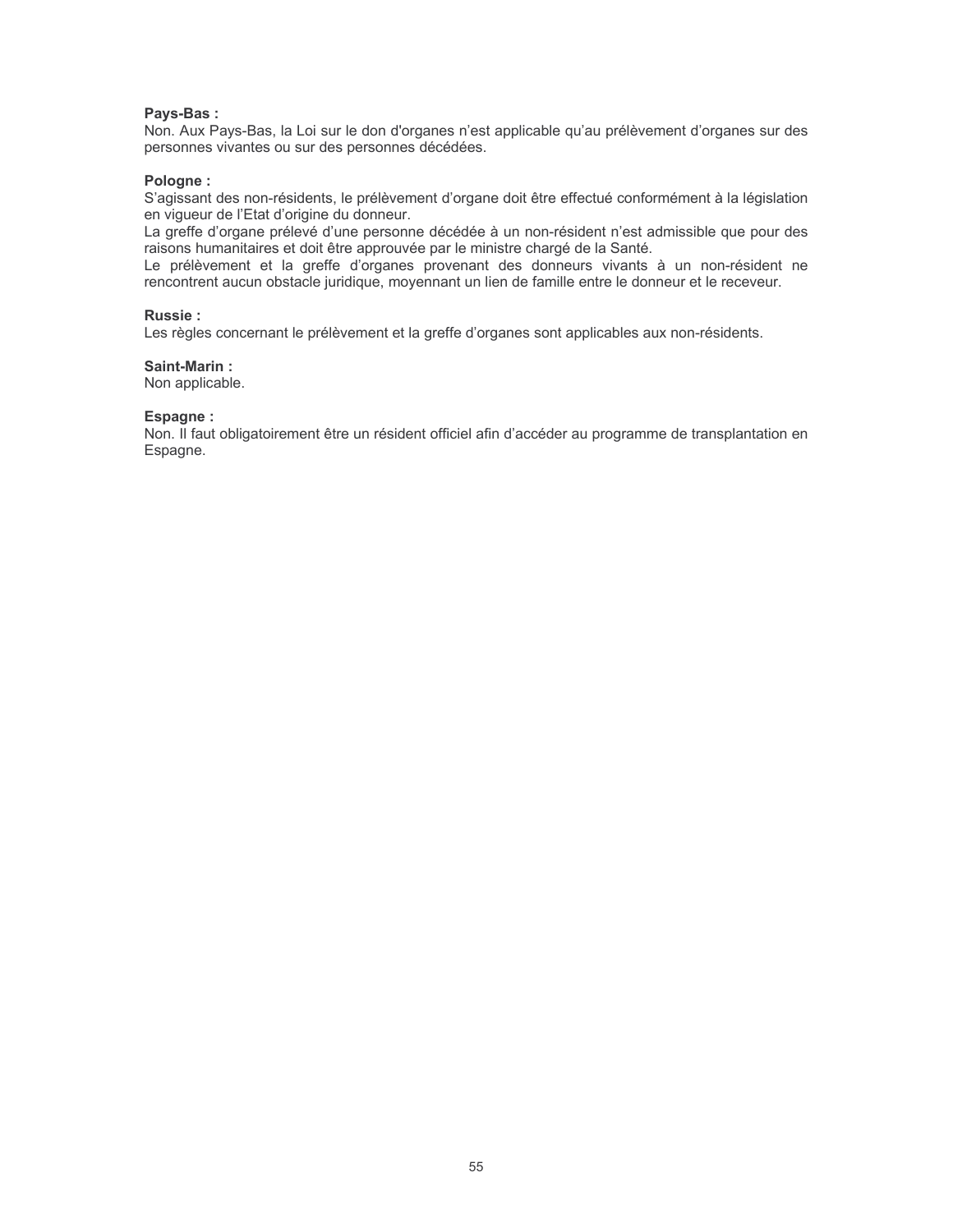- $18.$ Le système de transplantation permet-il d'assurer que des organes prélevés légalement ne puissent pas échapper à son contrôle? (o/n) (Réponses. Oui : 35 Non : 1 Non Spécifié : 4 )
- Est-il possible d'assurer que des organes prélevés illégalement ne puissent pas entrer<br>dans le système de transplantation? (o/n)<br>(Réponses. Oui : 35 Non : 2 Non Spécifié : 3 ) 19.

| <b>Pays</b>     | $\overline{18}$ .        | 19.                | <b>Pays</b>   | 18.                      | 19.                      |
|-----------------|--------------------------|--------------------|---------------|--------------------------|--------------------------|
| Albanie         | Oui                      | Oui                | Lettonie      | Oui                      | Oui                      |
| Andorre         |                          |                    | Liechtenstein |                          |                          |
| Arménie         | $\overline{\text{NS}^*}$ | <b>Oui</b>         | Lituanie      | Oui                      | Oui                      |
| Autriche        | Oui                      | Oui                | Luxembourg    | Oui                      | Oui*                     |
| Azerbaïdjan     | $\overline{\text{NS}}$   | <b>Non</b>         | "I'ex-R y M"  | Oui                      | Oui                      |
| <b>Belgique</b> | Oui                      | Oui                | Malte         | Oui*                     | $\overline{\text{NS}^*}$ |
| F/B/H           |                          |                    | Moldova       |                          |                          |
| <b>Bulgarie</b> | Oui                      | $\overline{Oui^*}$ | Pays-Bas      | $\overline{Oui^*}$       | Non*                     |
| Croatie         | Oui                      | Oui                | Norvège       | Oui                      | Oui                      |
| Chypre          | Oui                      | Oui                | Pologne       | $\overline{Oui^*}$       | Oui*                     |
| Rép. Tchèque    | $\overline{Oui^*}$       | Oui                | Portugal      | Oui                      | Oui                      |
| <b>Danemark</b> | Oui                      | Oui                | Roumanie      | Oui                      | Oui                      |
| Estonie         | Oui                      | <b>Oui</b>         | <b>Russie</b> | Oui*                     | $Oui*$                   |
| Finlande        | Oui                      | Oui                | Saint-Marin   | $\overline{\text{NS}^*}$ | $\overline{\text{NS}^*}$ |
| France          | Oui                      | Oui                | Slovaquie     | Oui                      | Oui                      |
| Géorgie         | Oui                      | Oui                | Slovénie      | Oui                      | Oui                      |
| Allemagne       | Oui*                     | $Oui*$             | Espagne       | Oui                      | $\overline{\text{NS}^*}$ |
| Grèce           | $\overline{\text{NS}^*}$ | Oui*               | Suède         | Oui                      | Oui                      |
| Hongrie         | Oui                      | Oui                | <b>Suisse</b> | Oui                      | Oui                      |
| <b>Islande</b>  | <b>Non</b>               | Oui                | Turquie       | Oui                      | Oui                      |
| Irlande         | Oui                      | Oui                | Ukraine       | Oui                      | Oui                      |
| Italie          | Oui                      | Oui                | Royaume-Uni   | $\overline{Oui^*}$       | Oui                      |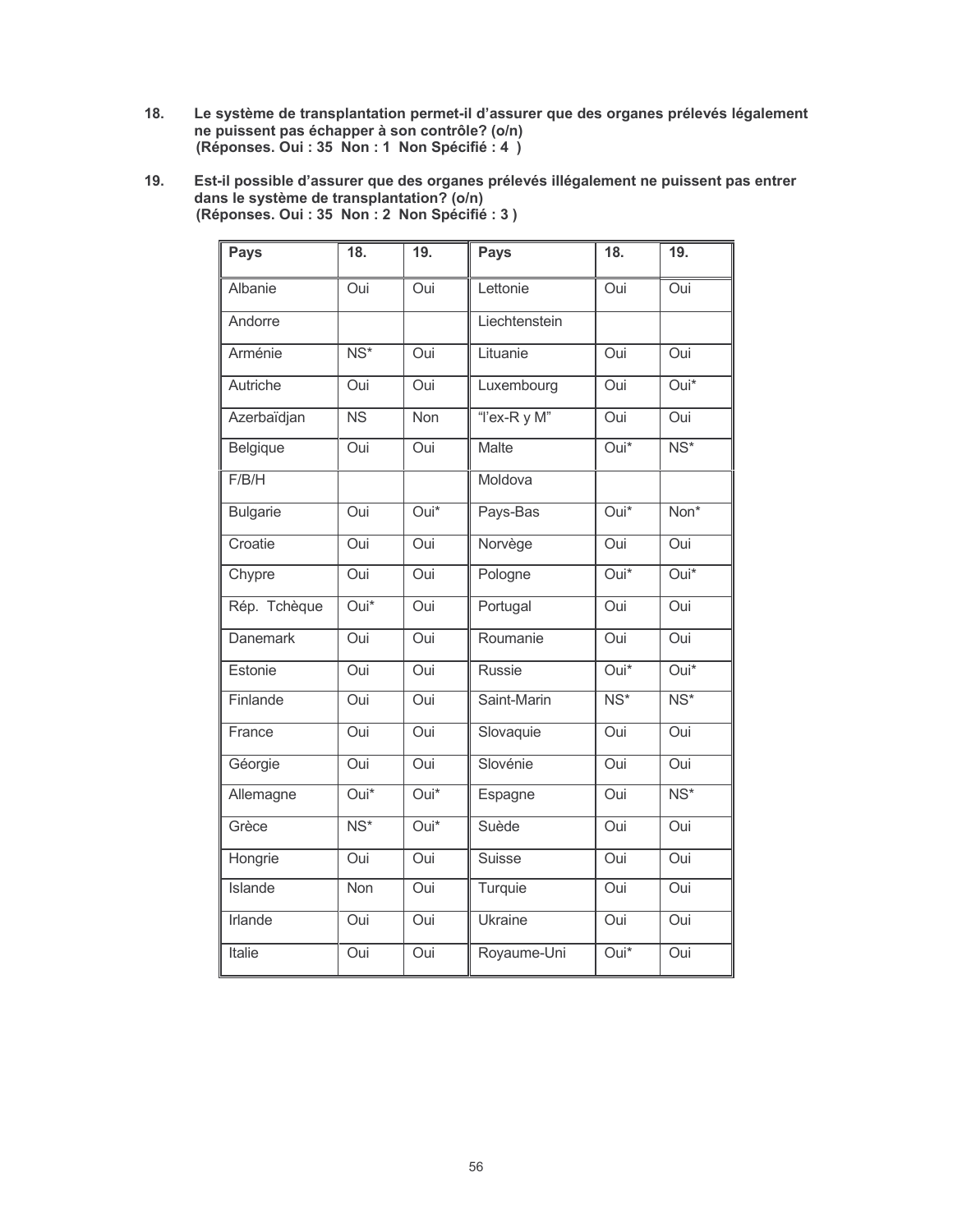## Arménie:

18. Le contrôle n'est assuré que pour les organes importants.

## **Bulgarie:**

19. Oui. Des garanties exhaustives peuvent être données aux organes transplantés en Bulgarie. Bien sur, de telles garanties ne peuvent être données quant aux transplantations effectuées sur des citoyens bulgares à l'étranger. Une réglementation juridique et organisationnelle détaillée d'un système de transplantation national unique est envisagée explicitement dans la Loi sur la transplantation d'organes de tissus et de cellules.

## Rép. Tchèque :

18. Oui, voir les dispositions de l'article 12 de la Loi relative à la transplantation d'organes.

#### Allemagne:

18. Oui, grâce à un système de contrôle mis en œuvre par l'agence de coordination (art. 11 TPG) et l'agence qui fournit les organes (art. 12 TPG) en coopération avec les centres de transplantation.

19. Oui, les organes devant obligatoirement transiter par un centre intermédiaire (cœur, reins, foie, pancréas et intestin) ne peuvent être transplantés que lorsqu'ils sont fournis par l'agence auquel l'article 12 TPG fait référence. Eurotransplant en tant qu'agence de fourniture d'organes ne procure que des organes dont les origines sont claires. Selon l'article 12, cette agence ne peut fournir que des organes qui ont été prélevés en dehors de la zone d'application de la loi si les organes ont été prélevés selon les dispositions légales applicables là où est effectué le prélèvement, à moins que l'application de ce dispositions ne conduise à un résultat qui soit incompatible avec les principes essentiels de la loi allemande, et en particulier avec les droits fondamentaux.

La décision de fournir l'organe doit être documentée pour chaque organe et motivée (art. 12 (3) troisième phrase TPG). De plus, les centres de transplantation sont obligés d'apporter des éléments à l'appui de chaque transplantation d'organe et ce afin de garantir une traçabilité globale des organes, du donneur au receveur (art. 10 (2) (4) TPG).

#### Grèce:

18. Le système de transplantation, comme il est appliqué actuellement, veille à la transparence et à la sécurité de sa gestion.

19. Qui, il est possible de l'assurer, car chaque intervention médicale de transplantation est notifiée à l'Organisation nationale de transplantation (EOM), et au cours de ce processus de conclusion un nombre considérable d'experts dans de nombreux domaines et de sujets sont impliqués.

#### Luxembourg:

19. Oui, le système de transplantation étant celui d'Eurotransplant.

## Malte:

18. En pratique, oui. Cependant, en l'absence de cadre juridique il est impossible de classifier la transplantation d'organes comme étant légale ou illégale, mais plutôt comme étant approuvée ou non par le système.

19. La transplantation d'organes prélevés illégalement est pratiquement impossible au sein de la structure actuelle des services médicaux disponibles.

#### Pays-Bas:

18. Oui. Toute évasion au contrôle sera éventuellement remarquée.

19. Non. En ce qui concerne les organes solides, la possibilité que des organes prélevés illégalement entrent dans le système peut être considérée comme étant fortement théorique.

#### Pologne:

18. Le système central d'organisation et de coordination des procédures de prélèvement et de greffe d'organes en Pologne assure le contrôle complet.

19. Le système mentionné permet d'éliminer le risque des prélèvements illicites.

#### Russie:

18. Le système de transplantation permet d'assurer que des organes prélevés légalement ne puissent pas échapper à son contrôle.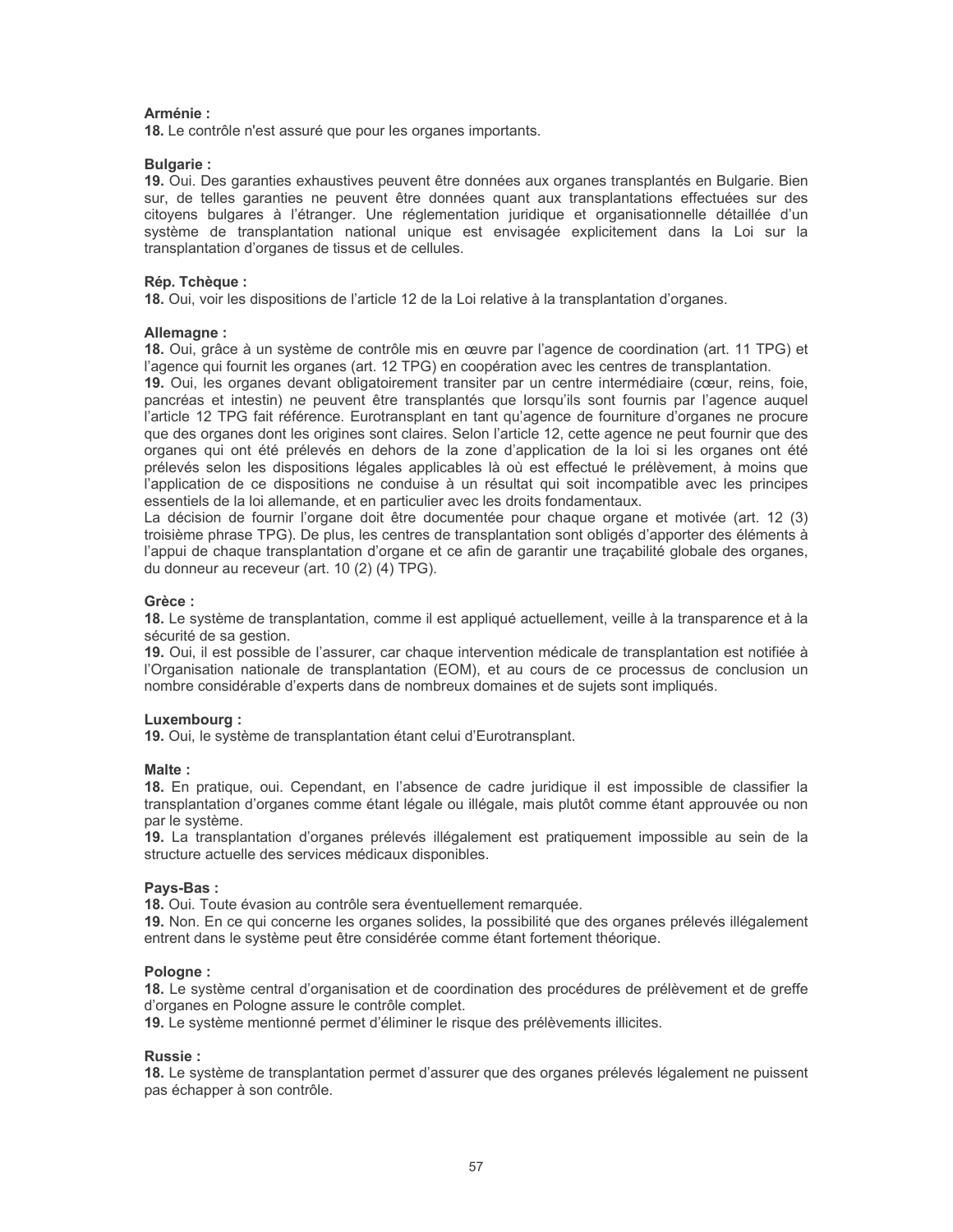19. La législation en vigueur empêche les organes prélevés illégalement d'entrer dans notre système de transplantation.

## Saint-Marin:

18., 19. Non applicable.

## Espagne :

19. Notre contrôle sanitaire et légal est très fiable et strict, les prélèvements et les implantations sont effectués dans le cadre du système officiel sanitaire.

## Royaume-Uni:

18. Oui, à travers le suivi et l'audit.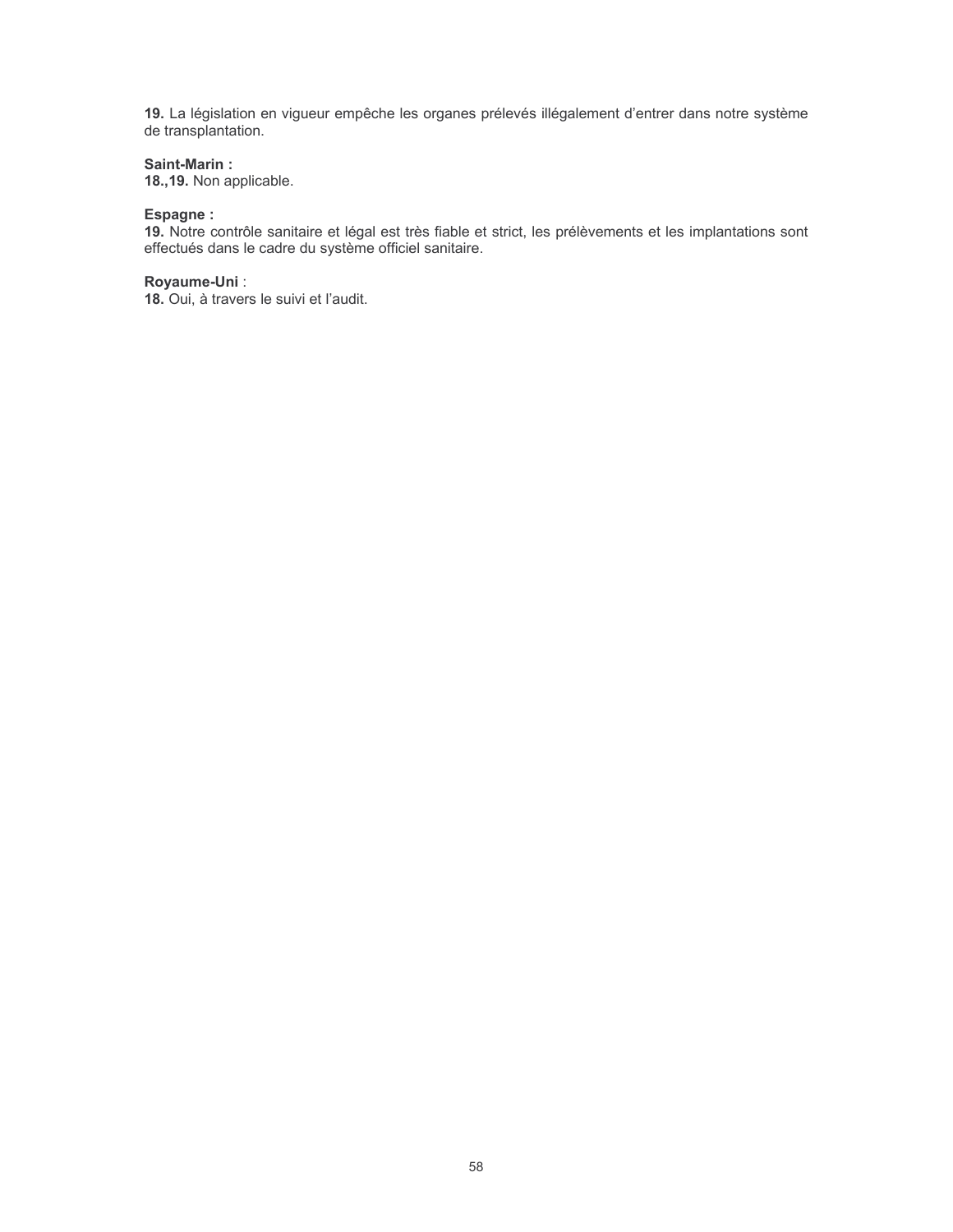- $\mathbf{II}$ . Enquêtes en matière de trafic d'organes
- $20.$ Avez-vous connaissance d'allégations ayant trait aux prélèvements illégaux d'organes dans votre pays? (o/n) (Réponses. Oui : 5 Non : 31 Non Spécifié : 4 )
- Avez-vous connaissance d'allégations ayant trait à l'entrée, dans votre pays, d'organes  $21.$ prélevés illégalement? (o/n)<br>(Réponses. Oui : 3 Non : 34 Non Spécifié : 3 )

| Pays            | 20.                       | 21.                       | <b>Pays</b>    | 20.                      | 21.                      |
|-----------------|---------------------------|---------------------------|----------------|--------------------------|--------------------------|
| Albanie         | Non                       | Oui                       | Lettonie       | Non                      | Non                      |
| Andorre         |                           |                           | Liechtenstein  |                          |                          |
| Arménie         | Oui                       | Oui                       | Lituanie       | Non                      | Non                      |
| Autriche        | <b>Non</b>                | <b>Non</b>                | Luxembourg     | Non                      | Non                      |
| Azerbaïdjan     | <b>Non</b>                | Non                       | "I'ex-R y M"   | Non                      | Non                      |
| Belgique        | Non                       | Non                       | <b>Malte</b>   | Non                      | Non                      |
| F/B/H           |                           |                           | Moldova        |                          |                          |
| <b>Bulgarie</b> | <b>Non</b>                | $\overline{\text{Non}}$   | Pays-Bas       | <b>Non</b>               | <b>Non</b>               |
| Croatie         | Non                       | Non                       | Norvège        | Non                      | Non                      |
| Chypre          | Non                       | Non                       | Pologne        | Non*                     | $\overline{\text{NS}^*}$ |
| Rép. Tchèque    | $\overline{\text{NS}^*}$  | Non                       | Portugal       | Non                      | <b>Non</b>               |
| <b>Danemark</b> | <b>Non</b>                | Non                       | Roumanie       | Non                      | <b>Non</b>               |
| Estonie         | $\overline{Oui^*}$        | <b>Non</b>                | <b>Russie</b>  | Oui*                     | Non*                     |
| Finlande        | Non                       | <b>Non</b>                | Saint-Marin    | Non                      | <b>Non</b>               |
| France          | Non                       | <b>Non</b>                | Slovaquie      | Non                      | <b>Non</b>               |
| Géorgie         | Oui                       | <b>Non</b>                | Slovénie       | Non                      | <b>Non</b>               |
| Allemagne       | $\overline{\text{Non}^*}$ | $\overline{\text{Non}^*}$ | Espagne        | Non                      | <b>Non</b>               |
| Grèce           | $\overline{\text{NS}^*}$  | $\overline{\text{NS}^*}$  | Suède          | Non                      | Non                      |
| Hongrie         | <b>Non</b>                | $\overline{\text{Non}}$   | <b>Suisse</b>  | <b>Non</b>               | $\overline{\text{Non}}$  |
| Islande         | Non                       | <b>Non</b>                | Turquie        | Oui                      | Oui                      |
| <b>Irlande</b>  | Non                       | Non                       | <b>Ukraine</b> | $\overline{\text{NS}^*}$ | Non                      |
| <b>Italie</b>   | $\overline{\text{NS}}$    | $\overline{\text{NS}}$    | Royaume-Uni    | $\overline{Non*}$        | Non                      |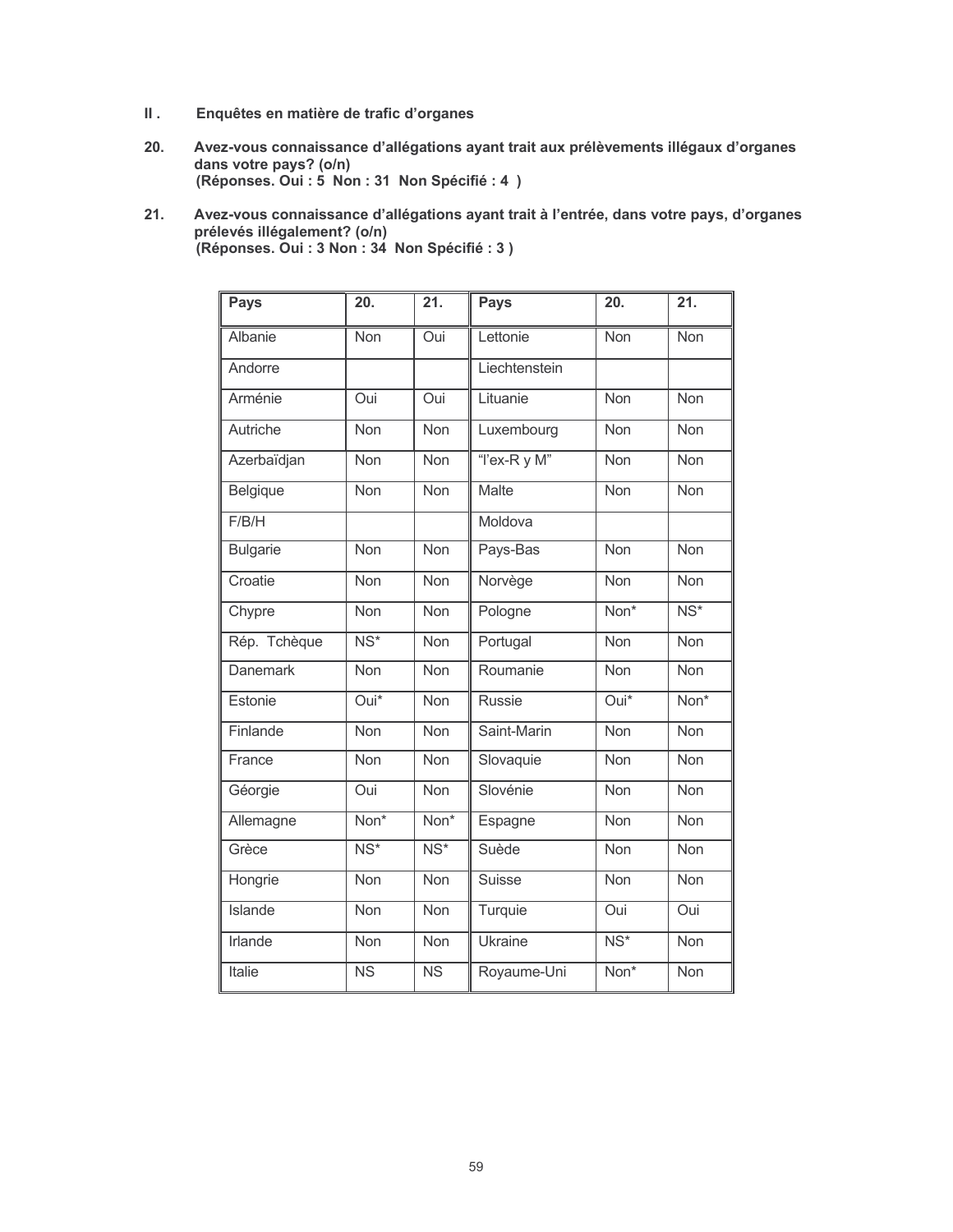#### Rép. Tchèque :

20. Il n'a y eu qu'une investigation publique relative à ce sujet dans la République tchèque. Il en résulte certaines conclusions du Comité d'Investigation de la Chambre des Députés concernant les conditions pour effectuer des transplantations à l'Hôpital de la Faculté d'Ostrava. En effet, ces conclusions ont encouragé l'adoption de la nouvelle Loi relative à la transplantation d'organes. L'activité de ce Comité est fondée sur certains cas qui ont été évoqués dans le débat public.

#### **Fstonie** ·

20. Il n'existe qu'un cas. En 1998 un Israélien, le docteur Shapira, a visité l'Estonie et a effectué dans un hôpital estonien une soit-disant opération exemplaire de transplantation rénale où les receveurs ainsi que les donneurs étaient des ressortissants étrangers (les receveurs venaient d'Israël et les donneurs étaient prétendus venir de Roumanie). Cependant, aucune poursuite pénale n'a eu lieu suite à cette allégation.

#### Allemagne:

20. Non, il n'y a pas d'élément concret à apporter dans ce domaine. 21. Non, il n'y a pas d'élément concret à apporter dans ce domaine.

#### Grèce:

20. Il n'y a pas eu de prélèvement illégal d'organes en Grèce, ainsi qu'aucune allégation de ce type. 21. Il n'y a jamais eu d'entrée illégale en Grèce d'organes prélevés et il n'y a jamais eu aucun doute à ce suiet.

#### Pologne:

20. Non. Durant les 35 dernières années nous n'avons noté aucune procédure judiciaire relative aux prélèvements d'organes en violation des prescriptions légales.

21. La greffe d'organes prélevés à l'étranger ne s'effectue que par le biais d'une coopération entre les institutions nationales compétentes.

En ce qui concerne les donneurs vivants n'ayant pas de liens de famille avec les receveurs, le système polonais exige une décision du tribunal, ce qui permet efficacement d'éviter la vente d'organes par les donneurs vivants.

#### **Russie:**

20. Nous avons connaissance de quelques allégations ayant trait à des prélèvements illégaux d'organes ou de tissus sur des donneurs décédés (voir Q. 23).

21. Nous n'avons connaissance d'aucune allégation concernant l'entrée dans notre pays d'organes prélevés illégalement.

#### Ukraine ·

20. En 2001, 2 enquêtes criminelles ont été ouvertes en Ukraine pour des soupçons d'infractions à l'article 143 du Code pénal de l'Ukraine (les régions de Donetsk et Kharkov), une investigation préliminaire au procès de ces affaires est en cours.

#### Royaume-Uni:

20. Non. Pas durant les dix dernières années.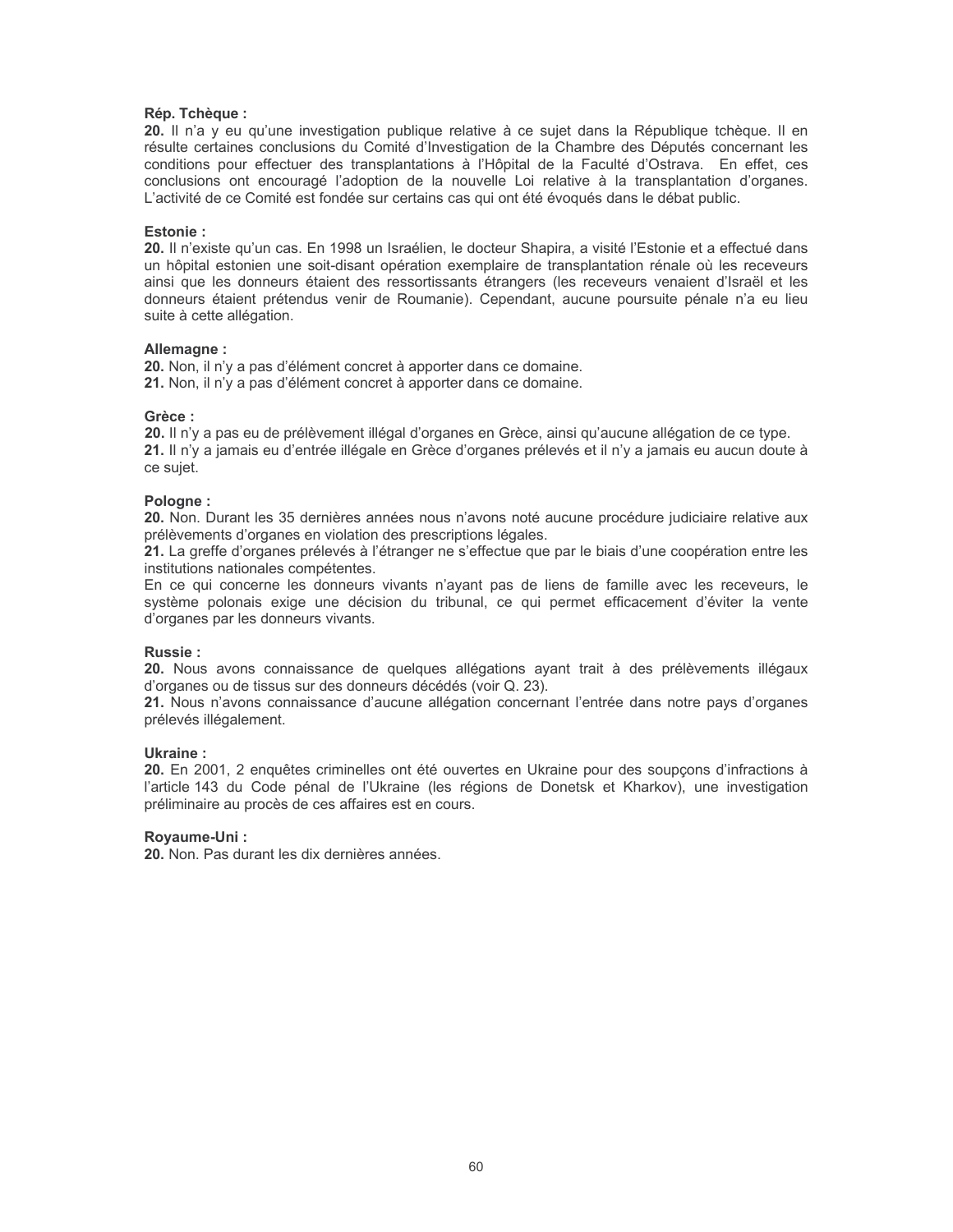Avez-vous connaissance d'allégations selon lesquelles des personnes résidant dans<br>votre pays se seraient déplacées à l'étranger pour vendre ou pour se procurer<br>illégalement un organe? (o/n)<br>(Réponses. Oui : 6 Non : 30 Non  $22.$ 

Si oui, vers quels pays?

| <b>Pays</b>     | Réponse                  | <b>Pays</b>    | Réponse                  |
|-----------------|--------------------------|----------------|--------------------------|
| Albanie         | Oui*                     | Lettonie       | Non                      |
| Andorre         |                          | Liechtenstein  |                          |
| Arménie         | <b>Non</b>               | Lituanie       | <b>Non</b>               |
| Autriche        | Non                      | Luxembourg     | Non                      |
| Azerbaïdjan     | Non                      | "I'ex-R y M"   | Non                      |
| Belgique        | $\overline{Oui^*}$       | Malte          | <b>Non</b>               |
| F/B/H           |                          | Moldova        |                          |
| <b>Bulgarie</b> | <b>Non</b>               | Pays-Bas       | Non                      |
| Croatie         | $\overline{Oui^*}$       | Norvège        | <b>Non</b>               |
| Chypre          | $\overline{Oui^*}$       | Pologne        | $\overline{\text{NS}^*}$ |
| Rép. Tchèque    | <b>Non</b>               | Portugal       | $\overline{\text{NS}^*}$ |
| <b>Danemark</b> | <b>Non</b>               | Roumanie       | <b>Non</b>               |
| Estonie         | <b>Non</b>               | <b>Russie</b>  | Non*                     |
| Finlande        | <b>Non</b>               | Saint-Marin    | <b>Non</b>               |
| France          | Oui*                     | Slovaquie      | <b>Non</b>               |
| Géorgie         | Non*                     | Slovénie       | Non                      |
| Allemagne       | Non*                     | Espagne        | Non                      |
| Grèce           | $\overline{\text{NS}^*}$ | Suède          | <b>Non</b>               |
| Hongrie         | <b>Non</b>               | <b>Suisse</b>  | Non                      |
| <b>Islande</b>  | <b>Non</b>               | Turquie        | <b>Non</b>               |
| <b>Irlande</b>  | Non                      | <b>Ukraine</b> | Non                      |
| <b>Italie</b>   | $\overline{\text{NS}}$   | Royaume-Uni    | Oui*                     |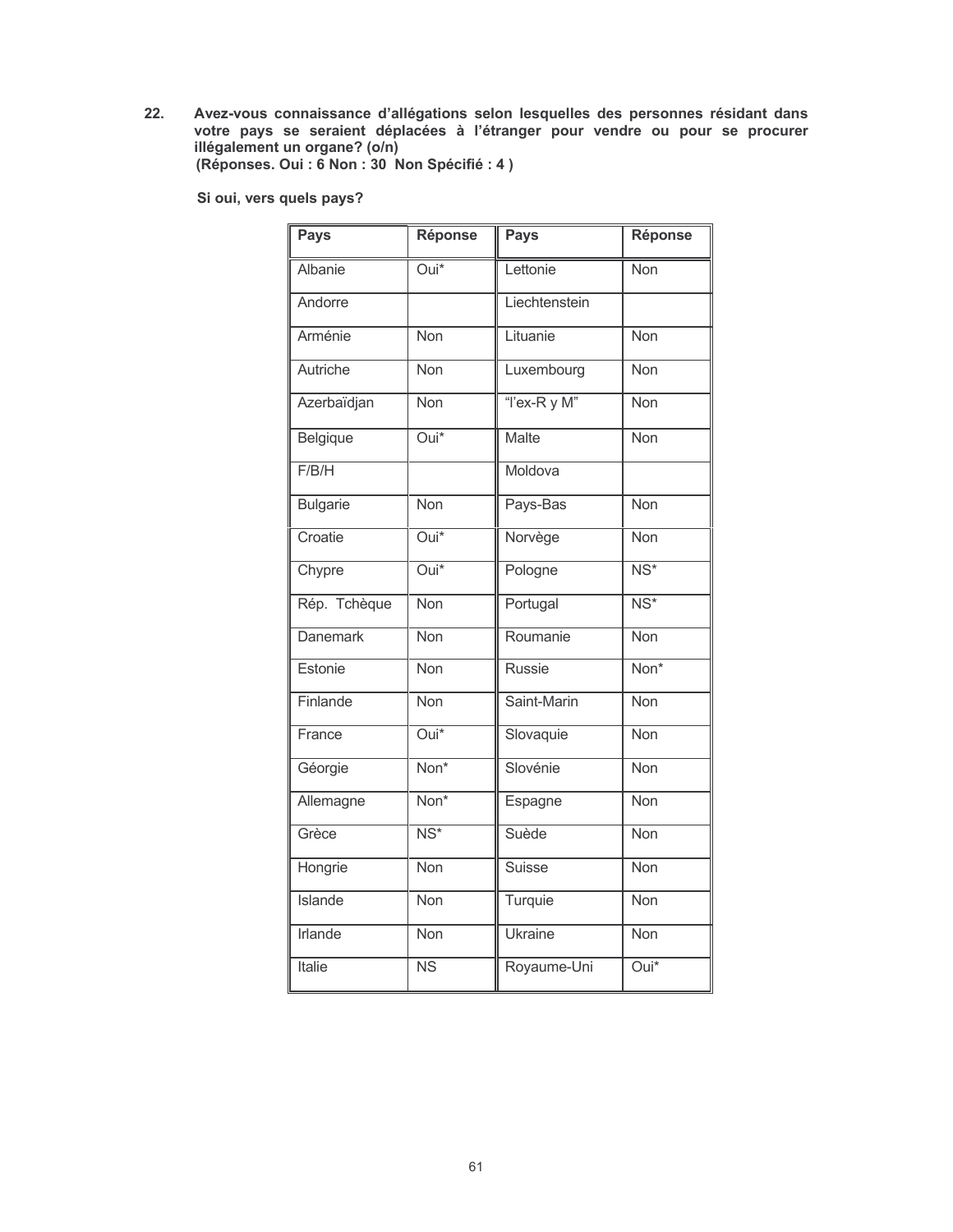## Albanie:

Oui. Italie.

## **Belgique:**

Oui, la Turquie constitue aux yeux de la police fédérale la plaque tournante du trafic d'organes.

## Croatie:

Vers l'Extrême-Orient.

## Chypre:

Oui. Au Liban (pour se procurer des organes).

## France:

Oui. Turquie, Chine, Inde (pour se procurer des organes).

## Géorgie :

Non (Cependant, plusieurs articles de journaux ont fait état de ce problème indiquant que des citoyens géorgiens ont voyagé à l'étranger pour vendre des organes. Il demeure, néanmoins, qu'aucun rapport officiel n'existe à ce propos).

## Allemagne:

Non, il n'y a pas d'élément concret à apporter dans ce domaine.

## Grèce :

Des cas individuels de patients ayant voyagé vers des pays du tiers monde afin de subir une transplantation ont été publiés. Cependant, nous n'avons pas été informé de façon officielle de ces cas ou des détails les concernant.

## Pologne:

Il manque des données relatives aux déplacements des polonais à l'étranger dans l'objectif de vendre leurs organes.

## Portugal:

En 2001, sur dénonciation anonyme, une enquête policière a été ouverte afin de vérifier un hypothétique trafic d'organes vers l'Espagne, cette allégation s'étant révélée infondée.

## **Russie:**

Nous ne disposons d'aucune information de ce genre.

## Royaume-Uni:

Certaines personnes sont allées en Inde et ont reçu des reins transplantés dans des circonstances douteuses.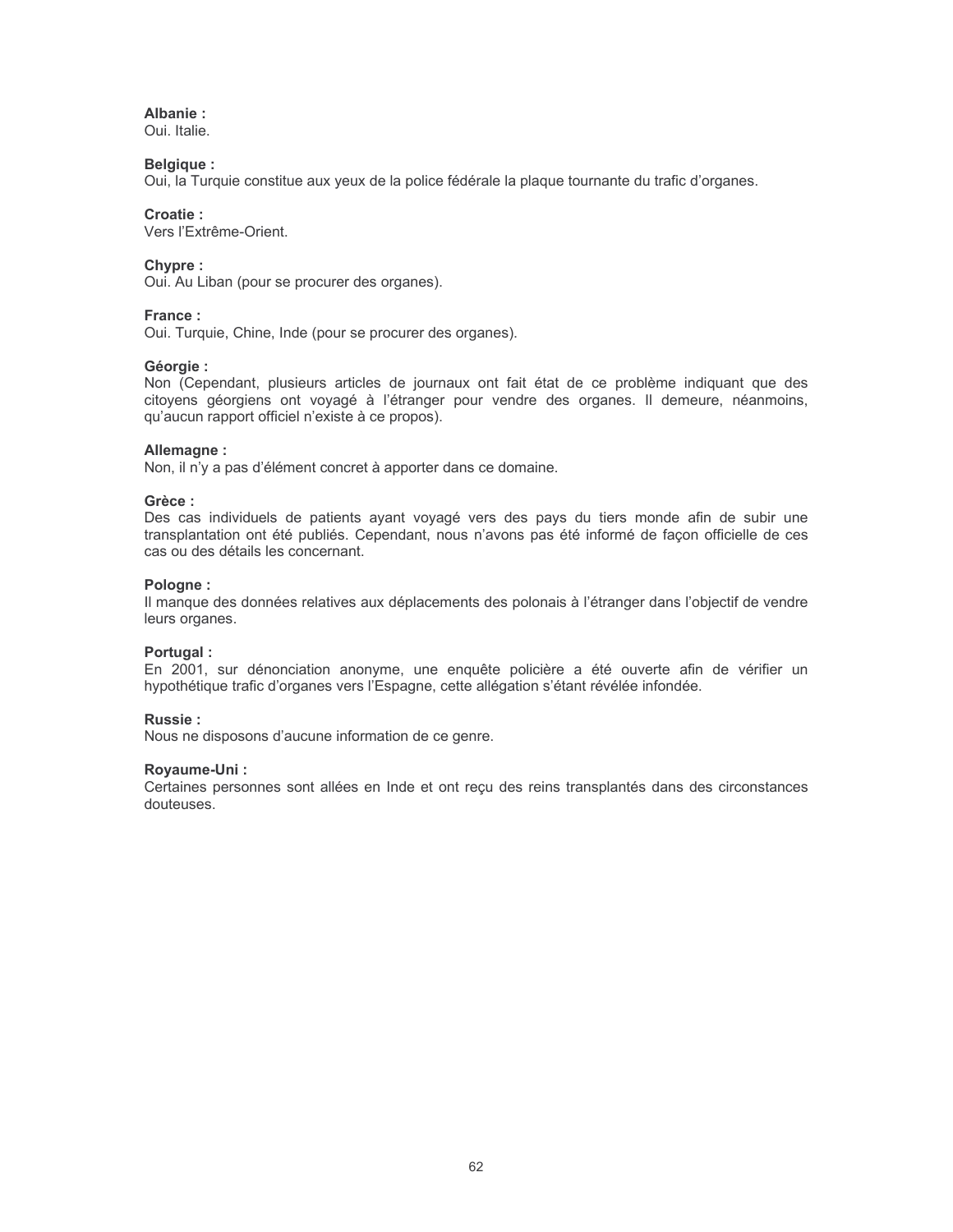- 23. Y a t-il eu, dans le passé, des enquêtes officielles pour vérifier des allégations en matière de trafic d'organes? (o/n) (Réponses. Oui : 7 Non : 29 Non Spécifié : 4) Si oui, veuillez préciser.
- 24. Y a t-il des enquêtes officielles en cours pour vérifier des allégations en matière de trafic d'organes? (o/n) (Réponses. Oui : 3 Non : 33 Non Spécifié : 4) Si oui, veuillez préciser.
- $25.$ Y a t-il eu des poursuites pour trafic d'organes? (o/n) (Réponses. Oui : 3 Non : 34 Non Spécifié : 3) Si oui, veuillez préciser.

| Pays            | 23.                    | 24.                    | 25.                    | <b>Pays</b>    | 23.                      | 24.                | $\overline{25}$ .        |
|-----------------|------------------------|------------------------|------------------------|----------------|--------------------------|--------------------|--------------------------|
| Albanie         | Oui*                   | NS*                    | NS*                    | Lettonie       | Non                      | Non                | Non                      |
| Andorre         |                        |                        |                        | Liechtenstein  |                          |                    |                          |
| Arménie         | Non                    | Non                    | Non <sup>*</sup>       | Lituanie       | Non                      | Non                | Non                      |
| Autriche        | Non                    | Non                    | Non                    | Luxembourg     | Non                      | Non                | Non                      |
| Azerbaïdjan     | Non                    | Non                    | Non                    | "I'ex-R y M"   | Non                      | Non                | Non                      |
| Belgique        | Non                    | Non                    | Non                    | Malte          | Non                      | Non                | Non                      |
| F/B/H           |                        |                        |                        | Moldova        |                          |                    |                          |
| <b>Bulgarie</b> | <b>Non</b>             | <b>Non</b>             | <b>Non</b>             | Pays-Bas       | Non                      | Non                | <b>Non</b>               |
| Croatie         | Non                    | Non                    | Non                    | Norvège        | Non                      | Non                | Non                      |
| Chypre          | <b>Non</b>             | Non                    | Non                    | Pologne        | Non                      | Non                | $\overline{\text{NS}^*}$ |
| Rép. Tchèque    | Non                    | Non                    | Non                    | Portugal       | $\overline{\text{NS}^*}$ | Non                | Non                      |
| <b>Danemark</b> | Non                    | Non                    | Non                    | Roumanie       | Non                      | Non                | Non                      |
| Estonie         | <b>Non</b>             | <b>Non</b>             | <b>Non</b>             | <b>Russie</b>  | $\overline{Oui^*}$       | $\overline{Oui^*}$ | Non*                     |
| Finlande        | Non                    | Non                    | Non                    | Saint-Marin    | Non                      | Non                | Oui                      |
| France          | Oui*                   | Non*                   | Non                    | Slovaquie      | Non                      | Non                | Non                      |
| Géorgie         | $Oui*$                 | $NS*$                  | Non                    | Slovénie       | Non                      | Non                | <b>Non</b>               |
| Allemagne       | Oui*                   | $\overline{Oui^*}$     | Oui*                   | Espagne        | Non                      | Non*               | Non                      |
| Grèce           | $NS*$                  | $NS*$                  | Non*                   | Suède          | Non                      | Non                | Non                      |
| Hongrie         | <b>Non</b>             | Non                    | Non                    | <b>Suisse</b>  | Non                      | Non                | Non                      |
| <b>Islande</b>  | Non                    | Non                    | Non                    | Turquie        | Oui*                     | Non                | $Oui*$                   |
| Irlande         | Non                    | Non                    | Non                    | <b>Ukraine</b> | $NS*$                    | $NS*$              | Non                      |
| Italie          | $\overline{\text{NS}}$ | $\overline{\text{NS}}$ | $\overline{\text{NS}}$ | Royaume-Uni    | Oui*                     | Non                | Non                      |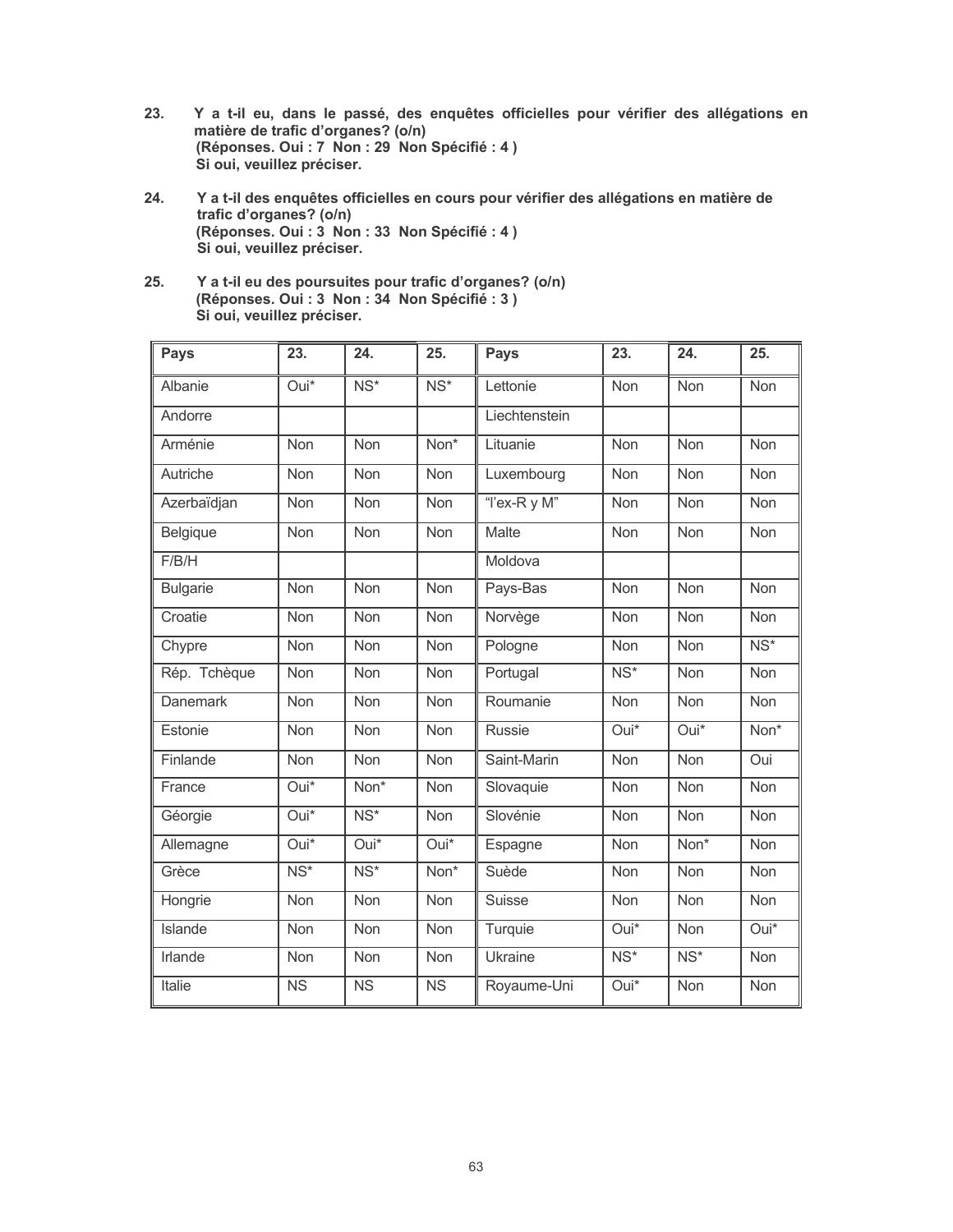## Albanie:

23. Oui. Il y a quelques-uns moins que un homme albaines a été s'arrêté en Italie avec sa femme. accusé d'avoir passer en Italie des enfants destinés de trafiquer d'organes. 24. Le cas de point 23.

25. Le procès est encore sous investigation.

## Arménie:

25. La loi sur la transplantation d'organes et (ou) de tissus est en vigueur en République d'Arménie.

#### France:

23. Enquête de l'Etablissement français des greffes (EFG) en 2002 auprès des équipes de greffe et délibération du comité d'éthique de l'EFG.

24. Non (cf question 23, enquête réalisée en 2002).

## Géorgie :

23. Oui (voir la question 24).

24. Récemment, en septembre 2002, le journal ("The Version", #60, 2-8 septembre, 2002) a fait état d'un patient ayant reçu un organe de la part d'un donneur décédé non-apparenté. L'épouse du défunt a alors indiquée que les deux parties (donneur et receveur) étaient impliquées dans la falsification de documents afin de "prouver" qu'elles étaient apparentées génétiquement. Le Ministère du travail, de la santé et des affaires sociales a soumis cette affaire au Procureur général afin d'effectuer les investigations appropriées. Depuis lors, aucune information officielle n'est disponible concernant cette affaire.

## Allemagne:

23. Deux jugements ont été rendus en matière de commerce d'organes. Une procédure d'enguête engagée par le ministère public a été suspendue.

24. A l'heure actuelle, deux procédures d'enquête engagées par le ministère public en matière de commerce d'organes sont en instance.

25. Voir la réponse à la question 23.

#### Grèce:

23. Des enquêtes officielles pour vérifier les cas de trafic d'organes n'ont pas eu lieu, car des allégations pertinentes n'ont jamais existé.

24. Le système de transplantation ne permet pas et ne fournit pas de possibilité de trafic d'organes même pour des actions isolées. Ainsi, il n'y a pas d'enquêtes pertinentes en cours. 25. En raison des causes susmentionnées, il n'y a jamais eu de poursuites concernant le trafic d'organes.

## Pologne:

25. La nécessité d'engager des poursuites judiciaires tendant à empêcher le trafic d'organe ne s'est pas encore présentée.

## Portugal:

23. En 2001, sur dénonciation anonyme, une enquête policière a été ouverte afin de vérifier un hypothétique trafic d'organes vers l'Espagne, cette allégation s'étant révélée infondée.

#### Russie:

23. Le 18 août 1999, le parquet de la ville de Bijsk, dans la région de l'Altaï, a engagé des poursuites fondées sur des allégations d'abus de pouvoir de la part des médecins de l'hôpital municipal central où des organes internes auraient été prélevés sur des donneurs décédés, à des fins de transplantation, sans autorisation préalable des proches des défunts. L'action pénale était fondée sur les éléments recueillis au cours de l'enquête portant sur la plainte déposée par M<sup>me</sup> L. Kaplina. Celle-ci affirmait que les reins de sa défunte fille avaient été prélevés avant que le corps de celle-ci ne soit admis à la morque. Des faits analogues de prélèvements de reins post mortem sur le corps de sept personnes décédées à l'hôpital ont été révélés au cours de l'enquête.

S'appuyant sur les résultats de l'enguête, un enguêteur de haut rang du parquet de la région de l'Altaï a décidé de classer l'affaire en raison de l'absence de fait délictueux.

Après étude du dossier par le parquet général de la Fédération de Russie, il est apparu que la loi de la Fédération de Russie relative à la transplantation d'organes et/ou de tissus d'origine humaine,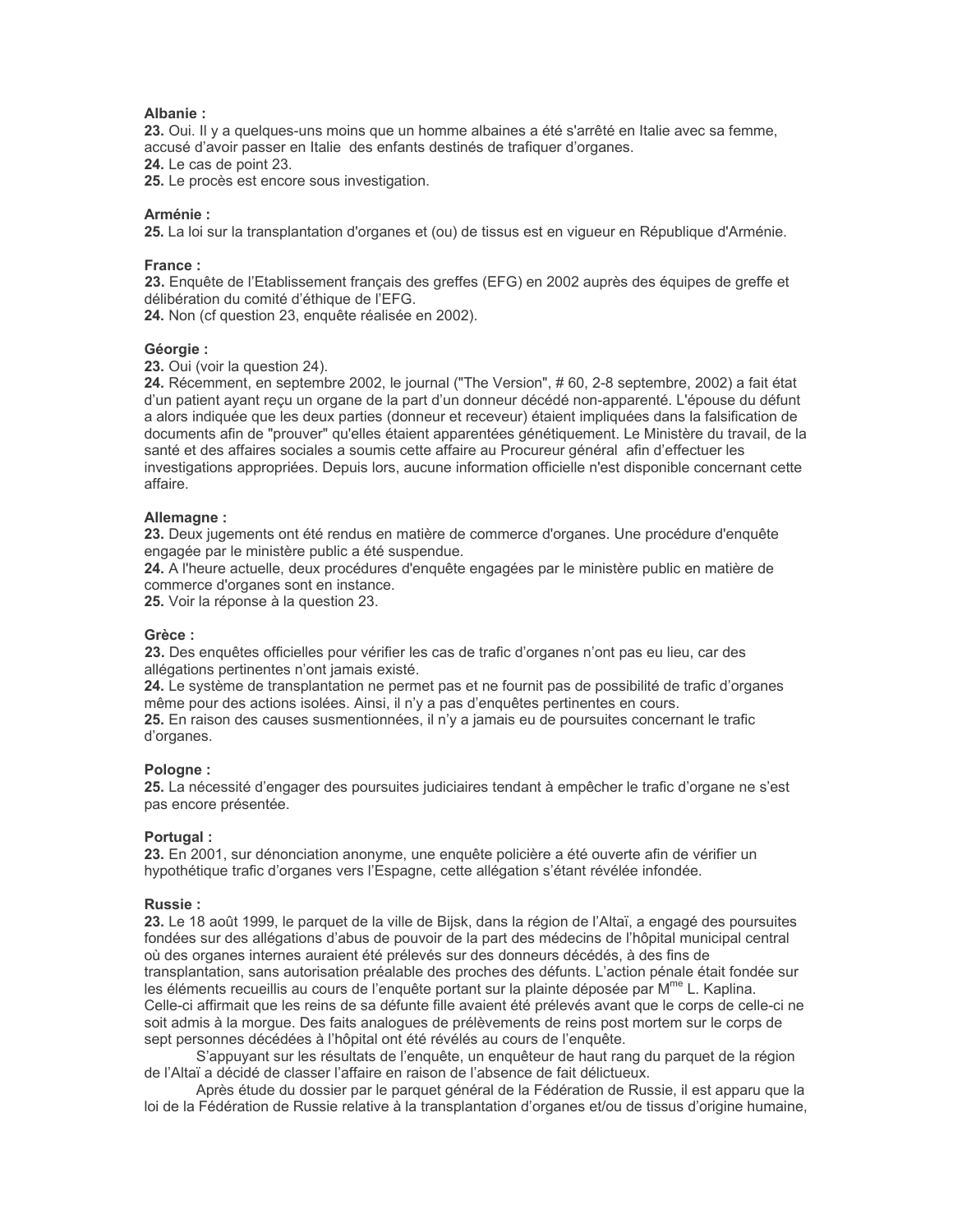dans la mesure où elle concerne le consentement au prélèvement d'organes, est en contradiction avec la loi fédérale relative aux obsèques et aux pompes funèbres, en date du 12 janvier 1996. L'article 5 paragraphe 3 de la loi dispose que l'autorisation des proches doit être obtenue pour que des organes et/ou des tissus d'origine humaine puissent être prélevés en cas d'absence de déclaration de volonté de la part du défunt.

Eu égard aux contradictions dans la législation en vigueur régissant le prélèvement d'organes sur des défunts en vue de leur transplantation, et étant donné que l'utilisation des reins de la défunte n'avait pas eu de conséquences graves, on est parvenu à la conclusion que les actes des responsables de l'hôpital central de la ville de Bijsk ne constituaient pas un fait délictueux.

Estimant que les contradictions susmentionnées devaient être supprimées par le biais d'une modification de la législation régissant le prélèvement d'organes et de tissus sur des personnes décédées en vue de leur transplantation, le parquet général de la Fédération de Russie a adressé le 30 avril 2002 à la Douma de l'Assemblée fédérale de la Fédération de Russie une lettre contenant des propositions en ce sens.

24. Le 6 avril 2001, le parquet du district («oblast») de Novossibirsk a engagé des poursuites pénales fondées sur les éléments constitutifs de l'infraction mentionnée à l'article 286 paragraphe 1 du Code pénal de la Fédération de Russie à la suite d'allégations selon lesquelles la loi fédérale relative aux obsèques et aux pompes funèbres et la loi de la Fédération de Russie relative à la transplantation d'organes et/ou de tissus d'origine humaine auraient été violées par les responsables d'établissements médicaux de la ville de Novossibirsk.

Au cours de l'enquête, on a découvert qu'A. V. Efremov, le recteur de l'Académie médicale d'Etat de Novossibirsk (AMEN), avait signé un accord de coopération scientifique avec l'Institut de plastination (Heidelberg, Allemagne). Pour mettre en œuvre cet accord, A. V. Efremov avait adressé à V. P. Novoselov, le chef du bureau d'expertise médico-légale (EML) du district («oblast»), une lettre lui demandant son aide pour obtenir des cadavres qui pourraient être fournis lorsque les proches des défunts refusent de les enterrer ou lorsqu'il n'y a pas de proches des personnes décédées dont les corps sont livrés pour enterrement par des établissements médicaux ou des organismes de protection sociale.

En octobre 2000, l'AMEN a livré 56 cadavres à l'Institut de plastination en Allemagne. Ils avaient été fournis par le bureau d'EML du district («oblast»), alors que, selon les registres de l'établissement, les cadavres auraient été incinérés et les cendres auraient été rendues aux familles pour les obsèques. Au cours de l'inspection du local où étaient entreposés les cadavres, on a trouvé dans le laboratoire de l'AMEN 32 cadavres supplémentaires également prêts à être expédiés en Allemagne. Dans l'intervalle, selon le registre des incinérations du bureau d'EML du district («oblast»), les corps auraient été enregistrés comme incinérés, et les cendres auraient été rendues aux familles.

L'enquête préliminaire relative à cette affaire pénale a maintenant été suspendue en raison de la grave maladie dont souffre l'inculpé, V. P. Novoselov. 25. Il n'y pas eu de poursuites pour trafic d'organes.

(Note. Depuis l'entrée en vigueur du Code pénal de la Fédération de Russie, le 1<sup>er</sup> janvier 1997, ni la Cour suprême de la Fédération de Russie ni les juridictions fédérales inférieures de droit commun n'ont eu à connaître jusqu'à présent d'affaires pénales relevant de l'article 105 m) ou de l'article 120 du Code pénal.

Cependant, le 17 juin 2002, la Cour suprême de la Fédération de Russie a tenu une audience publique en première instance dans une affaire civile dont elle avait été saisie par M. A. Starchenko qui demandait que soient déclarées nulles et de nul effet les dispositions de deux textes réglementaires adoptés par le ministère de la Santé de l'URSS, la directive n°866 concernant le prélèvement d'hypophyses sur des cadavres humains et leur conservation initiale, en date du 23 septembre 1997, et l'arrêté n°872 du ministère de la Santé de l'URSS relatif à l'amélioration de la collecte d'hypophyses sur des cadavres humains à des fins de production de composés hormonaux, en date du 7 juillet 1987. Le requérant a réitéré sa demande à l'audience, affirmant que lesdites dispositions des textes réglementaires portaient atteinte aux droits individuels de l'être humain et qu'elles étaient contraires au droit fédéral.

La Cour suprême a jugé que les dispositions contestées par le requérant étaient contraires au droit fédéral, à savoir l'article 21 de la Constitution de la Fédération de Russie et l'article 5 de la loi fédérale relative aux obséques et aux pompes funèbres, et qu'elles ne devaient pas être appliquées. L'arrêté n°205 du ministère de la Santé de la Fédération de Russie, en date du 21 juin 2002, a reconnu que les deux textes réglementaires du ministère de la Santé de l'URSS contestés devant la Cour suprême étaient nuls et de nul effet dans leur intégralité sur le territoire de la Fédération de Russie.)